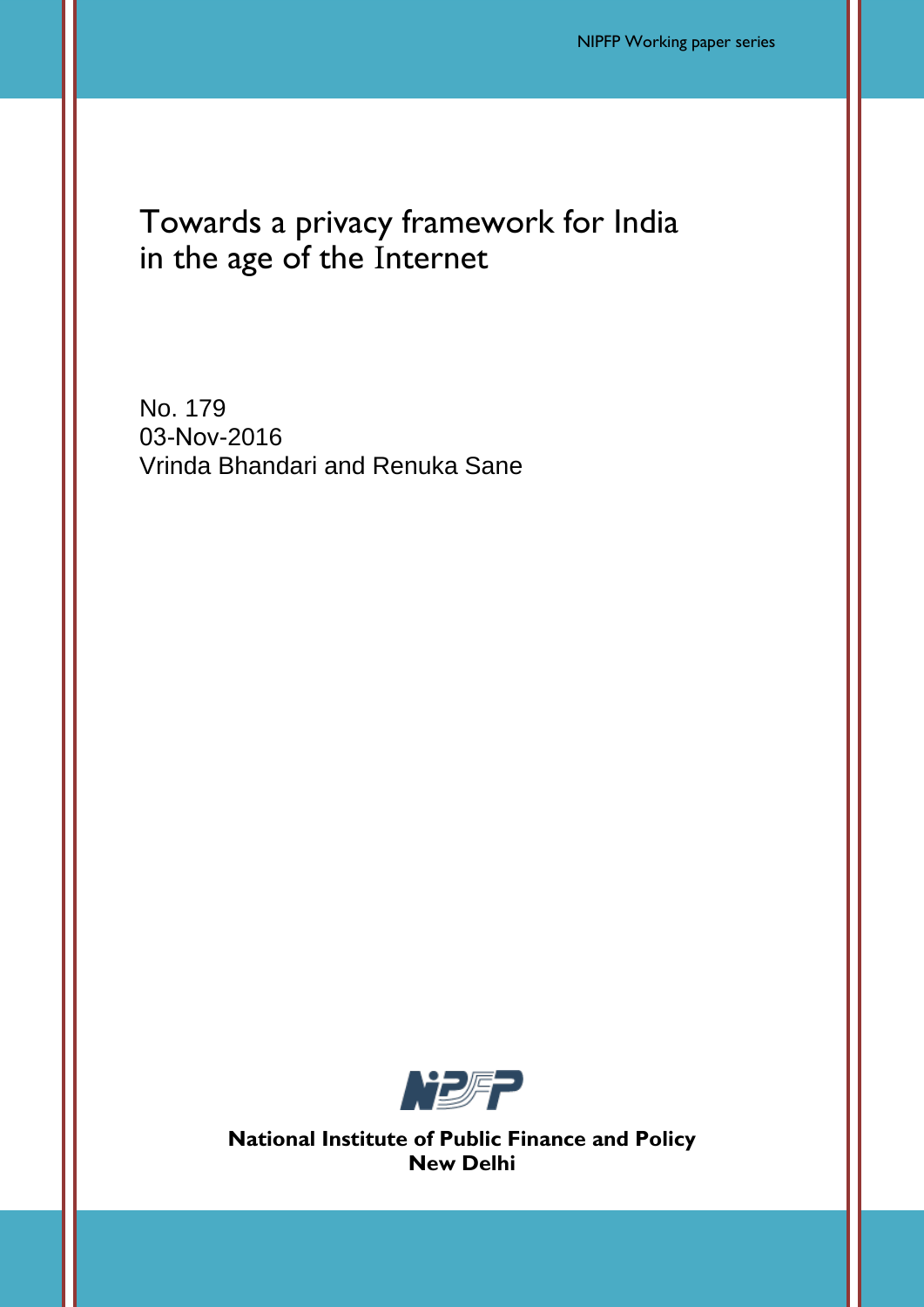

## **Towards a privacy framework for India in the age of the internet**

### **Vrinda Bhandari\* and Renuka Sane\*\***

### **Abstract**

Over the last decade, there have been vast improvements in surveillance technology and the availability, storage, and mining of personal information online, supported by developments in big data analytics. This has created a public policy conundrum over balancing the benefits of big data with the threat to the right to privacy. In an environment of pervasive surveillance and intrusive technology, there is a need for improved protection of privacy rights through a mixture of legislation and regulation, and building public awareness and demand for safeguards. This paper makes a case for the need for privacy from both the State and the private sector; examines the jurisprudential development of the right to privacy in India, and lays down privacy principles, that will underlie any proposed privacy law. It then evaluates the Indian IT Act, and the recently legislated Aadhaar Act, against the proposed privacyprinciples.

**Keywords:** Privacy, big data, India

**JEL classification codes:** H10, L86

 $\overline{a}$ **\*** Vrinda Bhandari (Email: vrinda.bhandari@gmail.com) is a practicing advocate in Delhi.

**<sup>\*\*</sup>** Renuka Sane (Email: renuka@saner.org.in) is Visiting Faculty at the Indian Statistical Institute, Delhi Centre. We thank Sunil Abraham and participants at the 1st Law Economics Policy Conference 2016, for useful comments. All errors are our own.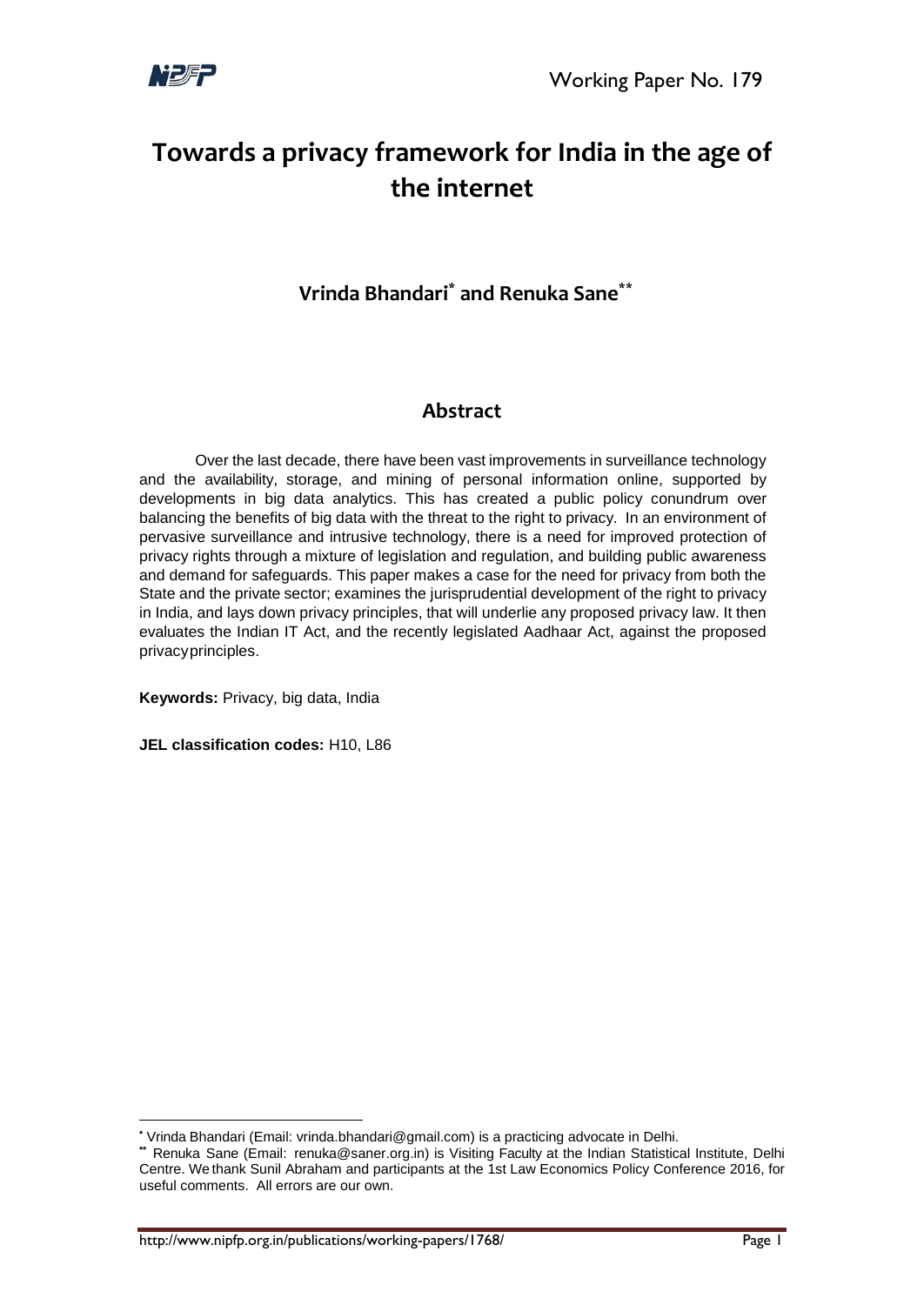

 $\overline{a}$ 

### **1. Introduction**

In recent years, the Snowden leaks and the NSA revelations on government surveillance, the Apple-FBI dispute, and the WhatsApp-Facebook privacy sharing arrangements have made global headlines. The rise of big data<sup>1</sup> and data analytics and the increasing availability, storage, and mining of personal information online has created a public policy conundrum over balancing the benefits of big data with the threat to the right to privacy (Tene and Polonetsky, 2012; White House, 2014).

Countries such as the U.K. and the U.S. have begun to respond to some of these concerns by revisiting their privacy legislation and imposing additional safeguards. For example, the US and the EU recently entered a new data transfer framework agreement, the "Privacy Shield", intended to protect the privacy of data of European users stored in the U.S. $2$ The E.U., too, has adopted the General Data Protection Regulation in 2016 for improved data protection across Europe. The discussions in these agreements range from the right to privacy to the right to be forgotten.

Meanwhile, the Indian Supreme Court in August 2015, in *Justice K.S. Puttaswamy (Retd.) v UOI and Ors, (2015)*, put into question whether the right to privacy is a fundamental right at all under Part III of the Indian Constitution and referred the questions to a larger fivejudge bench.<sup>3</sup> In the process, it brought the debate on the right to privacy to the forefront of public discourse in India once again.

A lot of work has been done on the examination of the state of law of privacy in India (CRID, 2006; CIS, 2011; Justice Shah Report, 2012) and even in proposing a privacy bill (CIS, 2013; Hickok, 2014). Our contribution to this debate is two fold - *first*, we seek to conceptualise the right to privacy in the context of the State and private actors in the age of the internet and big data. *Secondly*, using globally accepted privacy principles, we propose a privacy framework on the basis of which to evaluate any future privacy law.

We begin with a discussion on what is the right to privacy in Section 2. We explore why

<sup>1</sup> Big data is defined as "high-volume, high- velocity and/or high-variety information assets that demand cost-effective, innovative forms of information processing that enable enhanced insight, decision making and process automation" (Gartner, 2001; Government of Australia, 2015). It has various benefits, including in in the creation of social value by improving the delivery of goods and services.

<sup>&</sup>lt;sup>2</sup> This agreement replaced the 16-year-old Safe Harbour Agreement, which was declared invalid by the European Court of Justice in October 2015 in the wake of Snowden's revelations about the NSA's surveillance activities.

<sup>&</sup>lt;sup>3</sup> The Court made this referral during the hearings challenging the "Aadhaar Card Scheme" under which the Government of India was collecting and compiling the demographic and biometric information of its residents for use for various purposes since 2009-10. This scheme was finally given statutory backing with the passage of the Aadhaar (Targeted Delivery of Financial and Other Subsidies, Benefits, and Services) Act, 2016 [Aadhaar Act] in early 2016. The Act undertook such collection and storage of demographic and biometric information of residents in India for their use in targeted delivery of subsidies, benefits and services.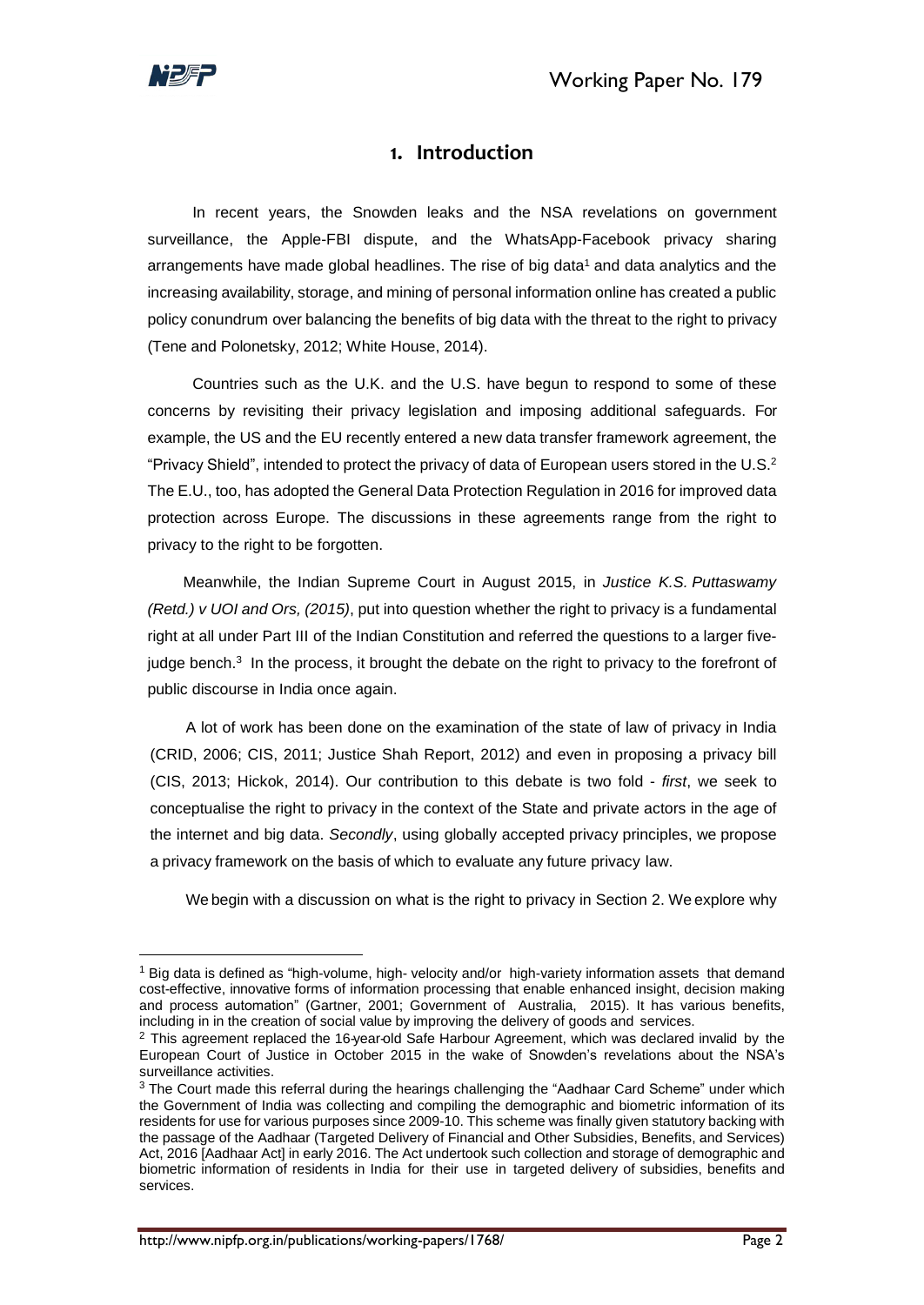

privacy matters in the age of big data, both in the context of the State and private entities, and examine the consequences of the loss of such privacy in Section 3. The right to privacy against the State is premised on the idea of personal freedom in a liberal democracy, and primarily focused on surveillance. The right to privacy against private actors on the other hand is founded on principles of contract law, most prominently involving notice and consent, and focused on the collection, storage, processing, transfer, and use of personal data of customers for business purpose. In both cases, inadequate privacy protection can have significant consequences - ranging from identity theft, and increased profiling and discrimination of individuals to a loss in free speech due to an ensuing "chilling effect".

We next elaborate on the state of privacy law and regulations in India in Section 4, and find that India lacks any authoritative guidance on privacy principles, and in fact, the very basis of the right has been put to question. In an environment of pervasive surveillance and intrusive technology, we argue in Section 5 that there is a need for improved protection of privacy rights through a mixture of legislation and regulation. The Supreme Court may, or may not, eventually consider privacy as a fundamental right. However, that should not stop the State from defining the circumstances in which it may intervene with an individual's rights, and private entities use and share individual data.

There are four questions that assume importance: a) whether, and if so, when, individual control should be prioritised over data, b) what is the role of consent and choice of individuals, c) whether the focus should be on collection, use and release of data by the State and third parties, and d) what are the means of accountability and measures of redress. These questions can only be answered by looking at the principles that would underlie a national privacy law. Section 6 describes the principles that would underline such a law while Section 7 proposes a framework for a privacy law in India. Our endeavour is to provide a usable structure that can be applied to assess the privacy implications of any legislation.

We use this framework to evaluate the Information Technology Act, 2000 [IT Act] in Section 8 and the Aadhaar (Targeted Delivery of Financial and Other Subsidies, Benefits, and Services) Act, 2016 [Aadhaar Act] in Section 9.

It is also important to note the limitations of this framework - given that the paper is contextualised in the age of big data, it does not deal with traditional modes of surveillance and information gathering. Further, while privacy is understood variously as being linked to decisional autonomy, secrecy, and freedom from intrusion, both in the physical and information data sphere, we focus primarily on data privacy and the privacy of personal information. Finally, it is important to bear in mind that any law on privacy will have the unenviable task of keeping pace with the development of technology.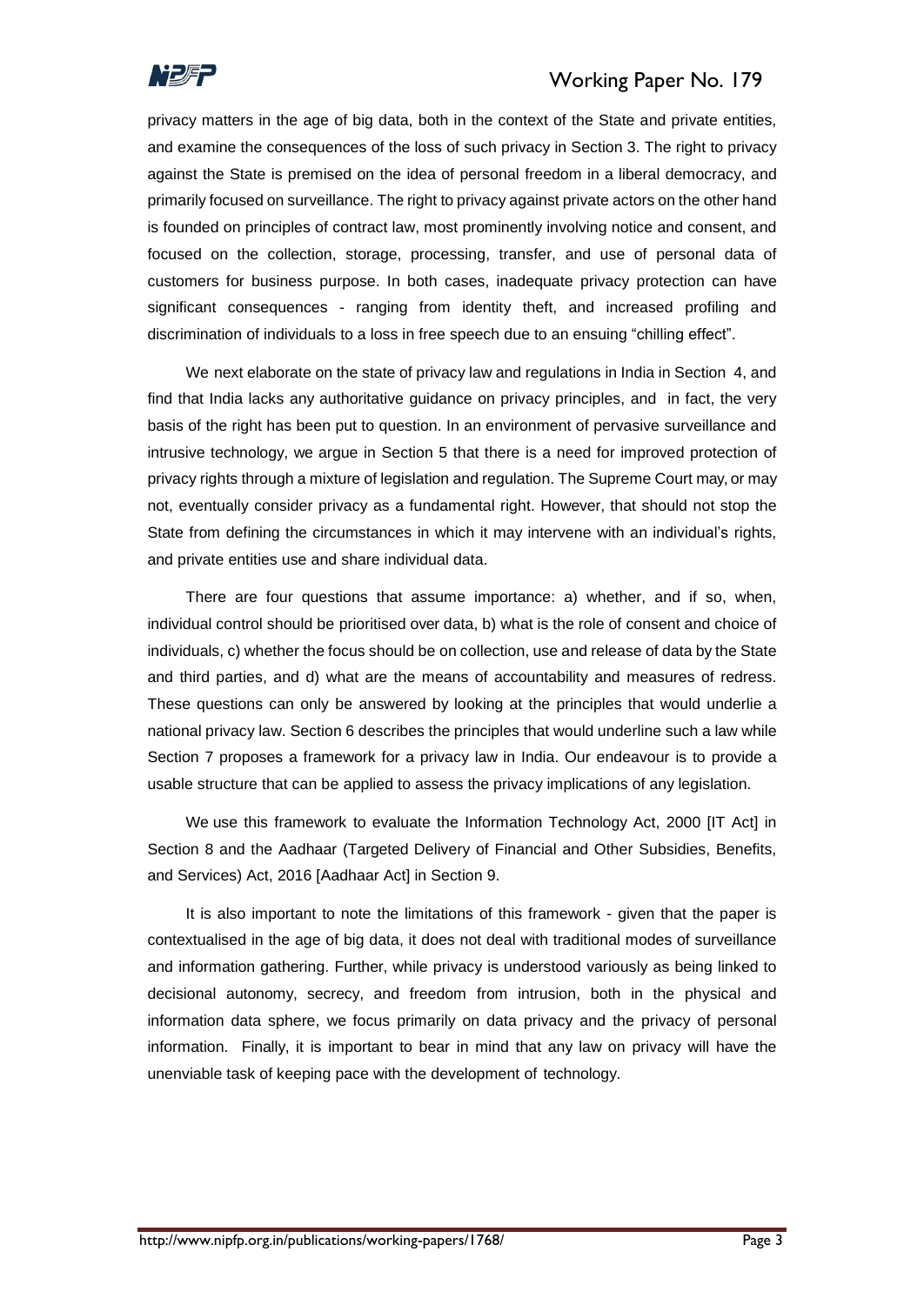

## **2. What is the right to privacy?**

Before proposing a privacy framework, it is important to spend some time understanding what is meant by the term "privacy", and how we plan to use it in this paper.

There are various accounts and definitions of privacy. A 'descriptive' account of privacy views it as a condition or state of being (Moore, 2008). Thus, at the lowest common denominator, it is seen as the *right to be left alone* (Warren and Brandeis, 1890), or *being able to be free from certain kinds of intrusions* (Scanlon, 1975). According to Parent, (1983) privacy is the *condition of not having undocumented personal knowledge about one possessed by others*. Thus, in such an account, the right to privacy would include a bundle of rights such as the right to privacy of beliefs, thoughts, personal information, home, and property.

This is also recognised internationally in Article 8 of the European Convention of Human Rights [ECHR] and Article 17 of the International Covenant of Civil and Political Rights [ICCPR] as the right to respect for private and family life, home and correspondence. A similar notion has been incorporated in the Fourth Amendment of the US Constitution, which protects the people against unreasonable search and seizures. This is premised on the notion that "a person's home is their castle", which is a zone of privacy that is secure from the prying eyes of the State (Cooley, 1871; Hafetz, 2002).

The descriptive account of privacy stands in contrast with the 'normative' account of privacy, which understands privacy as a moral claim against third parties to desist from certain actions (Moore, 2008). The former answers the question - why value privacy?. Under such an account, privacy has come to be viewed as central to our identity, dignity, sense of self, and ability to have intimacy and meaningful inter-personal relations. It is also seen as the claim of individuals to "determine for themselves when, how, and to what extent information about them is communicated *to* others" (Westin, 1967). Privacy, thus, determines our interaction with our peers, the society and the State, and our power to control and share information selectively.

Such a normative account of privacy, underlying the dignity and autonomy of an individual, was recognised by the Inter-American Court of Human Rights in *Artavia Murillo et al. ("*In Vitro Fertilization"*) v Costa Rica (2012)*, while deciding a challenge to the presumed general prohibition of in vitro fertilisation in Costa Rica. The IACHR ruled that the protection of private life includes a "series of factors associated with the dignity of the individual", including, for instance, the ability to develop one's own personality and aspirations, to determine one's own identity, and to define one's personal relationships.

There are other accounts and definitions of privacy as well. As we explain in the appendix, different countries have adopted differing approaches toprivacy. Privacy has also been studied as a relational concept, based on the nature of inter-personal interaction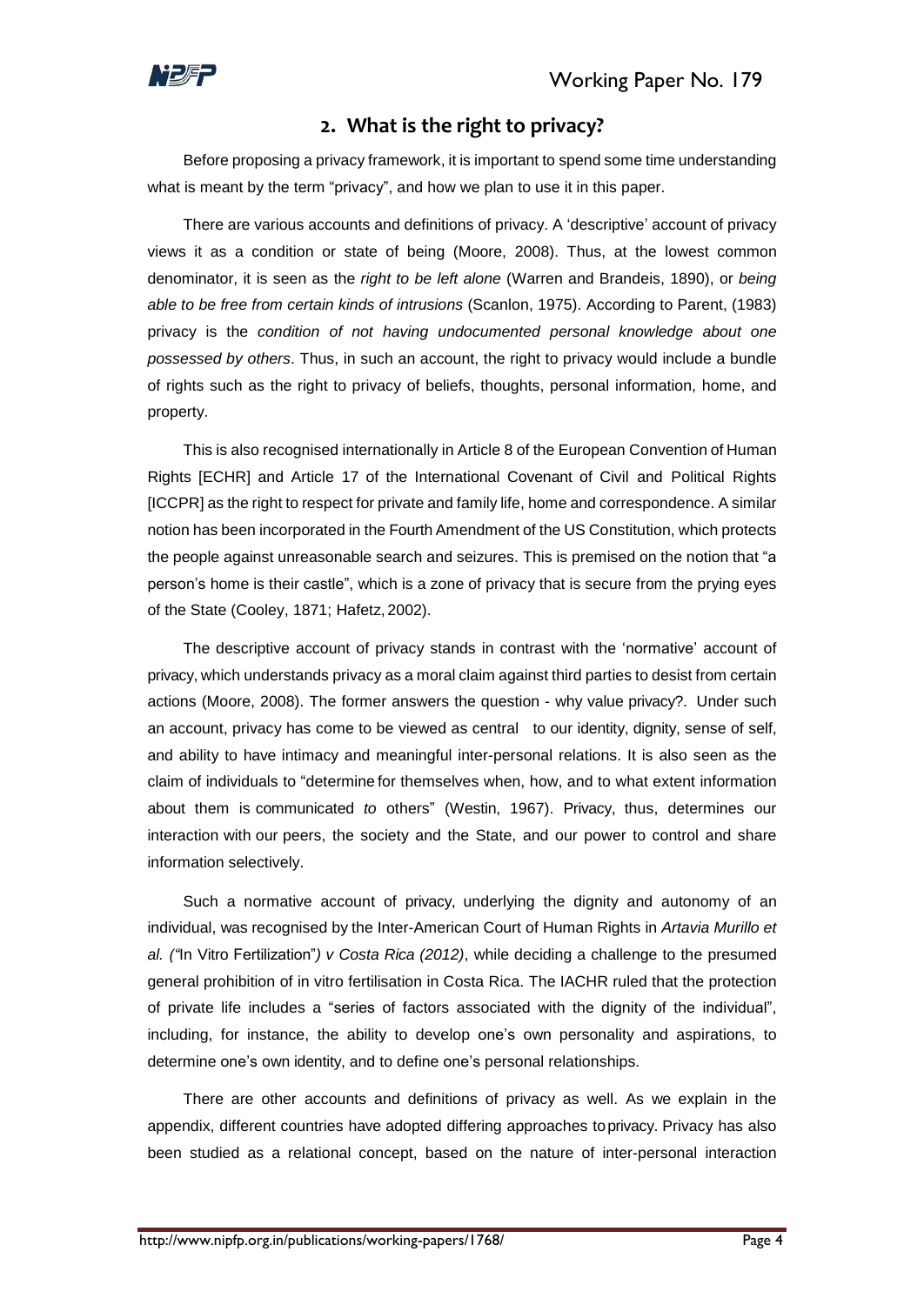

(Green, 1934); as an account of control and access (Parker, 1974); and as a cultural<sup>4</sup> concept (I. Altman, 1977). It also has to be understood in respect of the answer to the question privacy from whom (Hetcher, 2001), whether the State or a private actor?

Our view, in line with that of Solove (2008), is that a single definition of privacy is "not possible, and perhaps not necessary", so long as its value and meaning are understood in a comprehensive fashion. In our paper, we view privacy primarily from a descriptive account, being the right to privacy of personal information, and then try and understand why we worry about the actions of the State and private entities from a normative perspective.

<sup>4</sup> For instance, Germany has one of the strongest data protection and privacy laws in the world, in part due to its history and the rise of the Third Reich. On the other hand, India, with its large joint families and way of life, has traditionally not viewed privacy as a central tenet to daily living, although this is changing.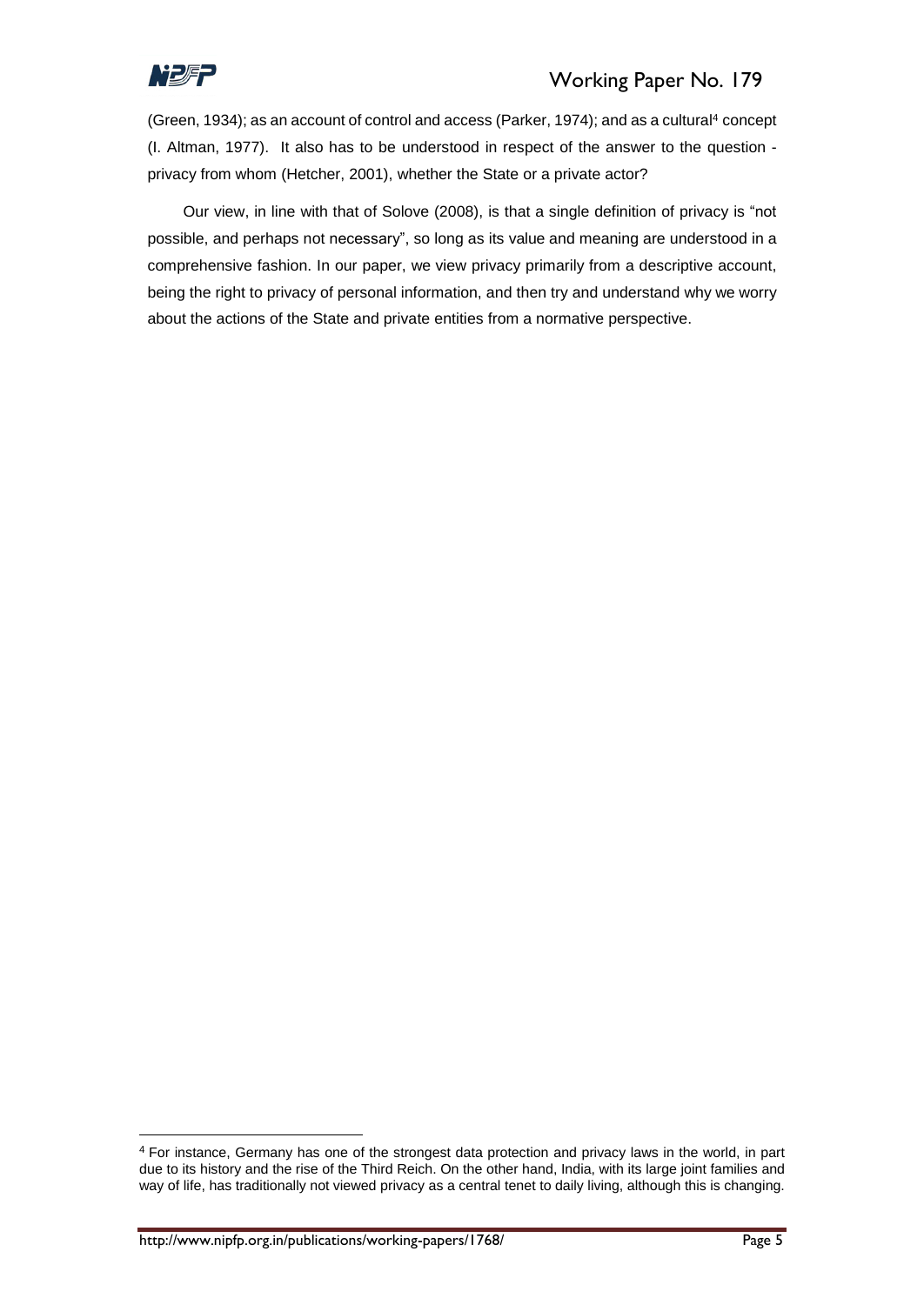

### **3. Why does privacy matter?**

Privacy is rarely eroded by a single act or by a single person. Instead it comprises multiple small acts of surveillance and information collection, both by the State and private actors from the monitoring of our call records and the contents of our calls to tracking our movement and browsing history. The advancement of big data technologies and the ensuing ease of re-identification has disrupted the faith placed in anonymisation and pseudonymisation as measures to protect the privacy of an individual (Sweeney, 2000; Narayanan and Shmatikov, 2008; Ohm, 2010). 5

If we think of privacy as secrecy i.e. the right to keep certain information about ourselves private, we need to ask why do we care if information about us is being collected? The most obvious answer to this is if information about us can be used against us in a harmful manner. Does this vary depending on who is collecting the information? In this section, we first describe the kind of information that is, or can be, collected about us by different entities.

### **3.1 Loss of privacy from the State**

The debate around right to privacy has its origins in the capabilities of the State to intrude into the lives of its citizens. Traditionally, individuals have different privacy expectations from different classes of people and have a greater privacy expectation from the State than from their friends and acquaintances.

This is because governments wield enormous influence and have coercive powers including those related to law enforcement and criminal justice, making citizens wary about the invasion of their privacy by the State (Sacharoff, 2012). Thus, information about individuals, especially dissidents and protesters, in the hands of the State, gives cause for worry about the manner in which such information can be used against them in an unforeseeable manner.

The pervasiveness of State surveillance is perhaps best exemplified through programmes such as those conducted by the NSA/GCHQ. New forms of electronic surveillance have now made it almost impossible for us to even realise that our privacy is being infringed, or to know what information is being held about us. The Snowden revelations have proved that data collection, retention and analysis by the State is an immutable reality and that we have effectively, as the UK Information Commissioner Richard Thomas put it, "sleepwalked into a surveillance society" (Booth, 2004).

<sup>5</sup>A recent study analysing three months of credit card records of 1.1 million individuals found that using only four spatio-temporal points was enough to uniquely re-identify 90% of individuals.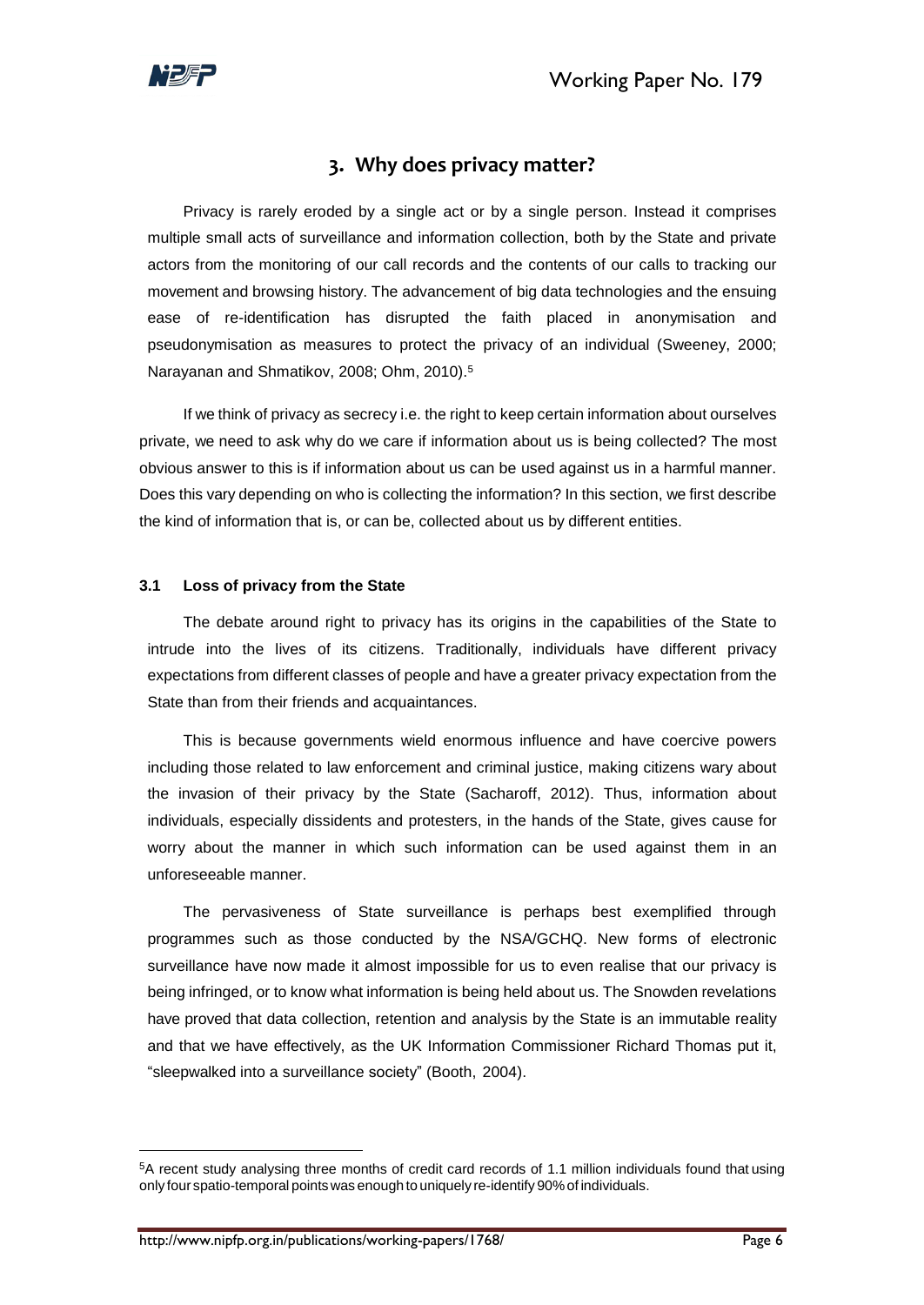

The basis for such fears in India also seems real, when we consider the current surveillance regime we operate under. The Software Freedom Law Centre in its Report on Surveillance in India, found on the basis of RTI inquiries, that, on average the Central government alone taps more than 1 lakh phone calls a year, while issuing around 7500-9000 phone interception orders monthly. Combining this with requests from the State Government, the Report frighteningly concluded that "Indian citizens are routinely and discreetly subjected to Government surveillance on a truly staggering scale" (SFLC, 2014). There are three systems that are worth mentioning in this context (Montjoye et al., 2015):

- i. The "Centralised Monitoring System" (CMS) allows authorised security agencies to instantly intercept and directly monitor communications on mobile phones, landlines and the internet in the country (including on social media) to "strengthen the security environment."
- ii. The soon to be launched internet spy system, "Networks Traffic Analysis" (NETRA) is going to be equipped to analyse internet traffic (including emails, blogs, VoIP like Skype, internet forums etc.) based on pre-defined search filters and will facilitate multiple-user access to security agencies (PTI, 2014).
- iii. The NATGRID project seeks to create a centralised database streaming sensitive information from 21 data sources, including banks, travel details etc. (Press Information Bureau, 2015).

These examples help demonstrate that the government's surveillance capabilities have vastly improved over the last couple of decades, leading to a real possibility of mass surveillance, as opposed to targeted surveillance. The emergence of such new technologies comes with the possibility of misuse, especially considering the relatively low level of effective oversight and awareness about such programmes.

In fact, similar mass surveillance concerns have also been raised in the context of centralised data collection under the Aadhaar Card Scheme in India (Abraham, 2015; Dreze, 2016; Ramanathan, 2016b). Under this scheme, the Government of India has been collecting and compiling the demographic and biometric information of its residents for use for various purposes since 2009-10. This information is then stored in a centralised data repository, and the residents in turn are issued a 12-digit unique identity number, i.e. their Aadhaar number.<sup>6</sup> Even apart from surveillance, the Aadhaar Act raises a host of privacy concerns that will be dealt with later in Section 9.

Besides surveillance, governments across the world, and in India are under pressure to release data about their functioning in order to promote transparency and good

<sup>&</sup>lt;sup>6</sup> This scheme was finally given statutory backing with the passage of the Aadhaar (Targeted Delivery of Financial and Other Subsidies, Benefits, and Services) Act, 2016 [Aadhaar Act] in early 2016. The Act undertook such collection and storage of demographic and biometric information of residents in India for their use in targeted delivery of subsidies, benefits, and services.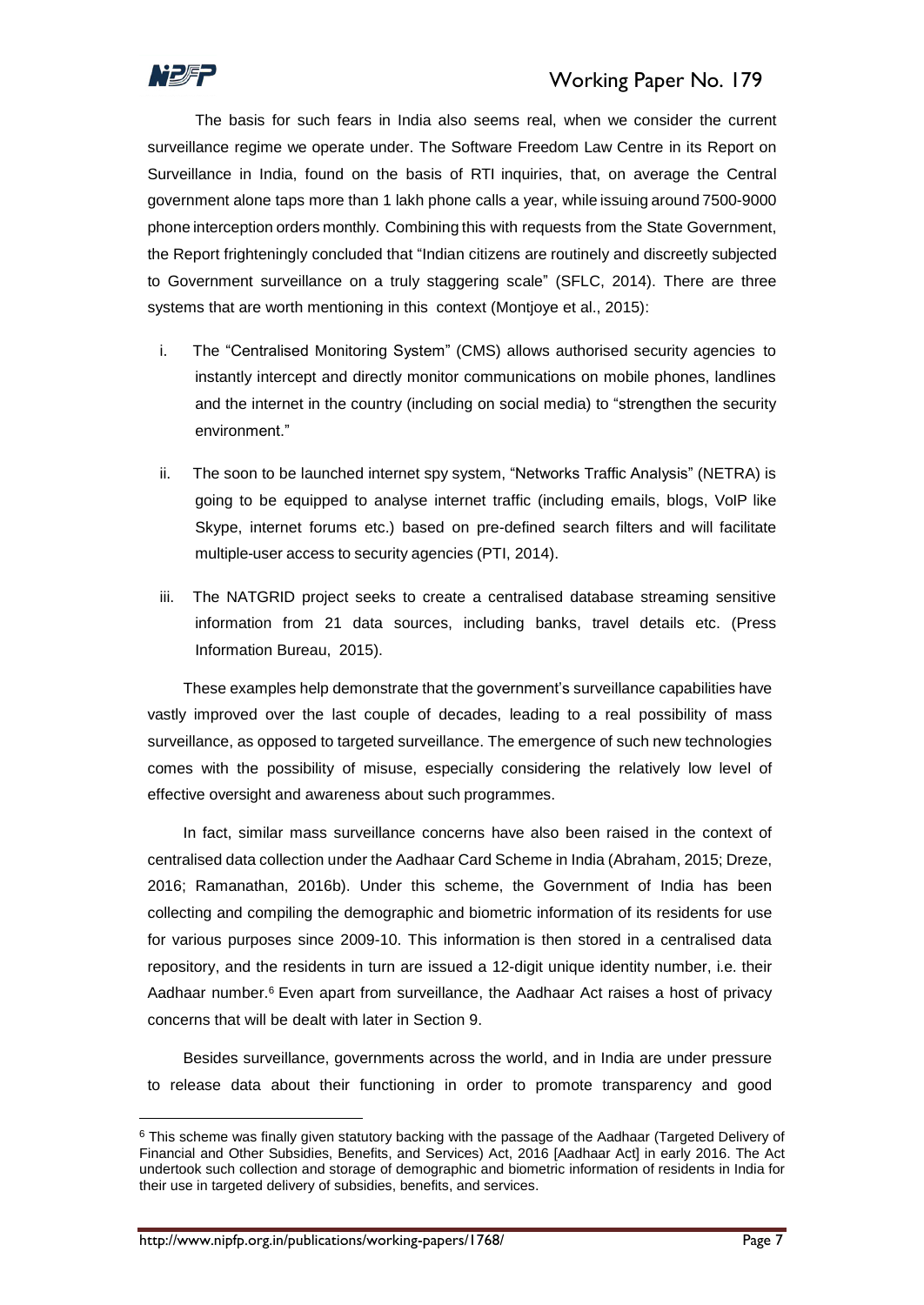

governance. This has meant that large amounts of information about individuals, as well as agencies, is being continuously released to the public, without a consistent framework that accounts for privacy of data subjects (M. Altman et al., 2016).

### **3.2 Loss of privacy from private parties**

Traditionally, we have worried about safeguarding citizens' privacy from the instrumentalities of the State, particularly in relation to surveillance. Private actors were never really the focus of the debate. This has, however, changed with the rise of big data and of global corporations such as Google, Facebook, and Amazon, whose business model relies on the collection, storage, and use of customer data. It has also been aided by the increasing popularity of social media, which encourages people to share more information about themselves.

The emergence of data as the new currency has resulted in the creation of an entire industry around the buying and selling of personal information to third parties. This industry "now exists to commoditize the conclusions drawn from that data" (Podesta et al., 2014). Private actors also have a deep interest in our lives and actions, in terms of tracking and possibly sharing information about what we read, what we write, where we are, and ultimately, what we think. This behaviour is not dissimilar to that of the State.

Despite increasing awareness about online privacy and demand for simplified terms of service, firms have not changed their behaviour. In fact, as Hetcher, (2001) points out, private actors have focused on "simulating privacy *respect* rather than providing the *real* thing*."* The debate around the right to privacy against private entities is thus centred on principles of notice and consent and collection and use limitation, that underlie the contract (terms of service) between the user and the company.

The primary distinction between the private sector and the State relates to security considerations that influence the actions (and surveillance targets) of the State. However, given the ease of tracking our movements through geo-location and Wi-Fi on smartphones, and the data sharing requests sent by the Government to these corporations, the difference in the privacy protections sought against the State and private entities is slowly disappearing.

For example, in 2011, Google ranked India as the third most intrusive State, after USA and Brazil, in terms of number of requests for data on users - 1430 user data requests were made to Google alone during January to June 2010 (Times, 2011). Five years later, this number increased to 3087 user data requests for the period of January to June 2015 (Google, 2015) and India is now ranked the second most intrusive State after the United States (Khedekar, 2013). Such requests are not limited to Google alone. Facebook and Twitter have also reported a spike in the Indian governments request for data of its users or for data removal (Bhargava, 2015).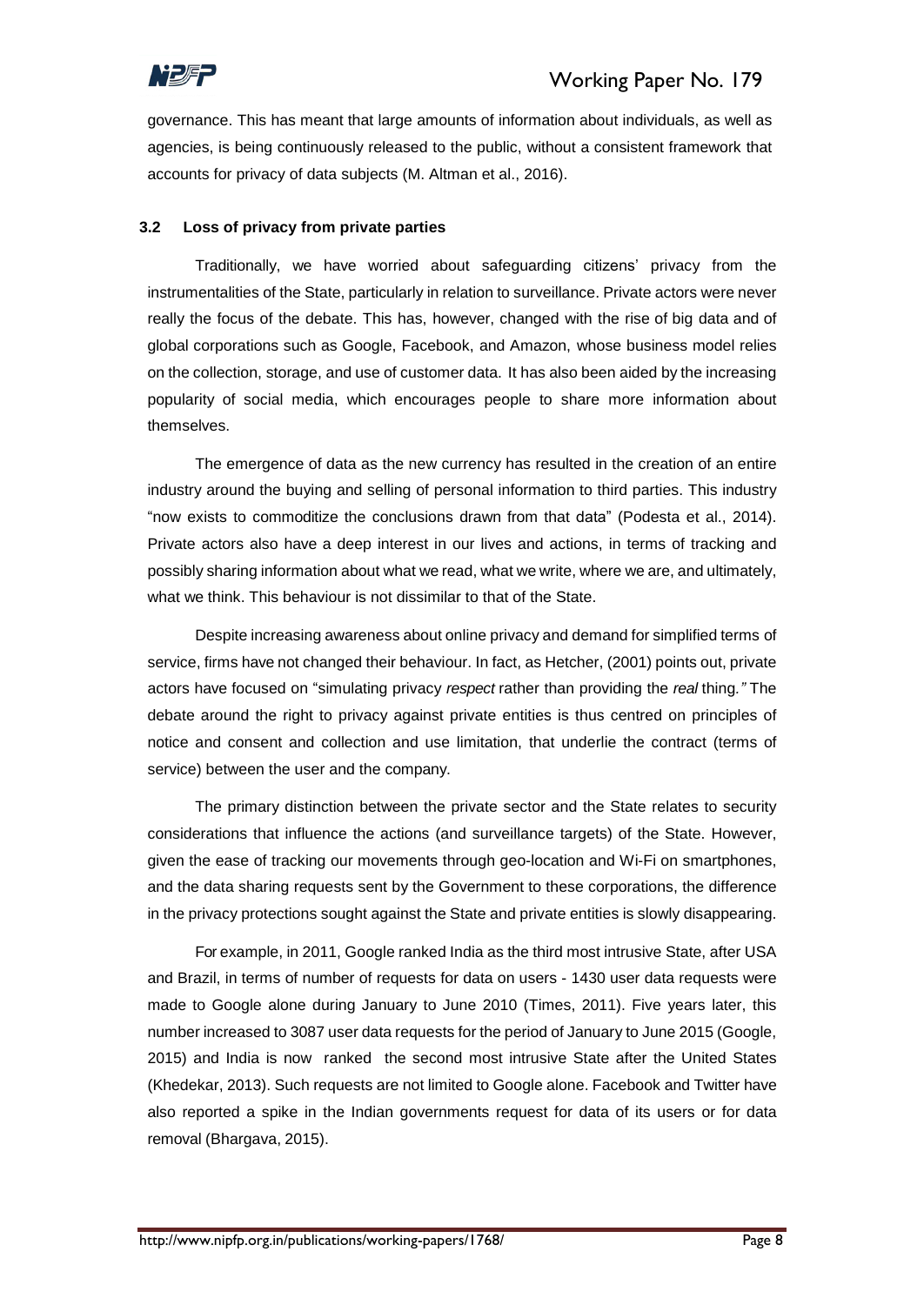

### **3.3 Consequences of Inadequate privacy protections**

We have, so far, described the threats to the privacy of individuals from the State and private actors in the age of big data. However, this still leaves the question - Why does it, or should it, matter to us if the State is keeping tabs on the movement of its citizens (especially if it is in public interest for security purposes) or if private actors are storing and sharing personal information about their users? More specifically, why does it matter if such actions are undertaken without any safeguards to privacy?

Very often the notion of privacy is countered by a variation of the "have nothing to hide" argument. Under this view, only people with something to hide are concerned about the loss of privacy. If you have nothing to hide, then information about you cannot really be used against you.

In this section, we explain why such a view is wrong, and why the consequences of inadequate privacy protections go far beyond this nothing to hide paradigm, and extend to concerns about the loss of breathing space, chilling effect, identity theft, and potential profiling and discrimination.

#### **3.3.1 Loss of breathing space**

Let us think about a typical home in the 21st century. Very often the residents of the home will draw their curtains so that they are not visible to their neighbours, or to passerby's on the street. Most people will certainly draw the curtains in the evening, once they switch on the lights in their house. They may not necessarily be committing an immoral act, or doing something that needs to be hidden, but because, their home is their space, to do and be as they like, free from the gaze of others. Now imagine, that drawing curtains is not possible, or drawing curtains will bring allegations that there must be something immoral going on inside the house - for if the person had nothing to hide, why were curtains being drawn?

This example underscores the problem with the nothing to hide paradigm, as it makes a moral judgment about the kinds of information people want to hide. As described in the example above, privacy is important from the point of view of self- development, and in fact, is a shorthand for "breathing space" (Cohen, 2012). An integral part of individual autonomy is the ability to make, and be answerable for, one's own choices, maintain different and intimate relations with different persons, and exercise power over the information one wishes to make about them public (Rossler, 2005).

The loss of privacy, or even the fear thereof, however seemingly harmless whether in monitoring the websites accessed or the number of times a place of worship is visited may eventually influence these patterns of behaviour and content of conversations (Rachels, 1975). It may result in an unconscious change in behaviour if where we eat, who we meet, what we say, and even what movies we enjoy, is subject to scrutiny.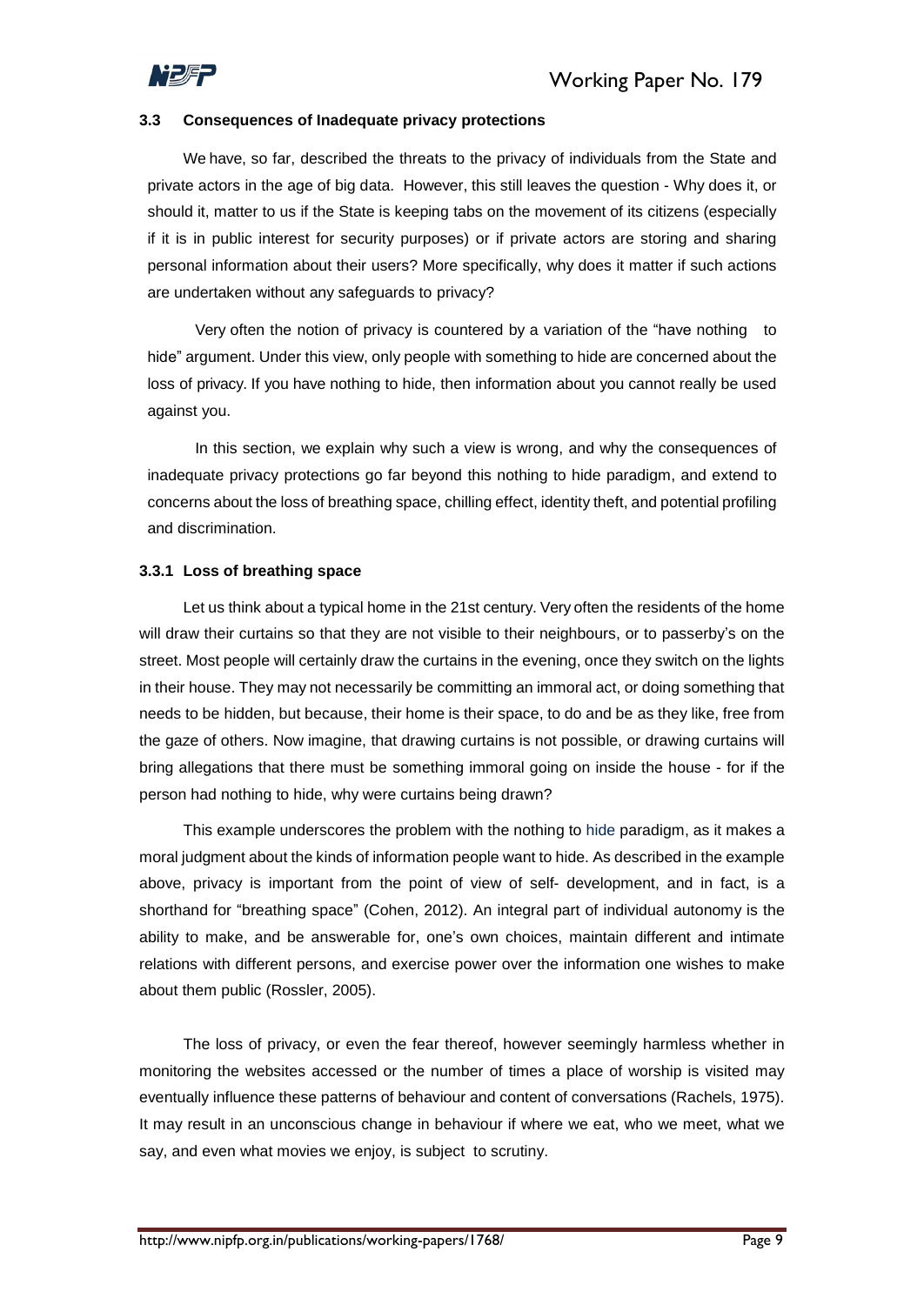

The issue thus has to do with being observed, rather than the content of one's actions, since it is likely that we will behave according to a set of expected social norms rather than our own free will and autonomy, when we believe we are being observed (Introna, 1974). This is likely to lead a society to become a "modulated democracy" where citizens are subject to modulation by powerful commercial and political interests (Cohen, 2012).

### **3.3.2 Chilling effect on free speech**

The loss of breathing space and autonomy that result as a consequence of insufficient privacy protection, will have a knock-on chilling effect on other rights, such as the right to freedom of expression and freedom of association as observed by the UN Special Rapporteur, Frank La Rue.

Individuals may be chilled into silence in their online communications if, for instance, they cannot be assured that their communications are private (Human Rights Council, 2011). President Obama's Review Group on Intelligence and Communications Technologies has reached a similar conclusion, noting, "if people are fearful that their conversations are being monitored, expressions of doubt about or opposition to current policies and leaders may be chilled, and the democratic process itself may be compromised" (Clarke et al., 2013).

One of the foundations of a liberal democracy is the ability to dissent, and to hold views that are unpopular without fear of retribution either by the State or a lynch mob. We are less likely to express a contrarian or controversial view point, or organise social change, if we fear the monitoring and storage of our views and consequent action. This chilling effect will induce self-censorship due to the fear of surveillance and the coercive power of the State and how our speech might be used against us.

While largely a concern of privacy protections from the State, the consequence of the chilling effect is also felt in the domain of private actors, since developments in big data analytics has made it possible that our actions on social media can predict our personal attributes, and maybe in the future, even our private thoughts. A recent study found that Facebook "likes" of an individual could be analysed to predict with reasonable accuracy their ethnicity, religious and political leanings, sexual orientation, personality traits, intelligence, and even use of addictive substances (Kosinski, Stillwell, and Graepel, 2013). This, thus, brings the fear of chilling effect of free speech, central within the interaction between the private actor and the user.

### **3.3.3 Identity theft**

One way in which personally identifiable information can be misused is identity theft (Rockelmann, Budd, and Vorisek, 2011). This has been defined as the combination of unauthorised collection and fraudulent use of the personal information of another individual (CIPPIC, 2007).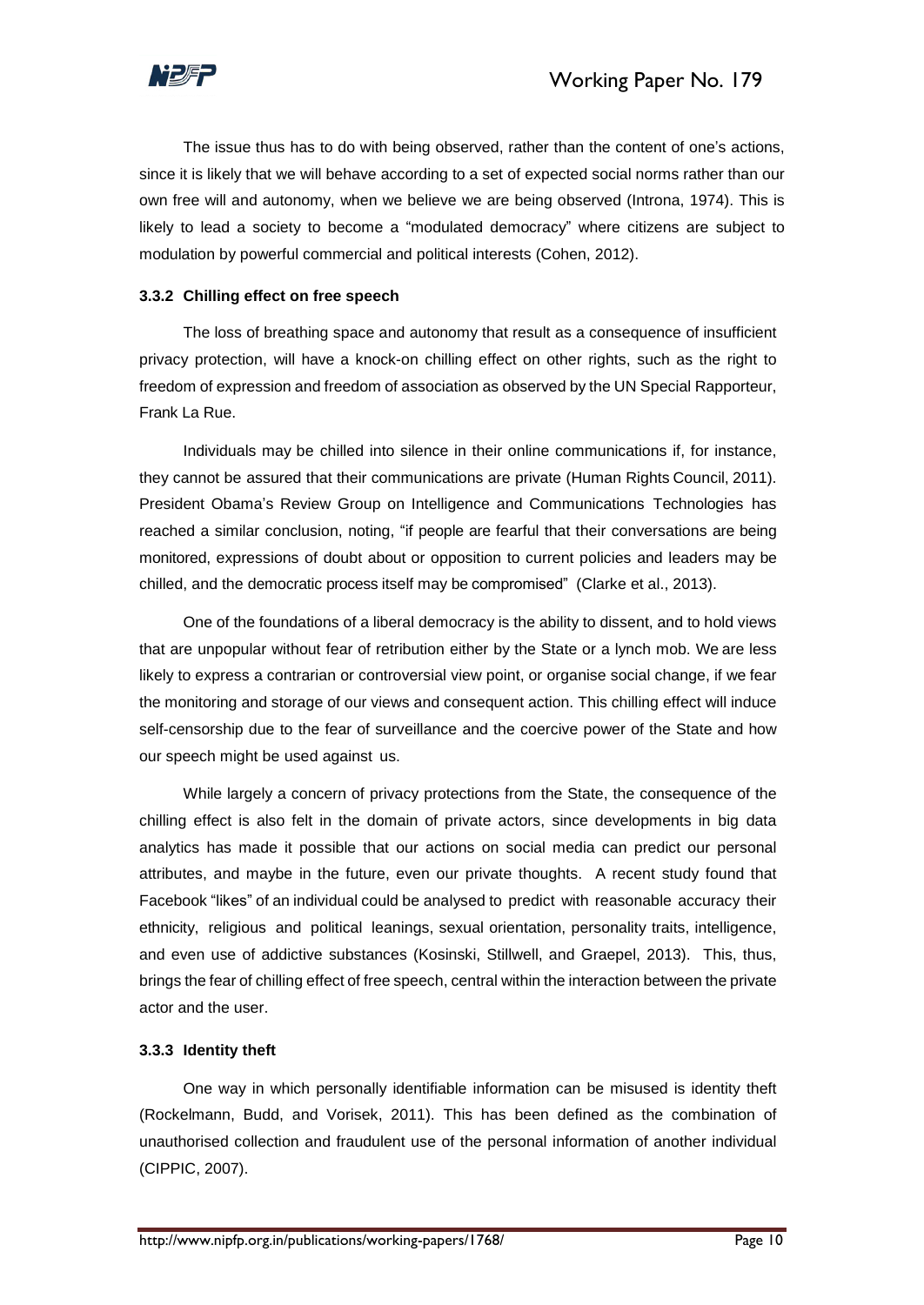

Identity theft allows a person to gain unauthorised access to an individual's private information, and use it for their own benefit by masquerading as that individual. Personal information can range from financial information such as credit card details (which can be altered) to inalienable characteristics such as biometric information (which cannot be altered).

Unlike in the case of theft of personal property, where the individual often has the ability to replace the stolen items, identity theft has more severe/long term ramifications in terms of the ability to restore one's stolen identity.

Concerns about identity theft have only increased with the data deluge caused by the rise in big data. We now live in a world where progress in data mining and analytics has led to an ease of re-identification, de-anonymisation, and the possibility of making connections across different datasets (Tene and Polonetsky, 2013), thus making the consequences of loss of privacy more profound.

### **3.3.4 Profiling and discrimination**

The advent of big data has meant that analytics can identify statistical relationships between discrete data sets, and use this to predict seemingly unrelated outcomes (Barocas and Selbst, 2016). Data from previous instances of payment default on loans, as an example, can be fed into a machine learning algorithm, which can then identify characteristics or activities that serve as proxies for the outcome of interest (Barocas and Selbst, 2016). This can have a bearing on our relationships in the marketplace, and can result in discrimination.

Consider the example of a credit algorithm that scores migratory jobs lower than others. This by itself may not have a discriminatory intent but will tend to have a disparate impact while assessing loan applications if mostly minorities or individuals from a particular area or caste are engaged in such work (Citron and Pasquale, 2014).

Consider another example - Acurian Inc., one of America's biggest recruitment companies, uses seemingly harmless personal information such as a preference for jazz music, being a cat owner or participating in sweepstakes to help recruit patients for an arthritis study. As Acurian's Vice President, Roger Smith told Wall Street Journal, "we are now at a point where, based on your credit card history, and whether you drive an American automobile and several other lifestyle factors, we can get a very, very close lead on whether or not you have the disease state we're looking at" (Walker, 2013).

Moving from the commercial realm, big data's application in law enforcement, whether it is in tracking search results to identify human trafficking networks or in creating a more rounded suspect profile, has meant that large swathes of personal information about an individual become known to the police.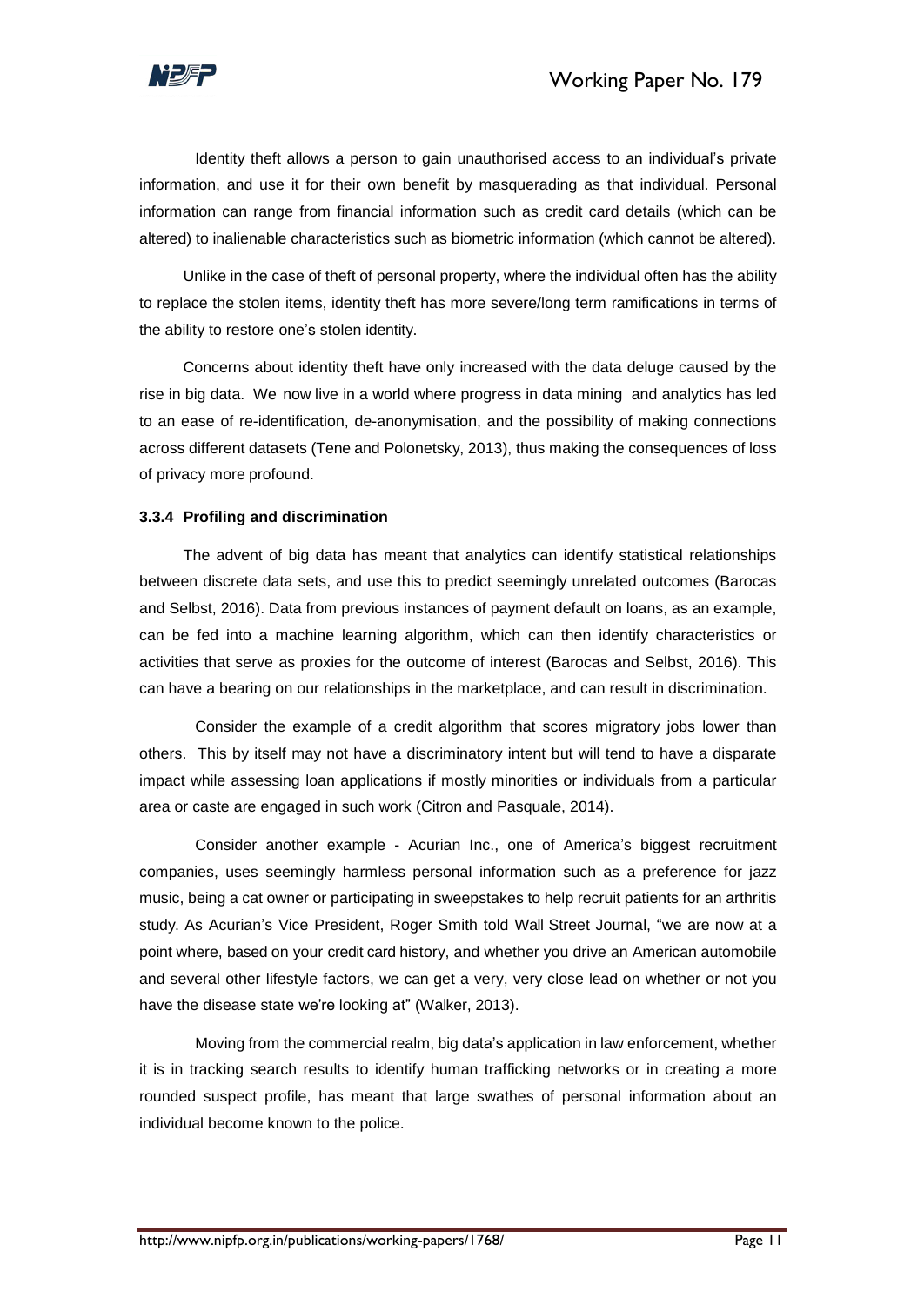

One of big data's more controversial uses comes in predictive policing, whichuses analytics software such as "PredPol" to identify geographical hot spots to help the police anticipate and prevent the crime (Perry et al., 2013). Already popular in various counties in the US, such as Chicago, Boston, New York, Washington DC and Los Angeles, it is slowly being embraced by the Indian police, particularly in New Delhi (Sumit Singh, 2015; Shekhar, 2015) and Jharkhand (Routray, 2012). What is disquieting about this trend is that it is now being used to identify an individual's propensity to crime (Podesta et al., 2014). This will inevitably lead to widespread profiling, increased surveillance and the hard reality that on many occasions the predicted results will be incorrect.

All of the examples can also be touted as the benefits of "big data" and many of them are. Statistical discrimination may lead to benefits for several customers, and enable companies to actually provide better services and more competitive pricing. Predictive policing may be able to prevent crime. But before we applaud these benefits we need to keep in mind the possibility that predictive modeling may lead to several Type I and II errors, with severe ramifications for the persons concerned. We also need to be mindful that we may be creating a self-fulfilling prophecy since the cost of transactions for already at risk groups automatically increases, making it harder to further transact in the market place.

If we believe that we have a right to be protected from discrimination on the basis of immutable personal characteristics such as religion, caste, or gender as well as the right to make intimate personal decisions, then the instances of profiling and discrimination that big data makes possible should alert us to the costs of loss of privacy. A more detailed conversation is necessary about the use of big data in law enforcement, and in commerce.

Our privacy concerns should thus extend to the use and sorting of such data into a discriminatory or disfavoured pile, which can potentially overshadow long-standing rights protections in the use of personal data in varied sectors such as health, education, employment, housing etc. (Podesta et al., 2014).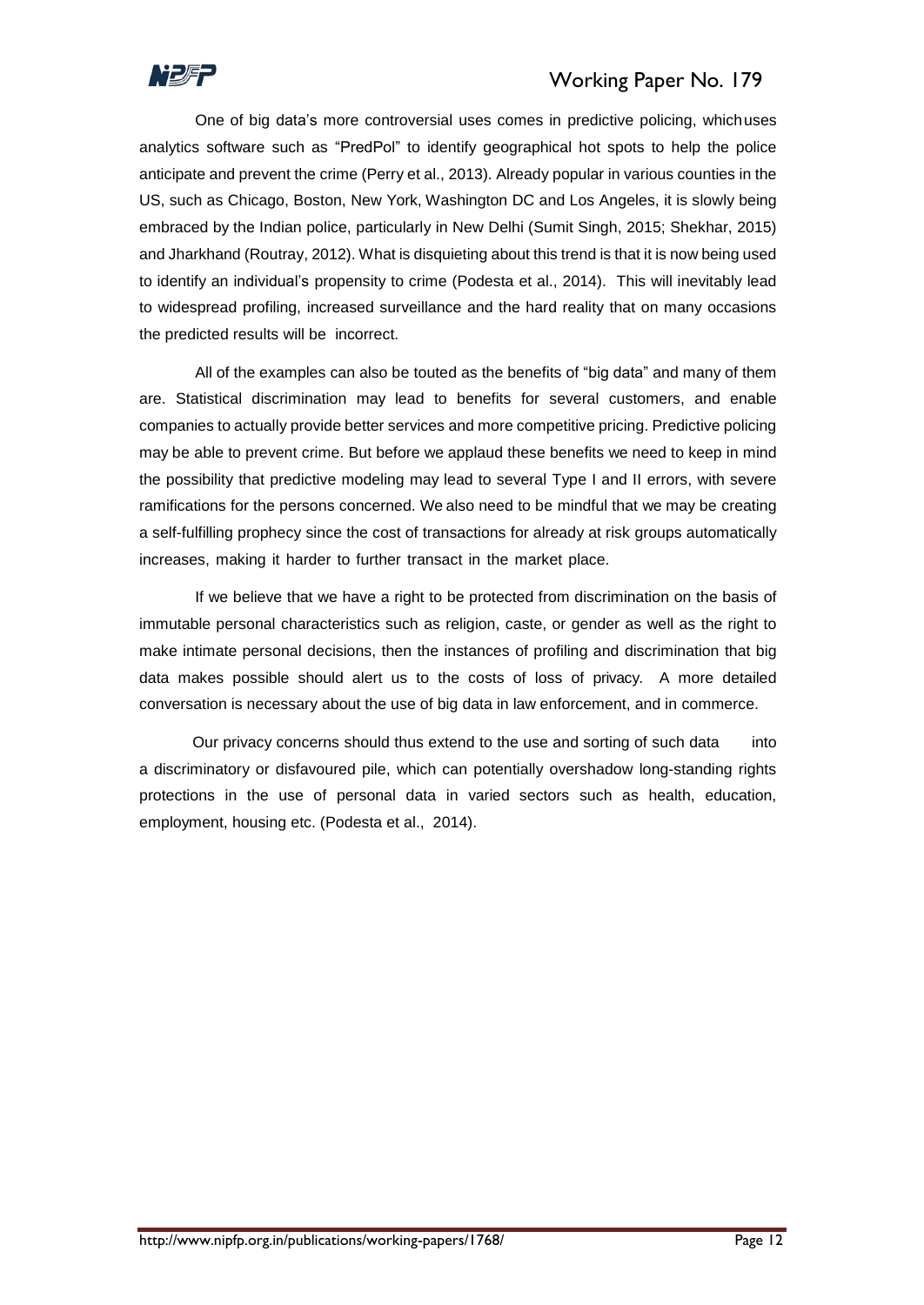

### **4. The right to privacy in India**

As we have discussed in the previous section, the costs of inadequate privacy protections are manifest, even when individuals have nothing to hide. However, this does not necessarily imply that the government can never engage in surveillance, or the private sector can never collect data which will result in a loss of privacy. Instead, we would like to make a case for having meaningful methods of oversight and accountability in cases of data collection and surveillance by the private sector and the government. In this section, we evaluate how well the Indian legal and regulatory landscape carries out these functions.

### **4.1 The regulatory framework**

At the outset, it is important to reiterate that there is no privacy law in India. Hence, the activities of the State and the private sector are regulated through sector-specific laws and the jurisprudential development of the right to privacy.

The interaction between the State and its citizens that has immediate privacy implications involves surveillance. The State has many justifiable reasons for surveillance, especially on grounds of national security. The important question, however, is whether there are adequate oversight mechanisms when such surveillance is conducted, and whether such surveillance is actually connected to security considerations.

In Indian law, surveillance or tapping is authorised under the Indian Post Office Act, 1898 providing for the interception of postal articles, and Section 5(2) of the Indian Telegraph Act of 1885 (read with Rule 419A of the Indian Telegraph Rules, 1951), regulating the interception of messages, along with the relevant Police Rules. These laws deal with targeted surveillance.

The Telegraph Act and Rules provide for a two-tiered threshold test, which require first, *"*the *occurrence* of a public emergency, or in the interest of public safety" to empower the Central or State government or any officer authorised therein to order the interception of postal/telegraphic messages. Second, interception is permitted only "if it is satisfied that it is necessary *or* expedient *s*o to do in the interests of the sovereignty and integrity of India, the security of the State, friendly relations with foreign States or public *order* or for preventing incitement to the commission of an offence". Pertinently, the definition of "telegraph" under Section 3(1AA) of the Act is broad enough to cover communication via telephone.

Apart from post and telephone/telegraph surveillance, internet surveillance is governed by Section 69 of the Information Technology Act 2000 [IT Act], which is modelled along the lines of the Telegraph Act. However, there are three notable distinctions that make State surveillance easier under the IT Act. It is important to remember that surveillance by private actors is not authorised or permitted under the IT Act.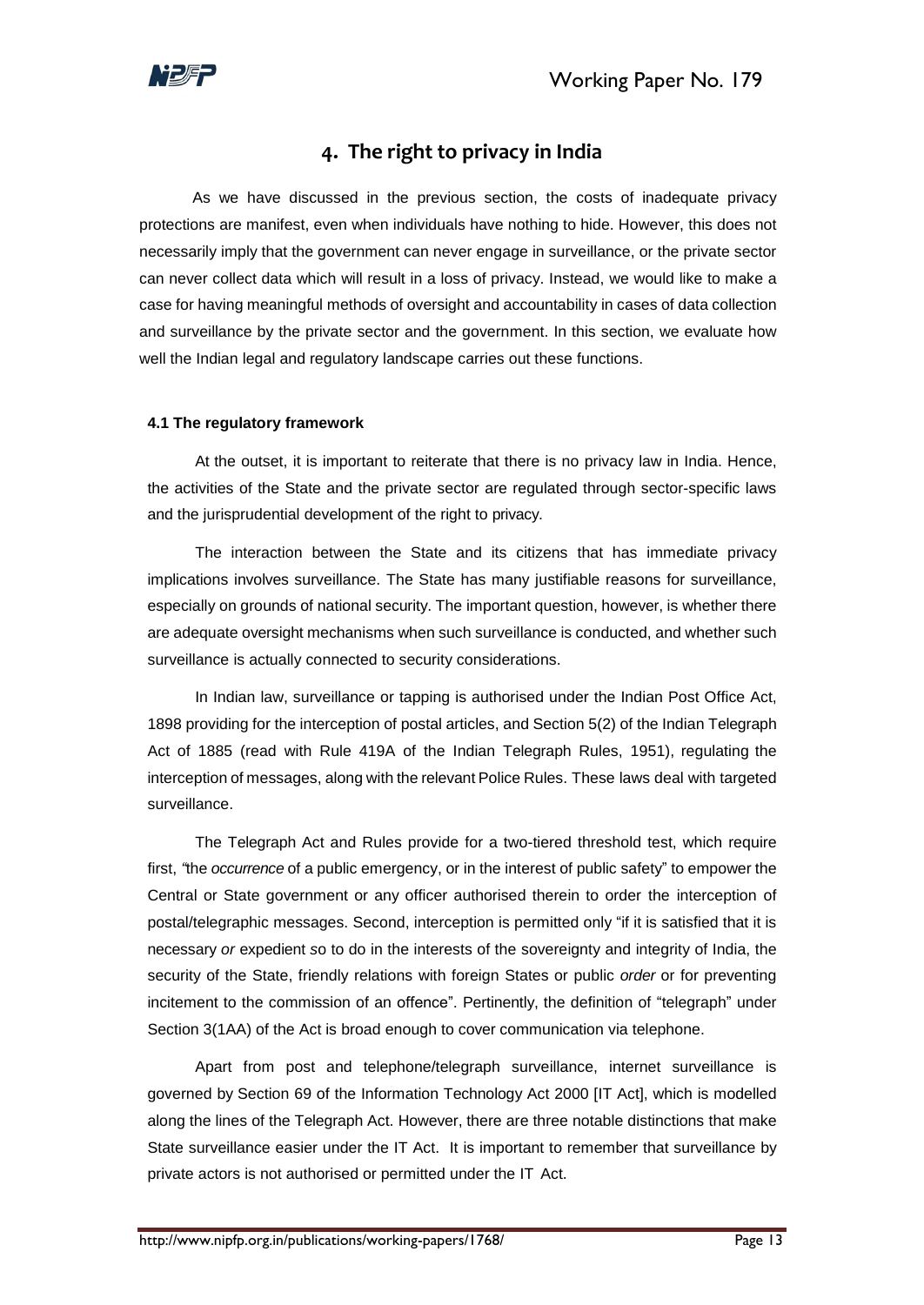

- i. Section 69 of the IT Act does away with the pre-requisites of "public emergency" or "public safety" for the appropriate government to "intercept, monitor or decrypt" internet data.
- ii. The IT Act widens the second-tier of the test under the Telegraph Act by providing for two additional grounds when it is considered necessary or expedient to intercept in the interest of the "defence of India" and the "investigation of any offence".
- iii. The IT Act imposes an additional obligation on all internet service providers (the intermediaries), the subscriber and the person in-charge of the computer resources to "extend all facilities and technical assistance" to the intercepting agency, or face imprisonment up to seven years.

Thus, it is clear that Section 69 considerably widens the governments surveillance avenues when compared to telephone interception under the Telegraph Act.

Finally, internet metadata can be monitored and collected by "any" government agency under the low threshold of "enhanc[ing] cyber security" or for *"*identification, analysis and prevention of any intrusion or spread of computer contaminant in the country*"* under Section 69B of the IT Act. This section deals with the power to authorise to monitor and collect "traffic data" (which has been widely defined) or information through any computer resource for cyber security.

While our regulatory surveillance architecture does implicitly recognise some notion of the right to privacy, it is heavily weighted in favour of the State. The IT Act gives a flavour of how electronic surveillance, even much more than physical surveillance, enables extremely intrusive forms of tracking.

However, as we have discussed throughout this paper, concerns of privacy also exist in the private sector, with the advent of big data rendering obsolete many of the traditional methods of de-identification. These concerns assume an increased importance in light of the outsourcing industry in India (Patel and Conners, 2008), which makes it all the more important for companies to adopt privacy policies that focus on the security of the personal data.

Currently, only the IT Act provides for extensive regulations on the storing and sharing of consumer data collected by businesses, but as we elaborate later, these protections are inadequate. Even the recent Aadhaar Act, although ostensibly dealing with the interaction between the State and the residents of India, allows corporate entities to access the centralised database, without appropriate privacy safeguards.

### **4.2 The jurisprudential development of the right to privacy**

In most jurisdictions in the world, questions on State surveillance are evaluated in the context of how the State understands, recognises, and balances the *right to privacy* of its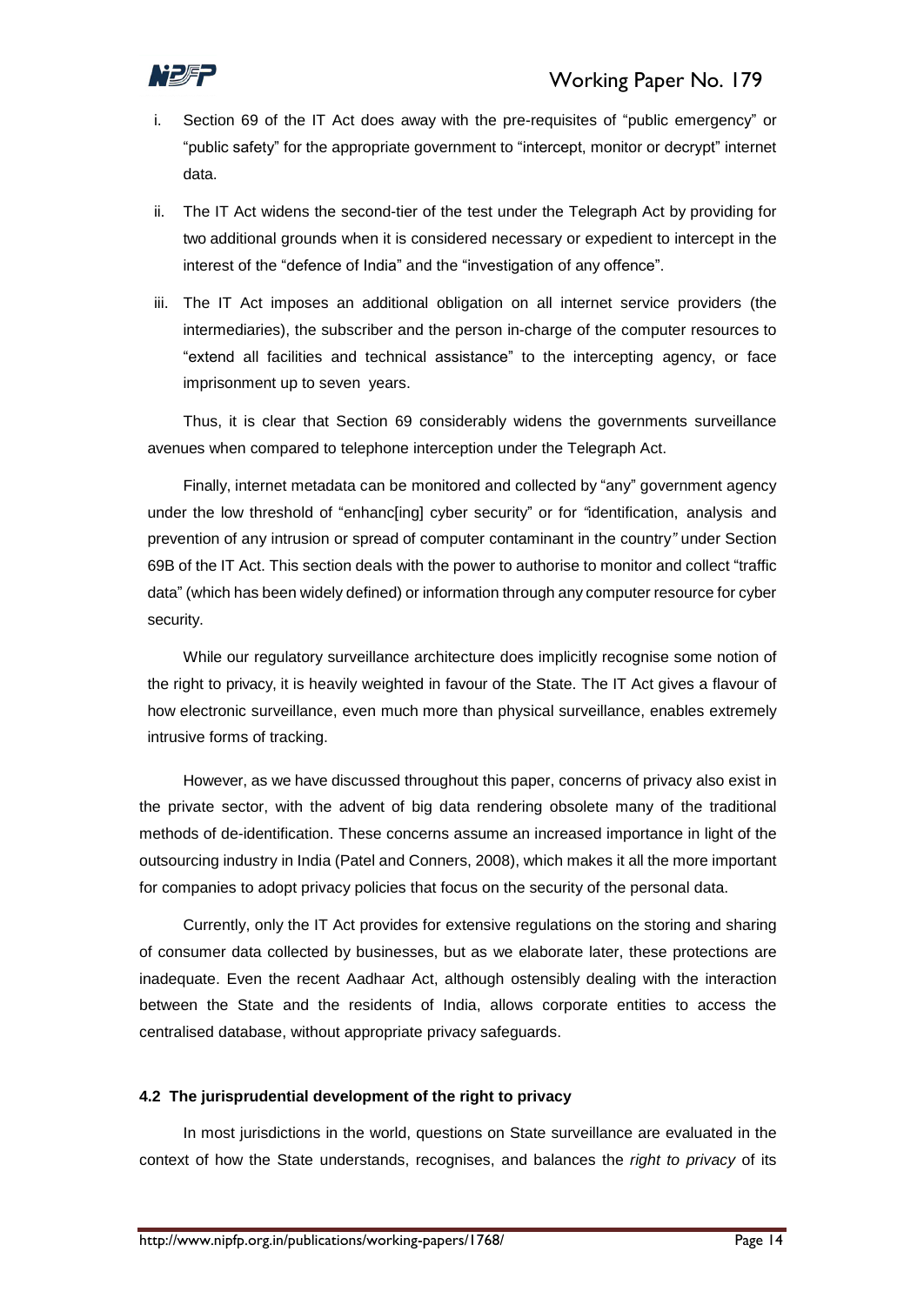



citizens.

Article 12 of the Universal Declaration of Human Rights, Article 8 of the European Convention of Human Rights [ECHR] and Article 17 of the InternationalCovenant on Civil and Political Rights [ICCPR] recognise privacy as the *right to respect for private and family life, home and correspondence*.

The Fourth Amendment of the US Constitution also secures the rights of the people in their persons, houses, papers, and effects against unreasonable search and seizures, being premised on the notion that a "person's home is their castle".

Unlike the American Constitution or the ECHR, the Indian Constitution is silent about the right to privacy or private life or the protection against unreasonable searches and seizures. It is thus an un-enumerated right. However, India has ratified the International Covenant on Civil and Political Rights, which unequivocally supports the existence of the right to privacy.

The development of the law on privacy began with the decision of the eight-judge bench of the Supreme Court in *M.P. Sharma v Satish Chandra, (1954)*, which in the perspective of search and seizure articulated that, *"*When the Constitution makers have thought fit not to subject such *regulation* to constitutional limitations by *recognition* of a fundamental right to privacy, analogous to the *American Fourth* Amendment, we have no justification to import it, into a totally different fundamental right, by some process of strained construction.*"*

This was followed nearly a decade later in *Kharak Singh v State of Uttar Pradesh, (1964)*, where a six judge bench of the Supreme Court observed in a case involving surveillance, *"*The right of privacy is not a *guaranteed* right under our Constitution and *therefore* the attempt to ascertain the movements of an individual which is merely a manner in which privacy is invaded is not an infringement of a fundamental right *guaranteed* by Part III.*"*

*How*ever, after the 1970s, the Supreme Court started interpreting the right to privacy and the right to life and personal liberty under Article 21 of the Indian Constitution more expansively as is evident in its two-judge bench decisions in *Gobind v State* of *Madhya Pradesh, (1975)*, *Auto Shanker (1994)* and *PUCL v Union of India, (1997)*.

In *Gobind v State of Madhya Pradesh, (1975)*, the Court quoted Justice Brandeis' dissent in *Olmstead (1928)* to conclude that the framers of the Constitution "must be deemed to have conferred upon the individual as against the government a sphere where he should be let alone." Similarly, in *Auto Shanker*, the Court clarified that the right to privacy was "implicit" in the right to life and personal liberty under Article 21 of the Constitution and was the "right to be let alone" to safeguard the individual's privacy and that of his *family, marriage, procreation, motherhood, child-bearing and education* among others. Importantly, in *PUCL v Union of India, (1997)*, the Supreme Court held that "prior judicial scrutiny" was not a mandatory requirement for the authorisation of surveillance, and issued a series of guidelines in this regard.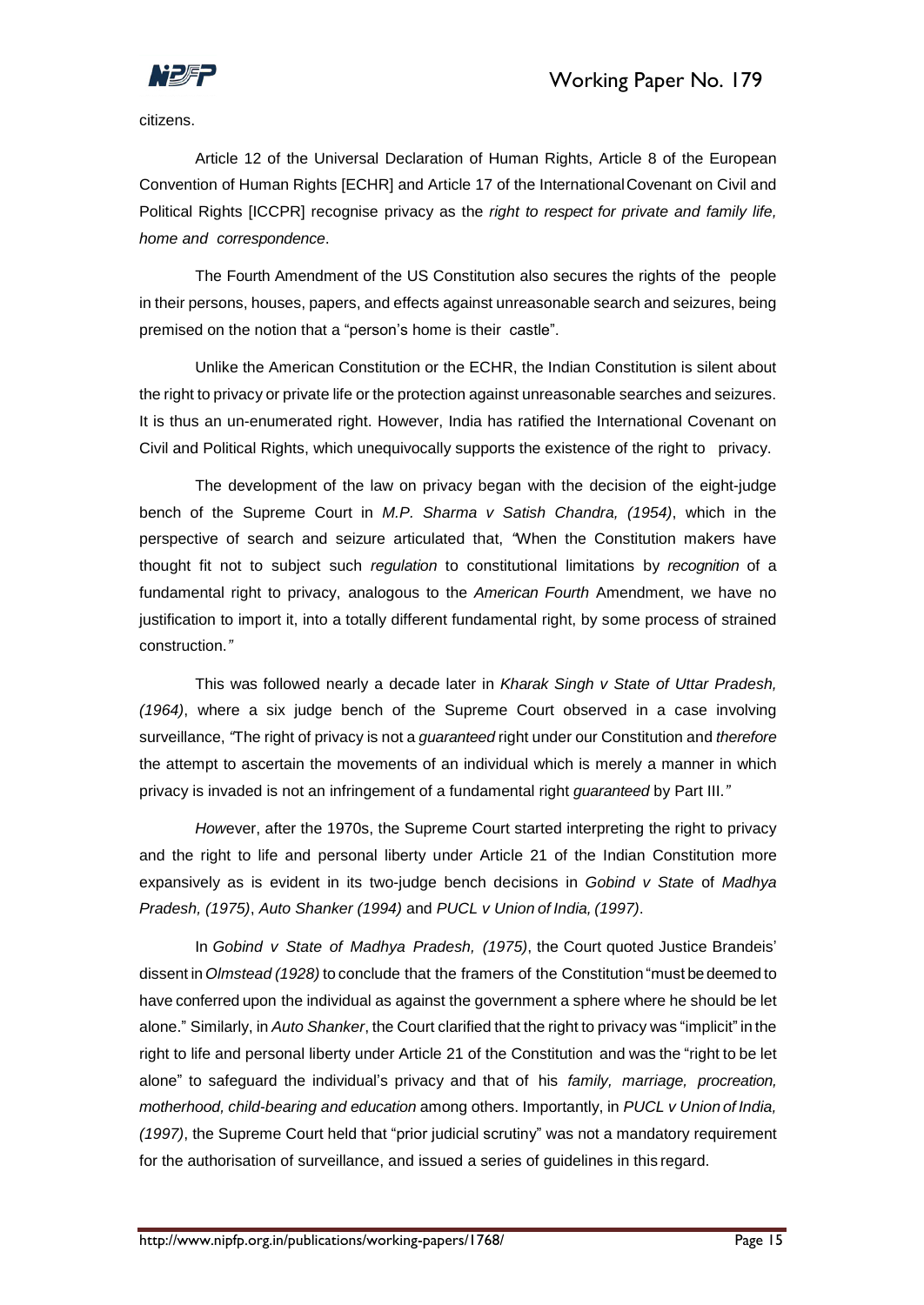

Thus, as argued by Acharya (2015), case law in India has led to four types of privacy claims: (i) protections against press intrusions and the right to information from public sources or about public conduct of officials, (ii) privacy from state surveillance, (iii) privacy as decisional autonomy which gives an expanded interpretation of the ideas of personal liberty and individual sovereignty, which would comprise the ability to freely express one's identity, including sexual identity (and was cited in the Delhi High Courts (overturned) decision in Naz Foundation on s. 377 and decriminalising private consensual homosexual relations) and finally privacy pertaining to the collection, storage, use and sale of personal data of individuals.

However, in 2015, during the hearings defending the challenges to the Unique Identity scheme (Aadhaar) rolled out by the Government, this conflict in the jurisprudence between the decisions of the larger and smaller benches of the Supreme Court was relied upon by them to argue that the right to privacy was not a fundamental right, and was only a "vague" concept. Taking this into consideration, the Court in Justice K.S. Puttaswamy (Retd.) v UOI and Ors, (2015) put into question whether the right to privacy is a fundamental right at all under Part III of the Indian Constitution and referred the following questions to a larger five judge bench.

- i. Whether there is any "right to privacy" guaranteed under our Constitution.
- ii. If such a right exists, what is the source and what are the contours of such a right as there is no express provision in the Constitution adumbrating the right to privacy.

It is interesting that while the Supreme Court of India has put into question the status and contours of the right to privacy, cases with serious privacy implications and violations are being filed in different High Courts across the country. The Delhi High Court in *Laksh Vir Yadav v UOI and Ors, (2016)* is currently hearing a petition on the right to be forgotten, i.e. on whether the right to privacy includes the right to delink from the internet irrelevant information. In September 2016, the Delhi High Court in *Karmanya Sareen v UOI and Ors, (2016)*, also ruled on the WhatsApp-Facebook data sharing arrangement.<sup>7</sup> The case, once again, also brought to light how the Central Government and the Telecom Regulatory Authority of India regulate the functioning of ISPs, there is no statutory framework for the regulation of internet messaging applications such as WhatsApp.

<sup>7</sup> WhatsApp, having been acquired by Facebook in 2014, put in place a new privacy policy in August 2016 informing its users that their account information would be shared with Facebook and all its group companies, to improve Facebook ads and products experiences. The Court in its judgment, directed that the existing user details up to 25.09.2016 of those who opt to remain with WhatsApp shall not be shared with Facebook. Conversely, if a user opts for deleting their WhatsApp account before 25.09.2016, their details will be completely deleted from the WhatsApp servers and will not be shared with Facebook.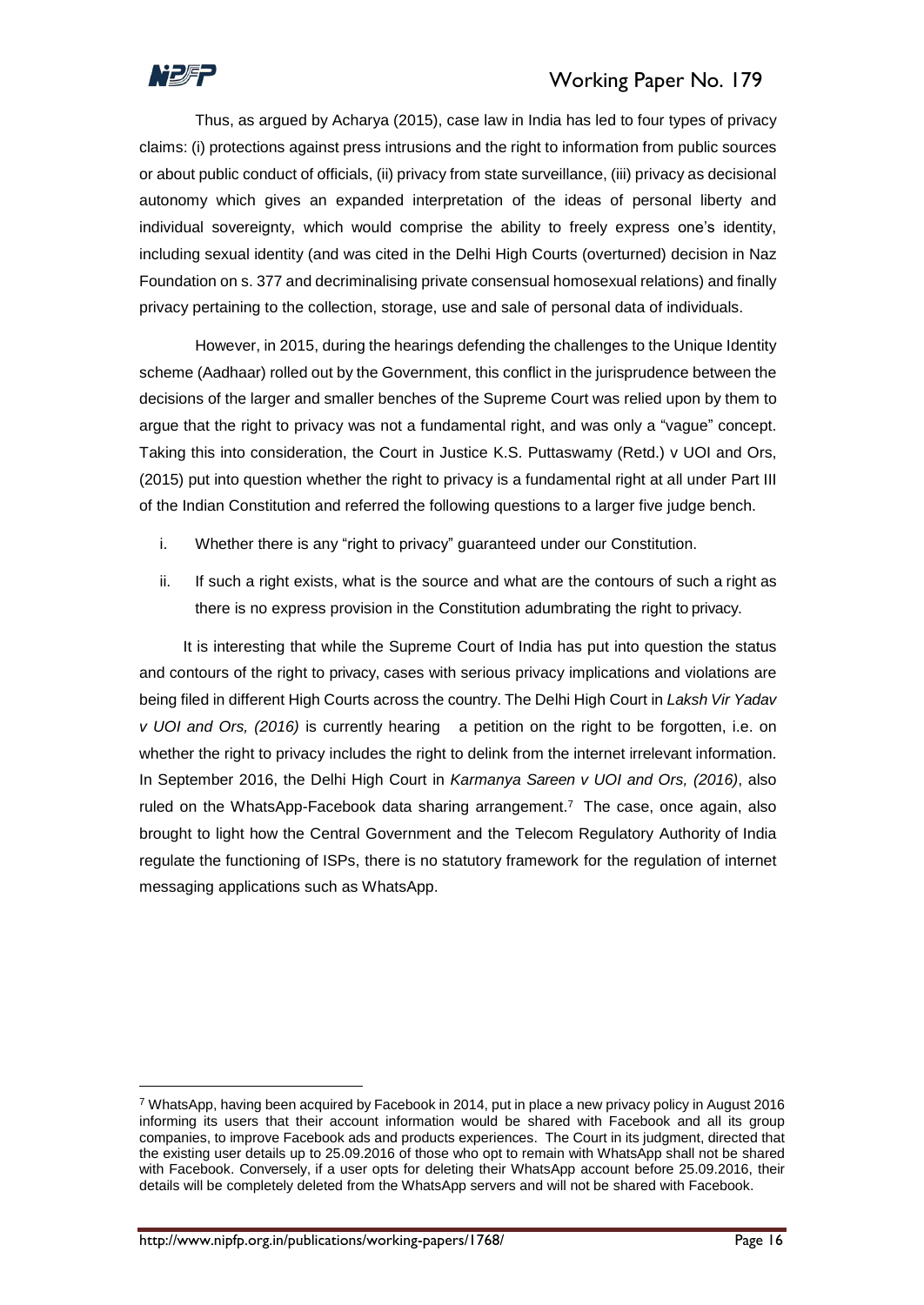

### **5. The need for a privacy law**

The reference by the Supreme Court has, in essence, resulted in overturning a seemingly settled position about the importance of the right to privacy after 60 years. At the same time, the regulatory surveillance architecture in India is heavily weighted in favour of the State. As a result, mass surveillance can be carried out, effectively in a legal vacuum, with little regard for the effect on individuals' rights to privacy.

The Supreme Court may, or may not, eventually consider privacy as a fundamental right. However, that should not stop the State from defining the circumstances in which it may intervene with an individual's rights. The right to property is not a fundamental right in India. Nevertheless, India has still enacted the Land Acquisition Act and there is heated debate about the circumstances in which the State may take away land and the due process for this. Why should privacy be any different?

Undoubtedly, privacy is not an absolute right and will always have to be considered against competing rights such as the public interest, public order, and national security. However, in absence of any foundational and constitutional basis, and devoid of theoretical clarity, the right of privacy of an individual will most likely be subordinated in favour of public or State interest when decisions regarding surveillance arise.

As argued earlier, the advent of big data has also meant that data collection, and use are carried out on an unprecedented scale by the private sector. The problem is compounded by the "privacy paradox", where users profess to, and are indeed, concerned about their right to privacy, but their behaviour does not reflect their apprehensions (Blank, Bolsover, and Dubois, 2014). Their self-disclosure of information is not related to their concern or knowledge about the inadequacy of privacy controls, but rather is based on the social relevance of the app or the peer usage.

Competition in the market place, thus, may be inadequate to protect user rights for two reasons, necessitating the intervention of the State:

**Information asymmetry:** Big data technologies, in our increasingly networked and digitised world, work to increase the asymmetry of information between the individual consumer and the firm/data provider in three ways.

- i. They enable data collection that is more ubiquitous, invasive, and valuable.
- ii. They enable efficient data mining to combine multiple aspects of a single individual's data and correlate it with different users' data.
- iii. They limit users' ability to protect or delete their information, once shared.

The interest in the industry is accompanied by an increasing under-estimation by consumers about the value of their personal data and ignorance about the scale and precision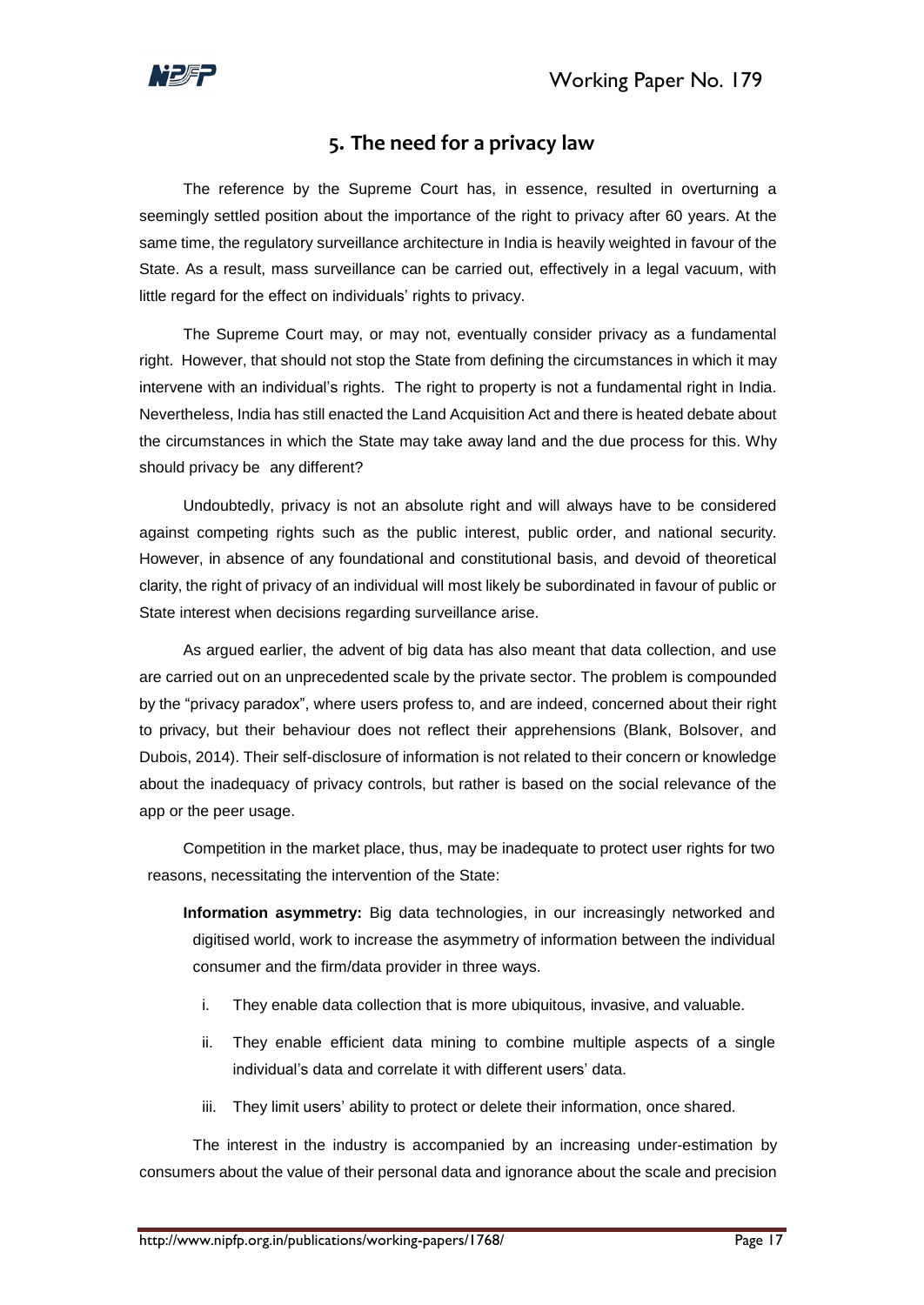### Working Paper No. 179



of data collection and its associated uses. The fact that data, almost inevitably, involves secondary use for purposes not originally envisioned and involves multiple participants (for collection, storage, aggregation, analytics, and sale), increases the information asymmetry.

Another factor contributing to the rising information asymmetry is that web platforms can covertly or overtly change their privacy policies orinformation-sharing rules after consumers have signed up. A good example may be that of the popular photo-sharing app Snapchat, where photos are said to disappear or self-destruct in a couple of seconds after they are sent and received. However, subsequent features on the app, such as "Snapchat Stories" or "Our Story" or "Snapchat Discover" now retain the pictures from up to 24 hours to a couple of days. In fact, it has also been discovered that the photos do not actually get deleted, and are only buried deep inside the device(Shontell, 2013).

The above instances demonstrate the market failure in creating time-consistent conditions to enable consumers to make privacy decisions under perfect information. The complexity of requiring consumers to consider multiple outcomes and associated probabilities, instead of purely linear transactions, leads them to "highly imprecise estimates of the likelihood and consequences of adverse events, and altogether ignore privacy threats and modes of protection*"* (Acquisti and Grossklags, 2007).

**Bounded rationality:** Under rational choice theory, individuals make time consistent decisions, using all available information to maximise their utility over time. However, studies have shown that the actual decisions taken by individuals, when faced with decisions concerning disclosure of their personal data, do not fall within this pattern. A part of the problem arises from the inability to read and comprehend the fine print of privacy policies and part from bounded rationality, causing a failure to process how personal information is being traded further in secondary markets (Acquistion and Grossklags, 2007;Newman,2014).

A related cognitive bias is what Brandimarte, Acquisti, and Loewenstein, (2010) term "the control paradox". Here, merely by making individuals *feel* in control over information dissemination, irrespective of their actual control, firms encourage data subjects to reveal more personal information. Similarly, it has been shown that the phrase "privacy policy" has acquired certain normative value, such that simply on seeing the phrase (without reading the policy), users are more willing to believe that their data will be safe and not shared forward (Turow et al., 2007).

These examples challenge the assumption that the market can solve the problem by making concerned rational individuals pay more to protect their privacy. Apart from failing to understand the fine print of privacy policies, we see that individuals often view such policies as guarantees of dataprotection, instead of liability disclaimers for firms (Tene and Polonetsky, 2012).

Thus, privacy protections are required not only from the State but also from the private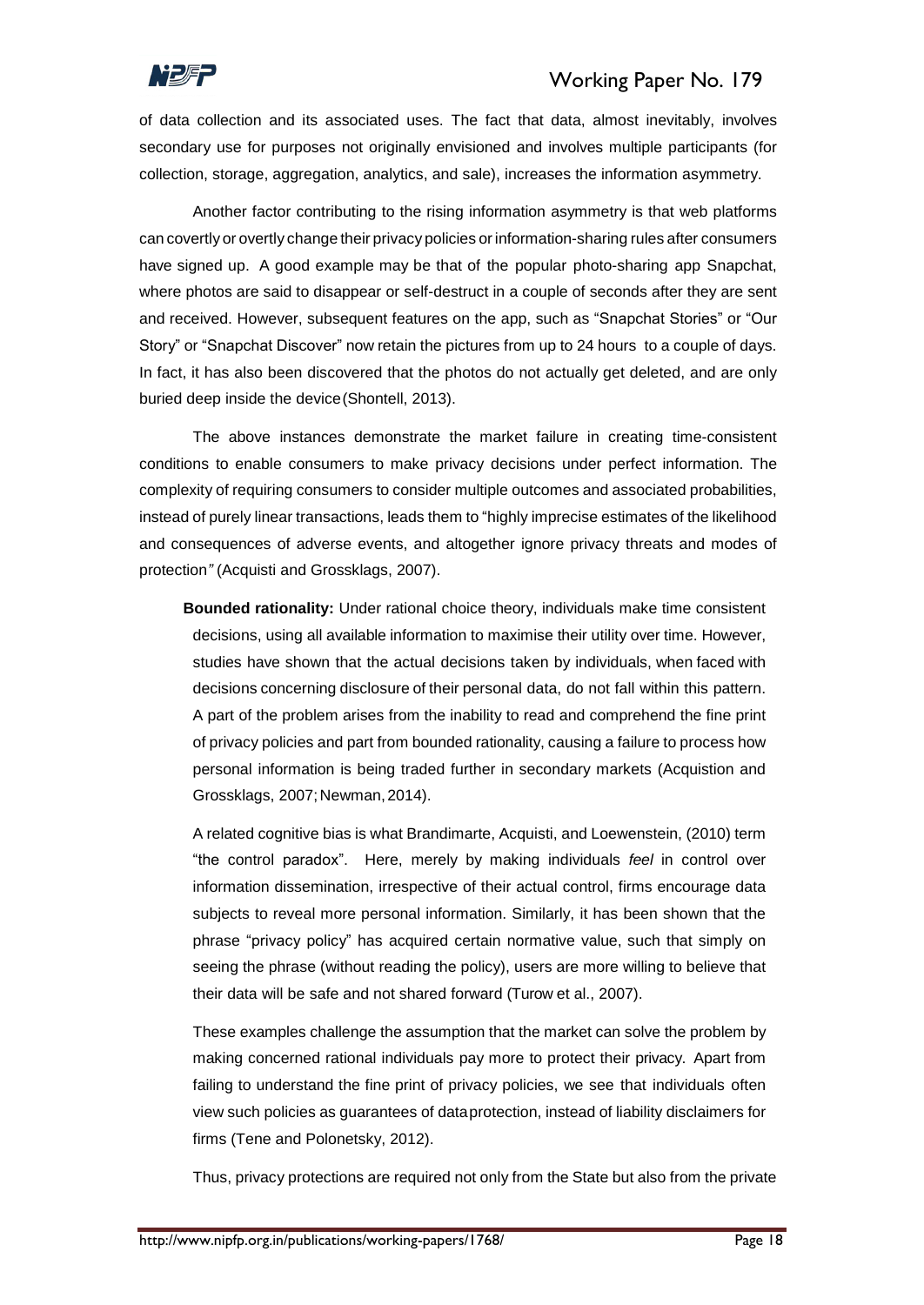

sector. In fact, a recent Nasscom-DSCI survey showed that inadequate data protection frameworks were causing losses worth billions of dollars to the Indian IT-BPO sector, in part because India's data protection regime was not considered 'adequate' by the EU (Nasscom, 2013; Alawadhi, 2015).

In the face of ambiguity regarding the status of the right to privacy as a fundamental right, the absence of any statutory privacy code, ineffective mechanisms to safeguard against the violation of one's privacy, outdated applicability of the PUCL surveillance safeguards, and the inability of the market to provide privacy protections, it is necessary to enact a privacy law.

Such a law would provide an authoritative guidance on privacy rights in an era of surveillance and electronic communication. It would define key terms, govern the rights of users, detail the obligations of the State, lay down privacy principles and exceptions, provide guidance on resolving privacy-security conflicts (for instance, by applying a European proportionality test) $8$  and would delineate various redress and compensation mechanisms.

However, before proposing a framework for the proposed privacy law, it is important to understand the privacy principles that would underlie such a law.

<sup>&</sup>lt;sup>8</sup> The European Court of Human Rights and the European Court of Justice evolved the proportionality test in the context of the right to private and family life under Article 8 of the ECHR. Article 8 is not an absolute right and has to be considered against competing rights such as security. Thus, in determining whether the processing of certain data or an interference with an individual's right to privacy is permissible, the Court evaluates whether it is proportional - i.e. whether the interference is for a legitimate aim, is in accordance with law, and is necessary in a democratic society (or the least restrictive means available). See *Handyside v UnitedKingdom*, Appl. No. 5493/72 (ECtHR 7 December 1976).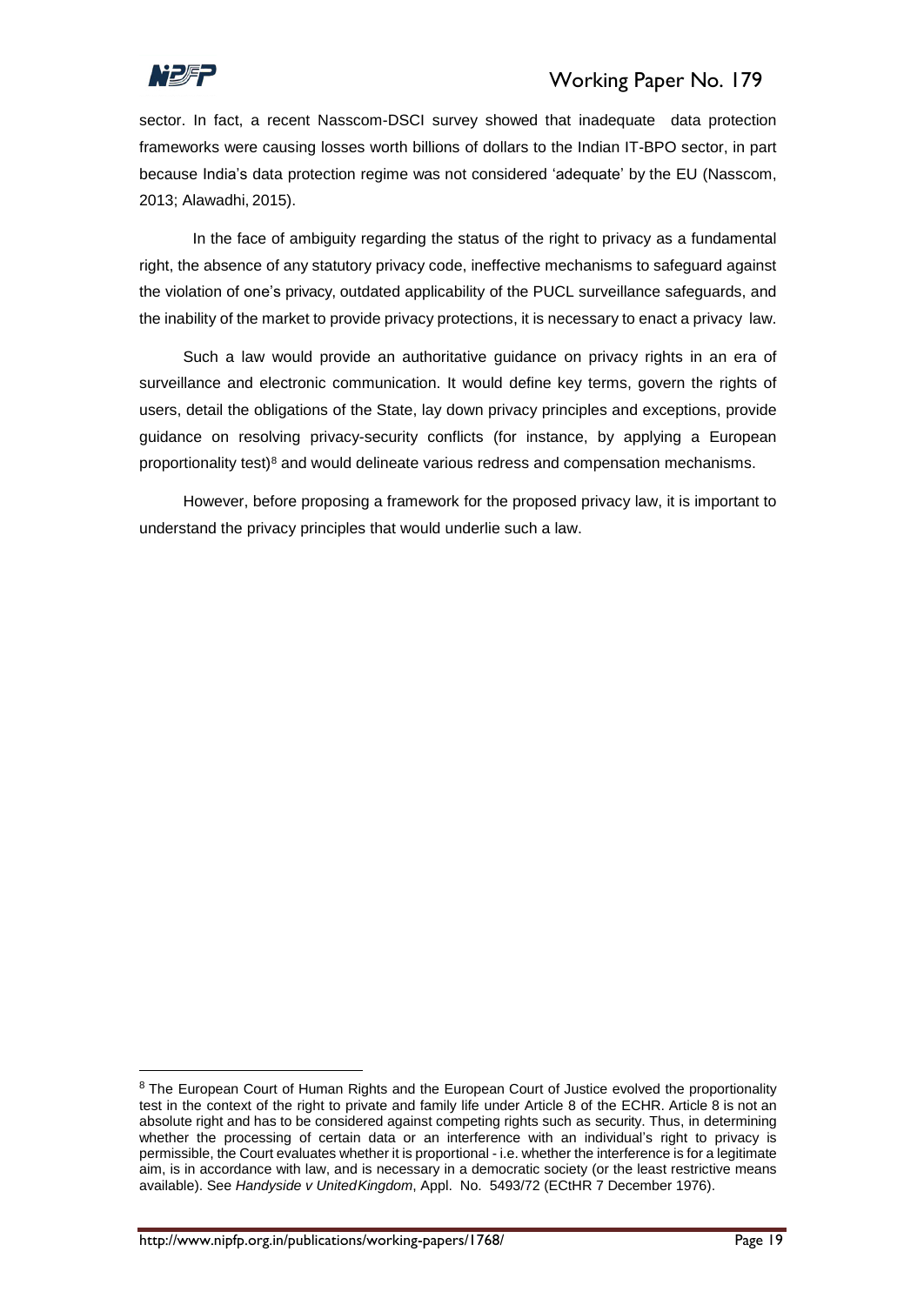

### **6. Principles**

There is a general consensus amongst countries on internationally accepted privacy principles, whether it is the OECD, (2013) Privacy Principles, the APEC, (2005) Privacy Framework, the European Directives on Privacy (European Commission, 2012; Boillat and Kjaerum, 2014) or the data protection laws in countries such as the Canadian Personal Information Protection of Electronic Documents Act 2000 (as amended by the Digital Privacy Act of 2015), the English Data Protection Act of 1998, and the American Consumer Privacy Bill of Rights (White House, 2015).

These principles were relied upon by the 2012 Committee Report of the Group of Experts on Privacy chaired by Justice Shah ["**Justice Shah Report**"] to recommend the following nine principles to form the foundation of a proposed Privacy Act in India. In this paper, we use these nine principles of the Justice Shah Report, (2012), as understood by us, as the basis for a national privacy legislation in India. The privacy principles are enumerated below:

**Notice:** This implies that a data controller<sup>9</sup> should give all its users notice of its information practices and data processing activities, prior to their registration on its website or services. Such a notice should be simple and concise, so as to enable users to understand the practices followed by the data controller in respect of their personal information and then decide whether to give informed consent about the same.

One of the most common examples of the principle of notice are the termsof service or privacy policy encountered by users when signing up to different online services such as Facebook, Gmail, Snapchat or Twitter. For instance, the Twitter Privacy Policy *"*describes how and when Twitter collects, uses and shares your information when you use our Services.*"* (Twitter, 2016a)

**Choice and Consent:** This principle requires a data controller to give its users the choice, through opt-in/opt-out provisions, of whether to provide their personal information to sign up on its website. After that, the data controller needs to take the consent of its users for the collection, use, and processing of such personal information.

For this principle to be effective, it is necessary to give users proper noticeof the data controller's practices. Thus, continuing with the example above, the Twitter (2016a) Privacy Policy states that "when using any of our Services you consent to the collection, transfer, storage, disclosure, and use of your information as described in

<sup>&</sup>lt;sup>9</sup> A data controller is an organisation, institution or a person who determines the purposes and the manner in which personal data is processed. The term is widely used and defined, both in European law, specifically Regulation (EC) 45/2001, and in the UK Data Protection Act.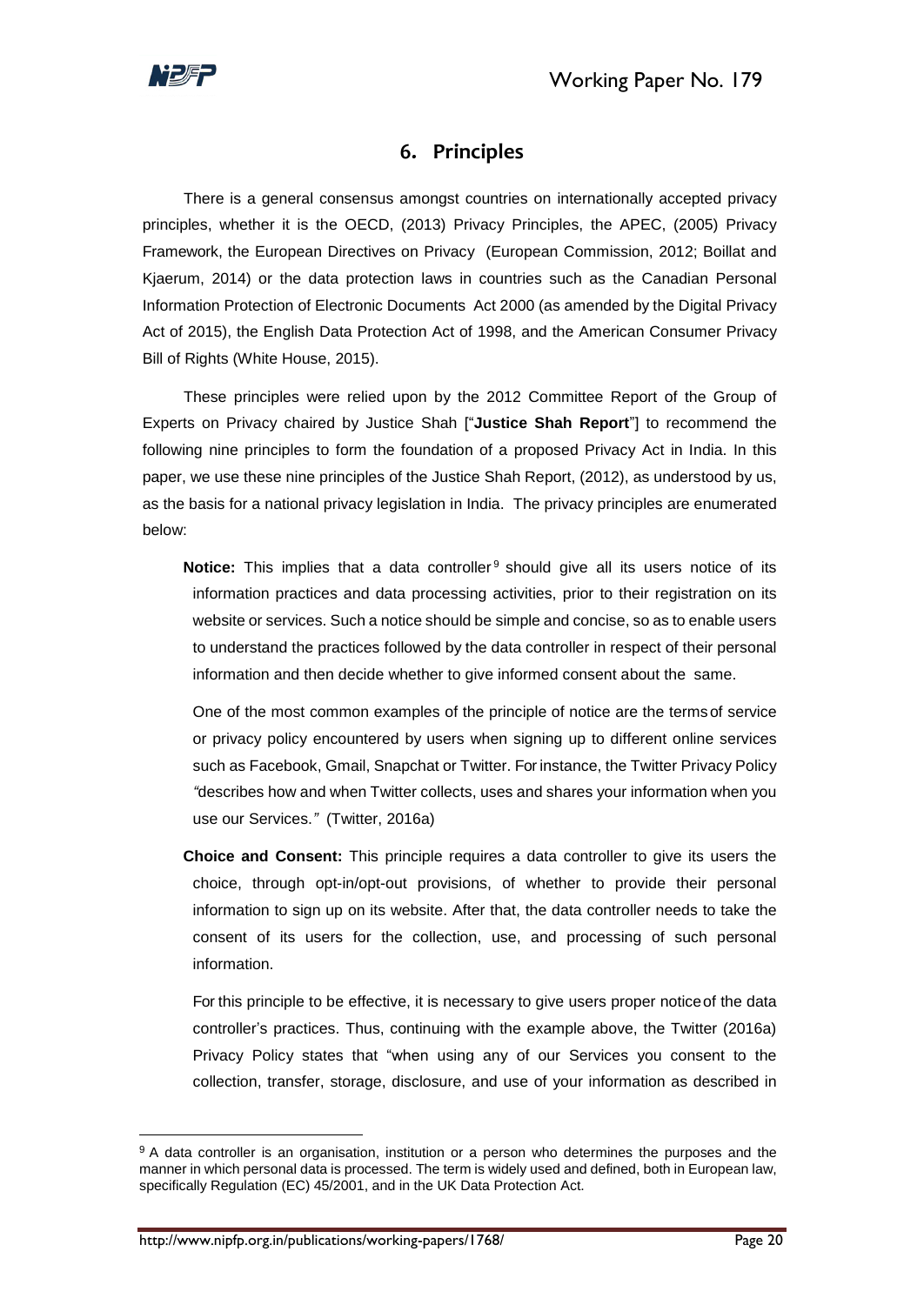

this Privacy Policy".

However, for consent to be truly informed, the notice should be easy to read and understand. Notice and consent are the bedrock of all privacy regulation today (although this is changing), since they function on the premise that users have knowingly parted with their personal information after understanding and consenting to the data controller's collection, storage, and use of their information.

**Collection Limitation:** As a principle, this is intended to limit the amount of personal information collected by the data controller only to what is necessary for the purposes identified for such collection. This is premised on the idea that even after users consent to share their data, the data controller does not have an unrestricted right to collect their personally identifiable information, *unless* such collection is necessary, fair, and collected through lawful means.

For instance, Twitter, and other apps such as Google Maps and Facebook, collect the location of its users, using information from its users' devices *"*such as precise location information from GPS*,* information about *wire*less networks or cell towers near your mobile device*,* or your IP address" (Twitter, 2016a). This is considered to be consistent with the principles of collection limitation since users are expressly notified about the nature of information being collected, the modes of collection, and the purpose for which location information is being used.

 **Purpose Limitation:** This principle, also termed as 'Use Limitation', requires data controllers to use the personal data only for the specified purpose for which it was collected, and not for any further purpose. Thus, if Twitter collects the credit card information of its users for a specified commerce transaction on its server, it cannot then share that payment information with a third party, since that was not the original purpose of the collection of data. It is on account of such a principle that Twitter, (2016a) makes it clear that "we consider your Payment Information and shipping address private and do not make such information public"*.*

The 'Purpose Limitation' principle also requires that after the information has been used, it should be deleted and that any change in the purpose for which the data was originally collected has to be notified to the users, so that they can determine whether to continue their consent. Combined with the principle of Disclosure, it protect users, and notifies them for instance, when their credit card information entered online is shared with third parties. With the advent of big data and ease of collection and storage of information, there has been a shift in the emphasis from Collection Limitation to Use Limitation.

**Access and Correction:** This privacy principle grants users the right to access their personal information, held by data controllers, and correct them if necessary. By allowing users to access and correct their personal information, such as address,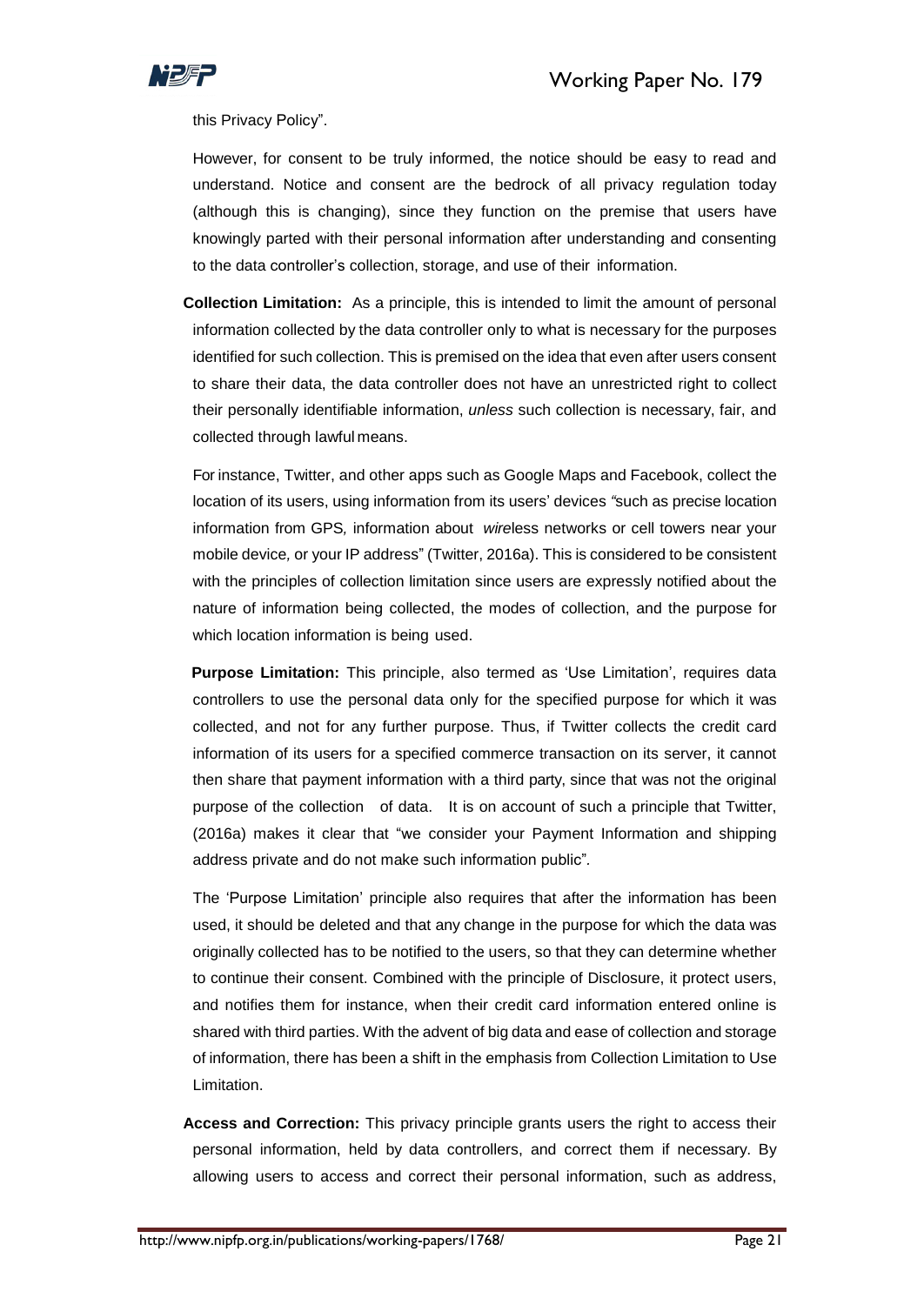account details, or social security number, this principle ensures the veracity of the personal data stored (and shared) by the data controllers. Since the data stored in such databases forms the basis of multiple onward transactions whether for targeted advertisements or to determine an individual's credit rating it is important to ensure the accuracy of the information.

 **Disclosure of information:** The Disclosure principle applies in the context of the data controller sharing the personal information of its users with third parties. It requires the data controller to provide notice of such disclosure to its users, and obtain their informed consent to the onward sharing of their personal data. The third party is then required to abide by these privacy principles, even after consent has been withdrawn, and cannot de-anonymise information that was anonymised for the transfer.

Part of the increasing popularity of data controllers such as Google, Amazon, Facebook and Twitter with other companies and advertisers is the vast swathes of data continuously collected and mined by them. It is thus important to require these data controllers to disclose their practices of sharing this data with such third parties for commercial gain.

Companies try and get around this principle by incorporating vague statements in their privacy policies. For example, the Twitter, (2016a) privacy policy stipulates that *"*Thirdparty service providers may collect information sent by your device as part of a web page request*,* such as cookies or your IP address. Third*-*party ad partners may *share* information with us, like a browser cookie ID, website URL visited, mobile device ID, or cryptographic hash of a common account identifier (such as an email address), to help us measure and tailor ads.*"* The wording of this disclosure clause and the use of the word "may" is indicative of the manner in which data controllers try and retain the maximum possible flexibility in sharing the data of their users with third parties.

**Security:** This principle deals with the technical, physical, administrative, and technological measures put in place by data controllers to safeguard against the unauthorised access, use, modification, de-anonymisation, or disclosure of any personally identifiable information of its users. It thus functions as a preventive measure since the security practices of data controllers should be able to prevent any deliberate, negligent, or accidental unauthorised use or disclosure of information.

**Openness:** This principle focuses on making the internal privacy policies and practices of data controllers accessible, and available in a transparent and easy to understand manner. It pushes data controllers to fully disclose their information practices and any change of terms, so that users can decide whether to continue their consent, as in the case of Snapchat above.

Data controllers are encouraged to refrain from making vague statements about their privacy policies. Thus, Twitter (2016a) states that "if we make a change to this policy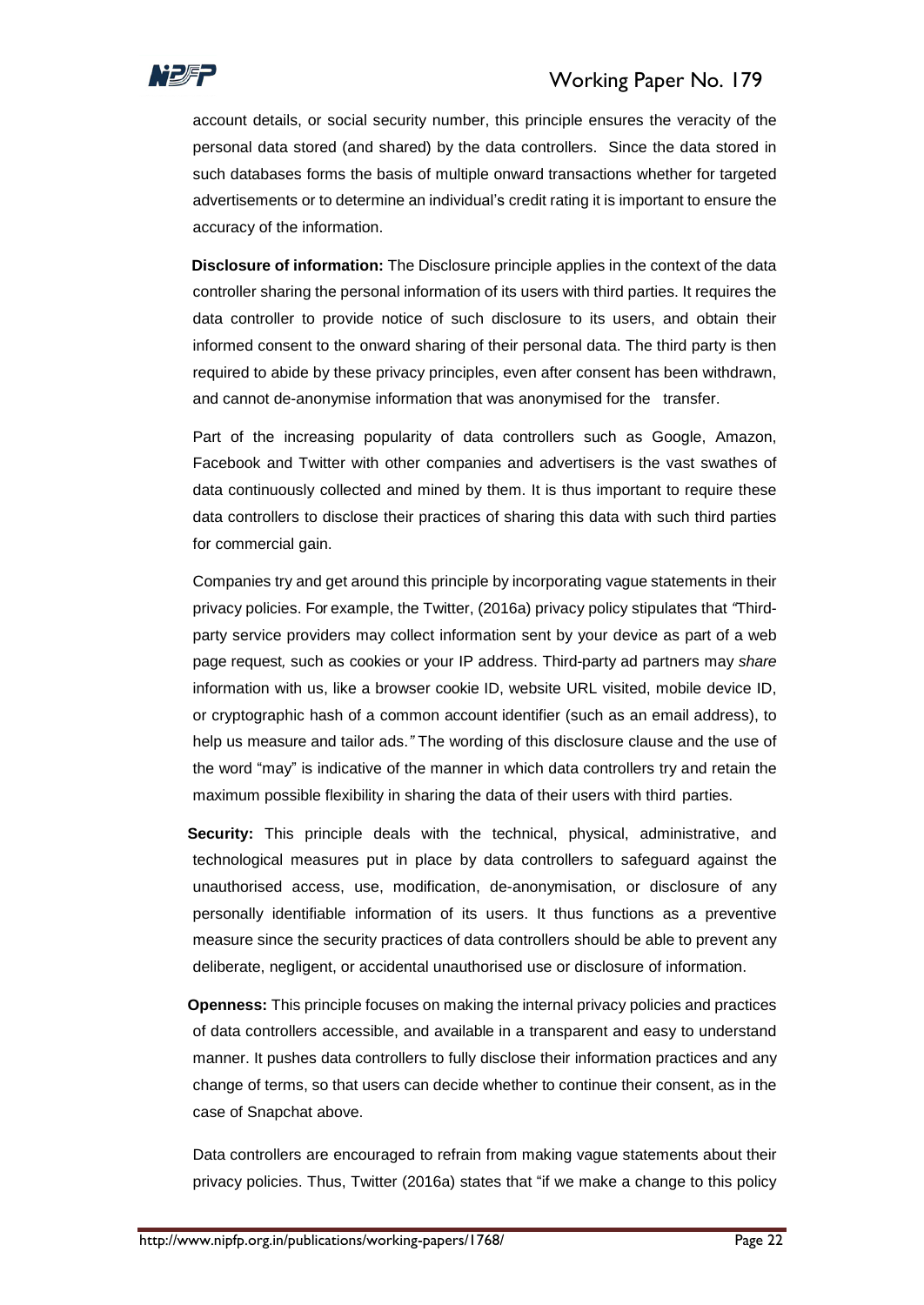that, in our sole discretion, is material, we will notify you via an @Twitter update or email to the email address associated with your account*.*" It is thus clear that Twitter wants to be the final arbiter of whether any change in their terms of service is "material" enough to warrant notifying their users, which undermines the Openness principle.

**Accountability:** The Accountability principle is possibly the foundational privacy principle, since it ensures the data controller's compliance with the remaining privacy principles, often through the means of the law or regulations. For instance, data controllers can be required to implement privacy policies, have external and internal audits, and even conduct the requisite training sessions to spread awareness about the governing legal regime.

While the Security principle functions as a preventive measure, the 'Accountability' principle serves a curative purpose, although its success is predicated on an effective enforcement mechanism and self regulation.

These principles also seem to have been accepted by the Government in a draft 2014 leaked version of the Privacy Bill, although, notably, this draft has not been made available online for public comments (Hickok, 2014).

Apart from these principles, which should underlie any national privacy law, we believe that the ideas of "data minimisation" (limiting the collection and retention of data), "privacy by design" (incorporating data protection requirements in the design of information systems), and "data breach notification" (informing users/public about data breaches), should become part of the legal framework. Before moving to a framework for the proposed privacy law, it is important to consider how privacy has been understood globally.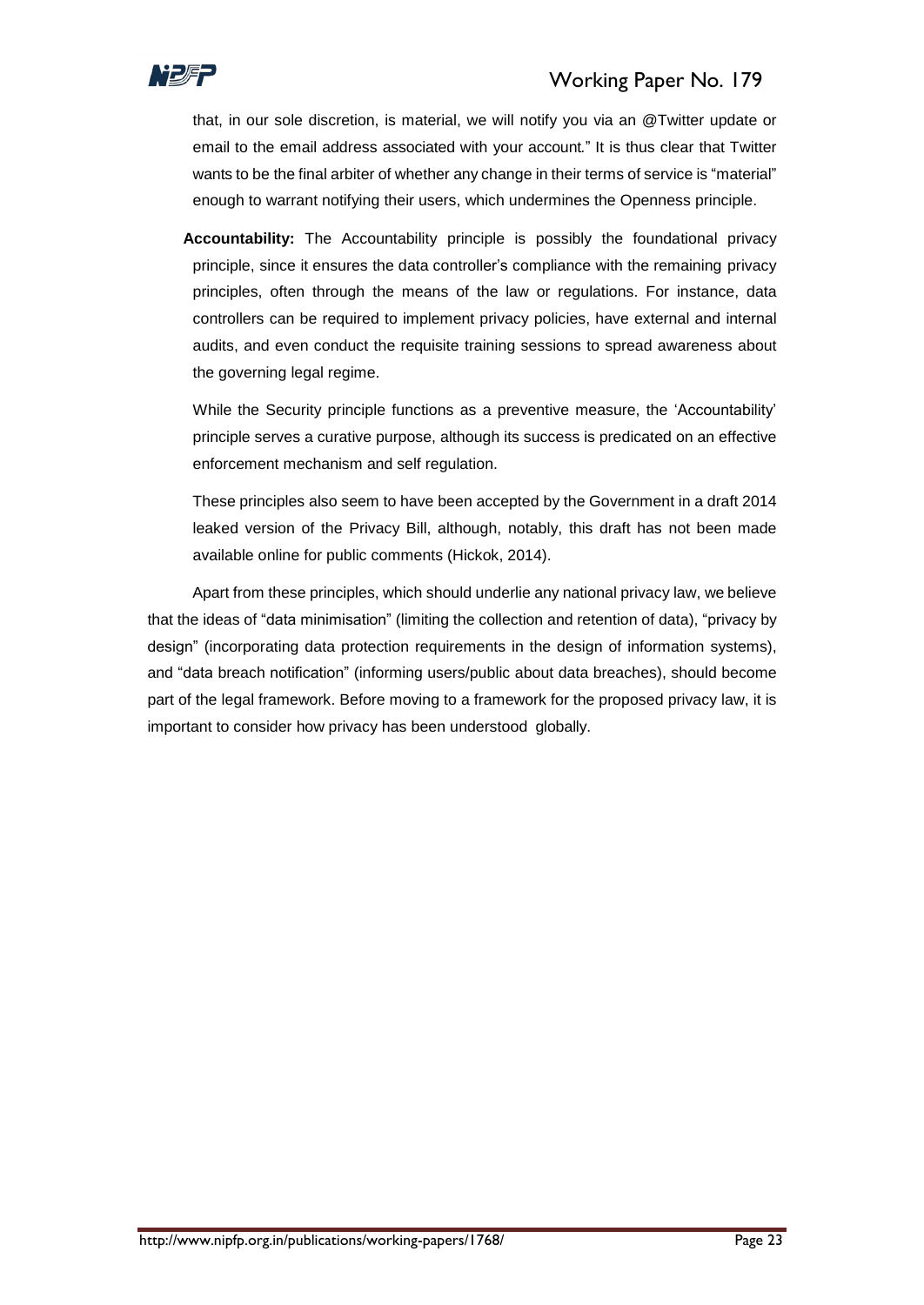

### **7. Framework of the proposed privacy law**

A privacy law has to inevitably deal with two competing concerns. The first is that of national security vis-a-vis privacy. The second is that of the big data's multitude of benefits vis-a-vis privacy. The design of a law, therefore, is a not a simple question of enacting a law where privacy trumps every other consideration be it security or big data benefits every time. The proposed privacy law has to recognise and be able to resolve such conflicts. To that end, we propose certain design elements that can be a part of a national privacy legislation.

### **7.1. Objective of the privacy law**

A privacy law must begin with the objective that the law seeks to achieve. It must provide for ways of dealing with inevitable conflicts between privacy and security. To this end, the law should contain Privacy Principles that would guide the interpretation of specific provisions.

### **7.2. Value of personal data**

The law is shaped by the value we place on personal data. Value in this context does not mean the market value of the data or how it can be commoditised. Rather, this question refers to the importance we give to the privacy of our personal data and how such an underlying philosophy informs the provisions of the law. For instance, Article 8 of the ECHR recognises an individual's *right to the protection of personal data concerning him or her*. The underlying premise of the Charter is that privacy is a comprehensive fundamental right.

Since the Supreme Court of India is currently deciding whether privacy is a fundamental right in *Justice K.S. Puttaswamy (Retd.) v UOI and Ors, (2015)*, it becomes all the more important to express the value of privacy and personal data in the proposed law and connect it to Article 21 of our Constitution. The law should address, either explicitly or implicitly, the value of personal data and the importanceof privacy.

However, it is important to recognise that while the right to privacy should include authority over personal data, it should not be limited to it. The right to privacy must be understood by using frameworks of dignity and liberty, touched upon above, to extend it to the right to be left alone. It is our belief that such an understanding will help provide the requisite theoretical underpinning of the law.

### **7.3. Scope and ambit of the law**

The law needs to address the question of what constitutes personal or sensitive data to which it would apply. This definition should be wide enough to ensure the broad applicability of the law, and should be able to account for technological changes that enable re-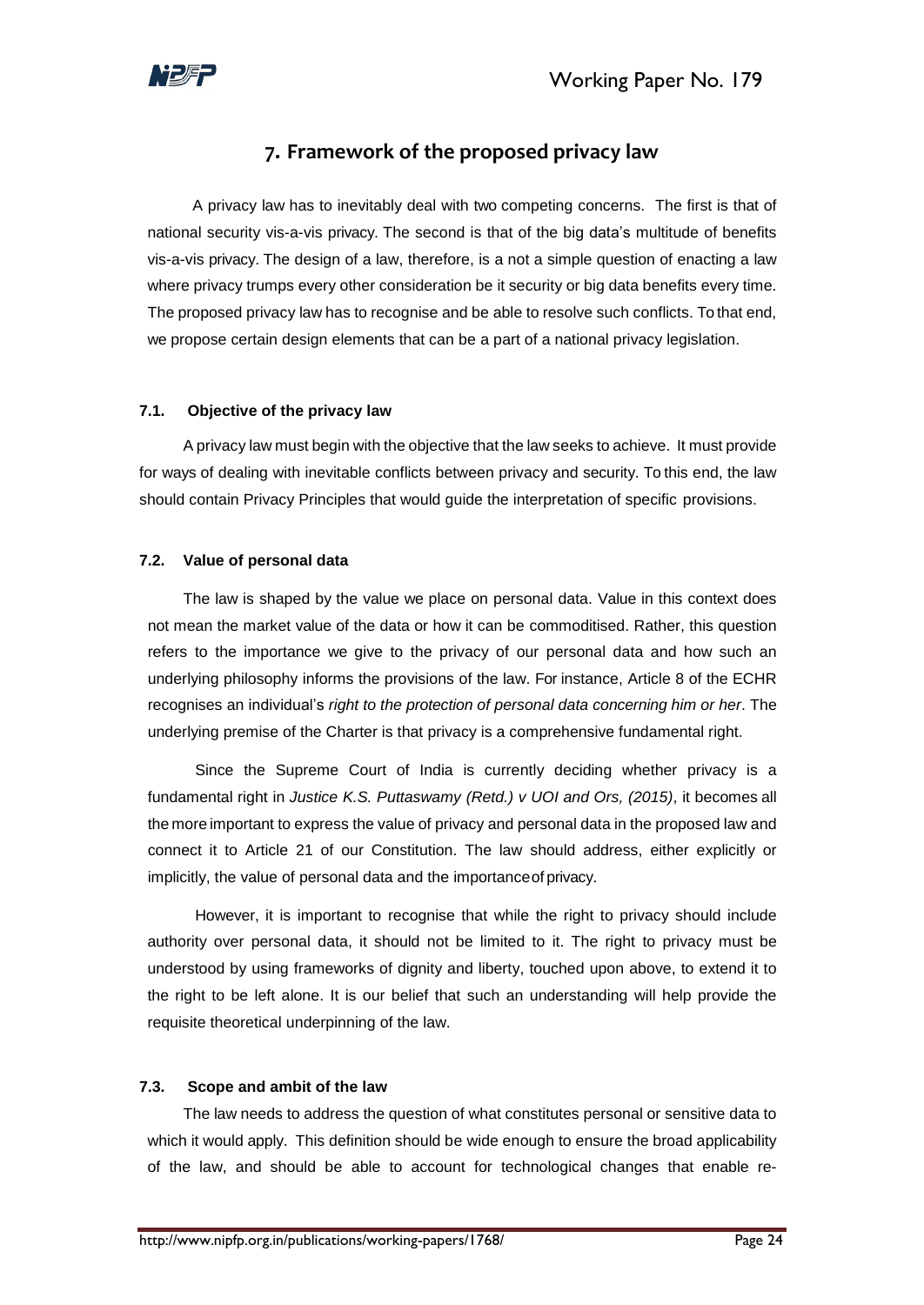

identification or indirect identification of an individual.

Section 1 and Section 2 of the Data Protection Act in England differentiate between personal data and sensitive data respectively. Section 1 defines "personal data" widely to mean *data which relate to a living individual who can be identified -*

*a) from those data or b) from those data and other information which is in the possession or, is likely to come into the possession of, the data controller and includes any expression of opinion about the individual and any indication of the intentions of the data controller or any other person in respect of the individual.*

Section 2 defines "sensitive personal data or information" as personal data consisting of information relating to the data subjects political opinions, racial/ethnic origins, religious beliefs, physical/mental health conditions, commission oralleged commission of any offence and membership to a Trade Union.

Schedule 3 of the Act imposes additional conditions on the processing of sensitive personal data. For instance, personal data can be processed (unlike sensitive data) if data controllers can show it is necessary for the performance of a contract to which the data subject is a party. However, for sensitive personal data, the processing should be necessary to exercise or perform *any right or obligation which is conferred or imposed by law on the data controller in connection with employment* or for example, where the information contained in the personal data has been made public as a result of steps deliberately taken by the data subject.

The US, on the contrary, takes a slightly more restrictive approach, with very few Federal or State privacy laws defining personal information to include information that on its own does not actually identify a person (Halper, Kashatus, and Lucente, 2016).

In an environment such as India with high possibility of discrimination based on caste, religion, health outcomes (for example, having HIV), as well as sexual preferences (for example, homosexuality has still not been decriminalised), we propose that the law treat personal and sensitive data separately, as in the UK. Another reason is that in the US, different sectors have their own privacy frameworks,making it possible to have differential levels of protection given the area in question, whereas in India, these pertain to one comprehensive law.

Sensitive personal data should be defined in an exhaustive and narrow manner and extend to passwords, financial and biometric information, medical records, political opinion, ethnicity/caste, sexual orientation, and religious beliefs. It should have stronger protections in terms of collection, use and consent, especially because it has a higher chance of being used in a discriminatory manner whether knowingly, for instance HIV discrimination, or unknowingly, for instance, Google's alt.suicide.methods discussion group. Thus, even though having additional safeguards for sensitive personal data increases transaction and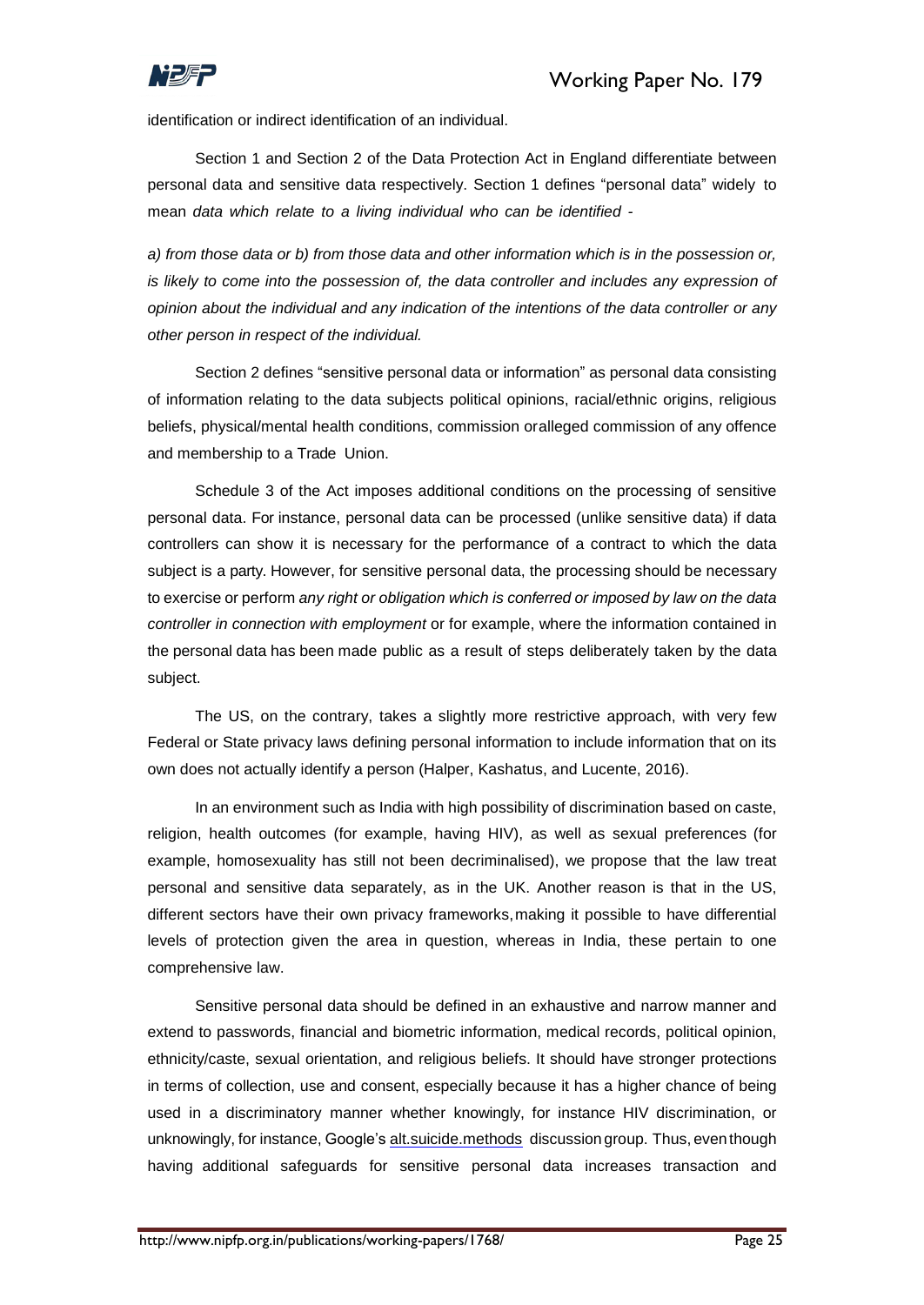

compliance costs for the data controller, the benefits of avoiding profiling and discrimination make it worth it. Pertinently, although "sensitive personal data or information" has been defined under the IT Act in India, as we shall see in Section 8, the definition is fairly limited and has been criticised.

The proposed Act should also make clear that it applies to data controllers (both body corporates and non-profits) and government intelligence agencies. Although security considerations may result in the Privacy Principles applying separately to government collection and use of personal information, there should not be a blanket exemption (as in the proposed Aadhaar Bill). This is consistent with our general framework that privacy inheres as a right to all individuals, regardless of whether the entity in control of the personal data is a non-profit or the government, since the ramifications of their unauthorised use of personal data remains the same.

### **7.4. Coverage**

The scope of the national privacy law should make absolutely clear its territorial applicability and personal jurisdiction.

Under EU law, the fundamental right of privacy covers all persons targeted by the State (through law enforcement/surveillance), irrespective of their nationality or domicile. However, under American law, foreign intelligence surveillance whether under the Foreign Intelligence Surveillance Act, the Patriot Act or the Freedom Act differentiates between US and non-US citizens, unlike American law governing ordinary criminal investigations (Boehm, 2015).

In India, the draft 2014 Privacy Bill seems to have extended the right to privacy to all residents of India, unlike the 2011 draft, which limited its scope to Indian citizens (Hickok, 2014). This expansive scope is consistent with the idea of privacy being a fundamental right emanating from Article 21 of the Constitution (which applies to all persons), and should be a part of the proposed privacy law. Even otherwise, given the interconnected nature of most transactions and existing supply chains, it makes business sense if foreigners residing in India are entitled to the same privacy protections as Indian citizens.

### **7.5. Principles governing collection and retention of personal data**

A national privacy law should include a separate chapter on the responsibilities of the data controller, including the government, while collecting, retaining, processing, and sharing data. This helps regulate and limit the scope of their seemingly unrestricted powers.

### **7.5.1. Collection of data**

 The principles surrounding the collection of data revolve around two aspects, *first*, the Collection Limitation principle, which is the idea that data controllers should only collect that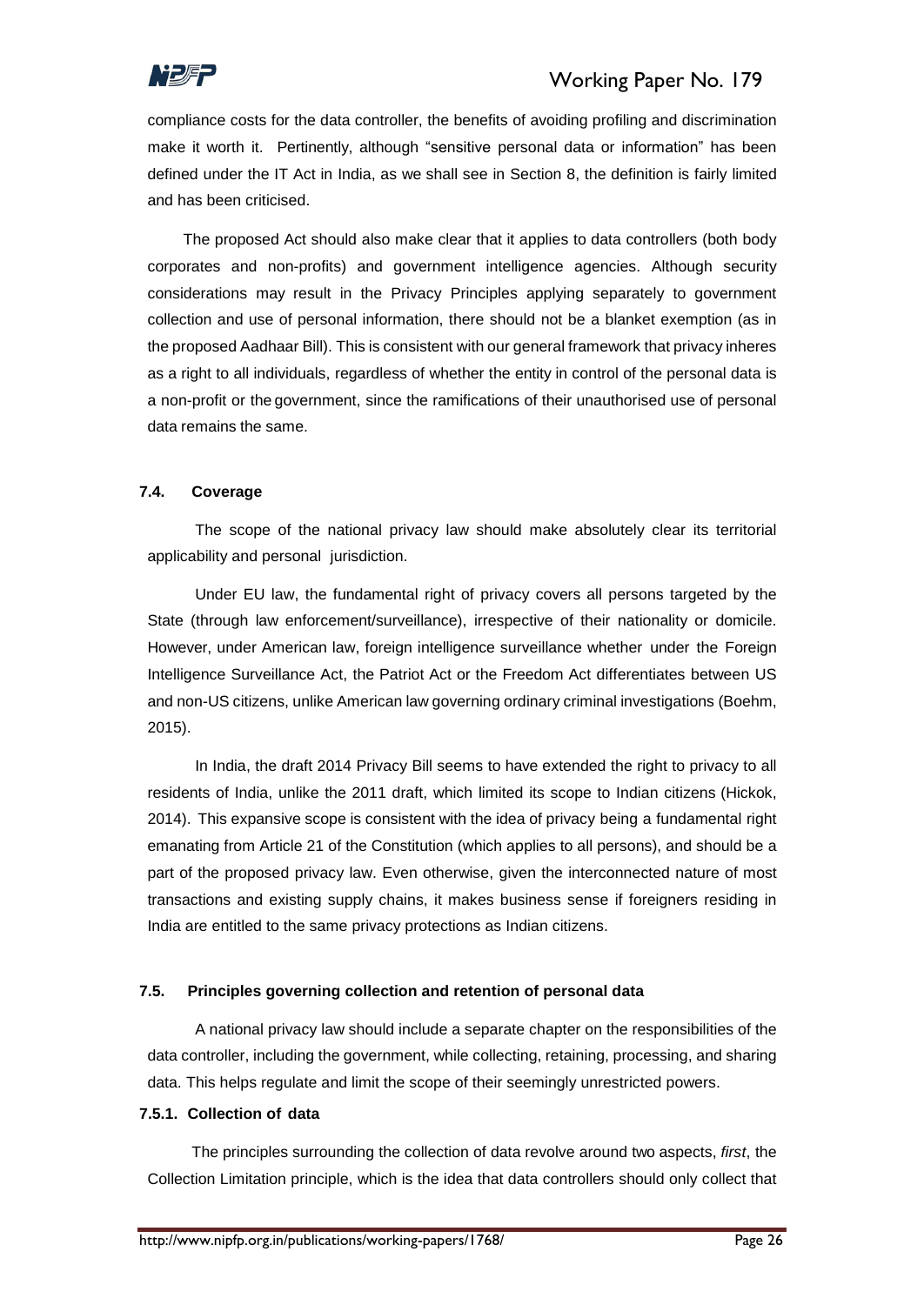

information about an individual as is necessary for a certain specified purpose. *Second*, even this collection of information should be regulated by principles of consent and choice, whereby data subjects have the chance to agree or disagree with the terms of service, and leave if required.

Schedule 2 of the UK Data Protection Act incorporates the Privacy Principles of Collection Limitation and Consent, which limit the collection of personal information and require the consent of the data subject. The EU further incorporates data minimisation principles through Article 4.1(b) and (c) of Regulation 45/2001/EC of the European Parliament and Council and Articles 25 and 47 of the European Commission, (2016) Regulation (EU) 2016/679. This limits the collection of information to only what is relevant and necessary to accomplish a specified legitimate purpose. In India, the proposed privacy law should similarly incorporate such principles of collection.

Similarly, the opt-in/opt-out provisions relating to consent are also helpful in determining the scope of the principles governing the collection of personal data. Such a provision should be added in the proposed Indian privacy law. It should also explicitly provide users with the right to withdraw consent, after which their data should be deleted from the system.

Guidance can be taken from the EU to introduce the idea of proportionality and narrow tailoring of exceptions while balancing rights, and data minimisation principles. These are premised on the idea that personal data must be adequate, relevant and not excessive in relation to the purposes for which they are collected, so as to limit the scope of any potential misuse (European Commission, 1996).

While notice and consent are the bedrock of all privacy laws, they do not take into account the prevailing market failures of asymmetric information, imperfect competition and cognitive biases discussedabove. Thus, users with cognitive biases in understanding complex privacy notices are faced with an all-or-nothing choice to stay or leave the platform. As the PCAST Report notes, "Only in some fantasy world do users actually *read* these notices and understand their implications before clicking to indicate their consent.*"* (White House, 2014).

Nor do they consider consent in the context of changed privacy policies, as in the case of Snapchat, which in 2015 updated its terms of service to clarify that it had the right to *"*store, use, display, reproduce, modify*,* adapt*,* edit, publish*,* and distribute*"* content provided by its users (French, 2015; Snapchat, 2016). Consequently, our privacy law should focus on context and use frameworks, discussed below, that makes privacy policies easier to read and accessible, and should deal with cases of changed privacy policies.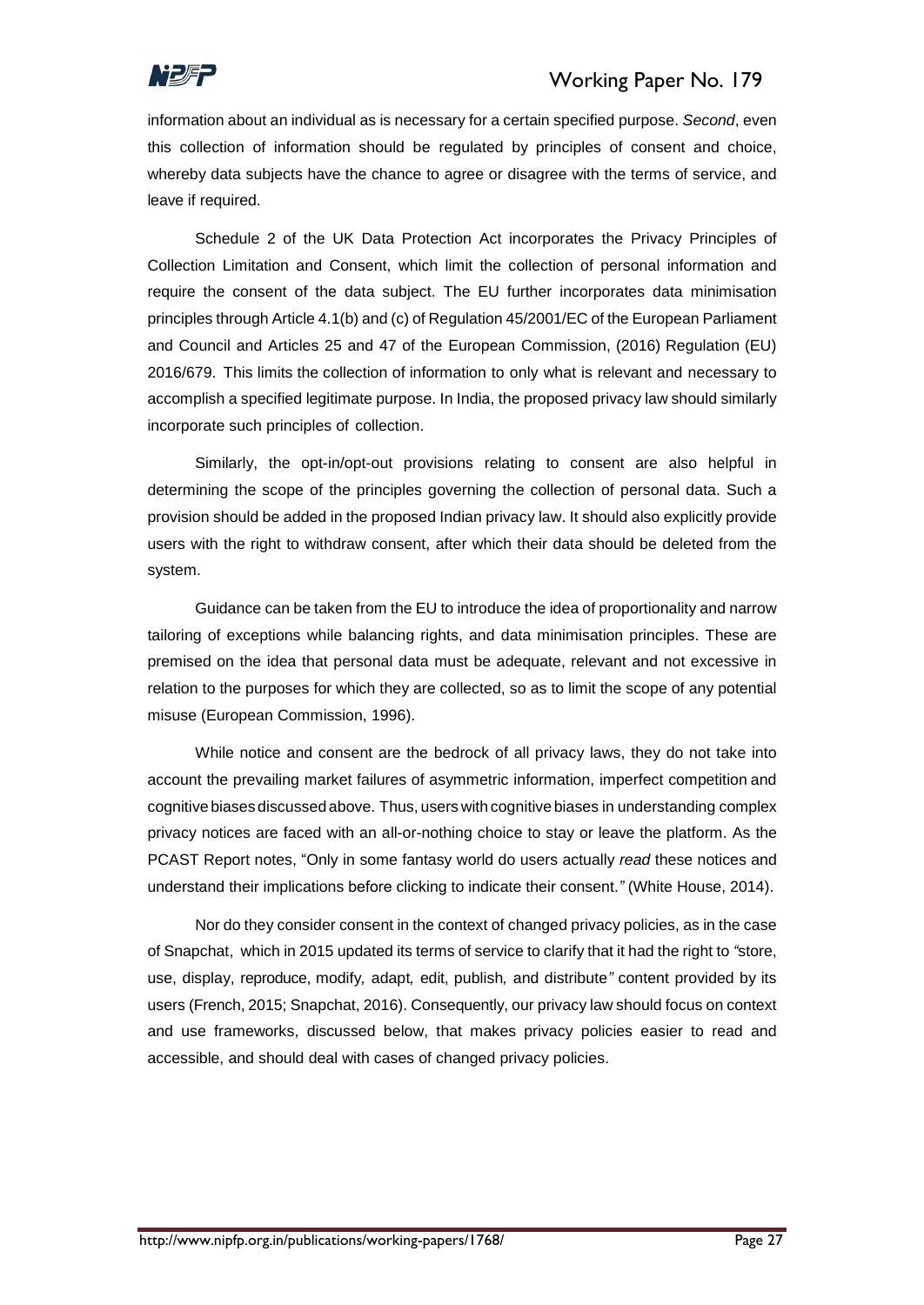

### **7.5.2. Retention of data**

With respect to the retention of data, different countries and companies adopt different time limits. However, the EU's 2015 Data Protection Reform has now added the "right to be forgotten", which permits the deletion of data relating to an individual under specific circumstances such as when the individual no longer wants her data to be processed and there are no legitimate grounds for retaining it (European Commission, 2015b).

In India too, the proposed privacy law should provide a time limit for retention or should require data controllers to specify the same. The law should also specify the manner and format of preserving data. Specific provisions should deal with requests from law enforcement agencies, especially in the context of the recent Apple vs FBI debate, which has lessons for India where internet companies based abroad have to deal with Indian data protection and interception standards, which are lower than the US (Sukumar, 2016).

Currently, under the Indian IT Act, data controllers are not obliged to retain data for any period of time and many privacy policies only seek to comply with US law (of the parent entities). For instance, Twitter, (2016b)'s policy is to preserve data, such as account records, for 90 days for use as potentially relevant evidence in legal proceedings.

#### **7.6. Use and processing of data**

With the rise in big data, data is collected both actively (e.g. when we provide it to use an app) and passively (e.g. our GPS tracking our location on Google Maps even without the internet), and can be stored easily and cheaply. In fact, big data also facilitates the tracking and storing of keystrokes. Thus, it was recently revealed that even half-typed posts/comments/status updates are stored as metadata by Facebook, even if it was deleted before pressing "Enter" (Golbeck, 2013). This has made it almost impossible in practical terms to regulate access control and limit the collection and retention of personal data (Kagal and Abelson, 2010; Jerome, 2013).

As a consequence, there is a shift in the focus of the Privacy Principles from *Collection* to *Purpose/Use* Limitation (Mundie, 2014) and support for the "Context and Use Framework" to apply to the *data and with the code that operates on the data* (White House, 2014).

The EU (Danezis et al., 2014; European Commission, 2015b) and Canada (Cavoukian and Jonas, 2012) are attempting to tackle this problem by emphasising "data protection by design" and "data protection by default", which rely on in-built data protection safeguards as companies' default privacy settings, instead of trying to achieve the same through compliance with regulatory frameworks. There have also been calls in India to incorporate privacy principles into the design of data systems, especially due to the perception that Indians may have fewer privacy considerations than their Western counterparts (Wright et al., 2011).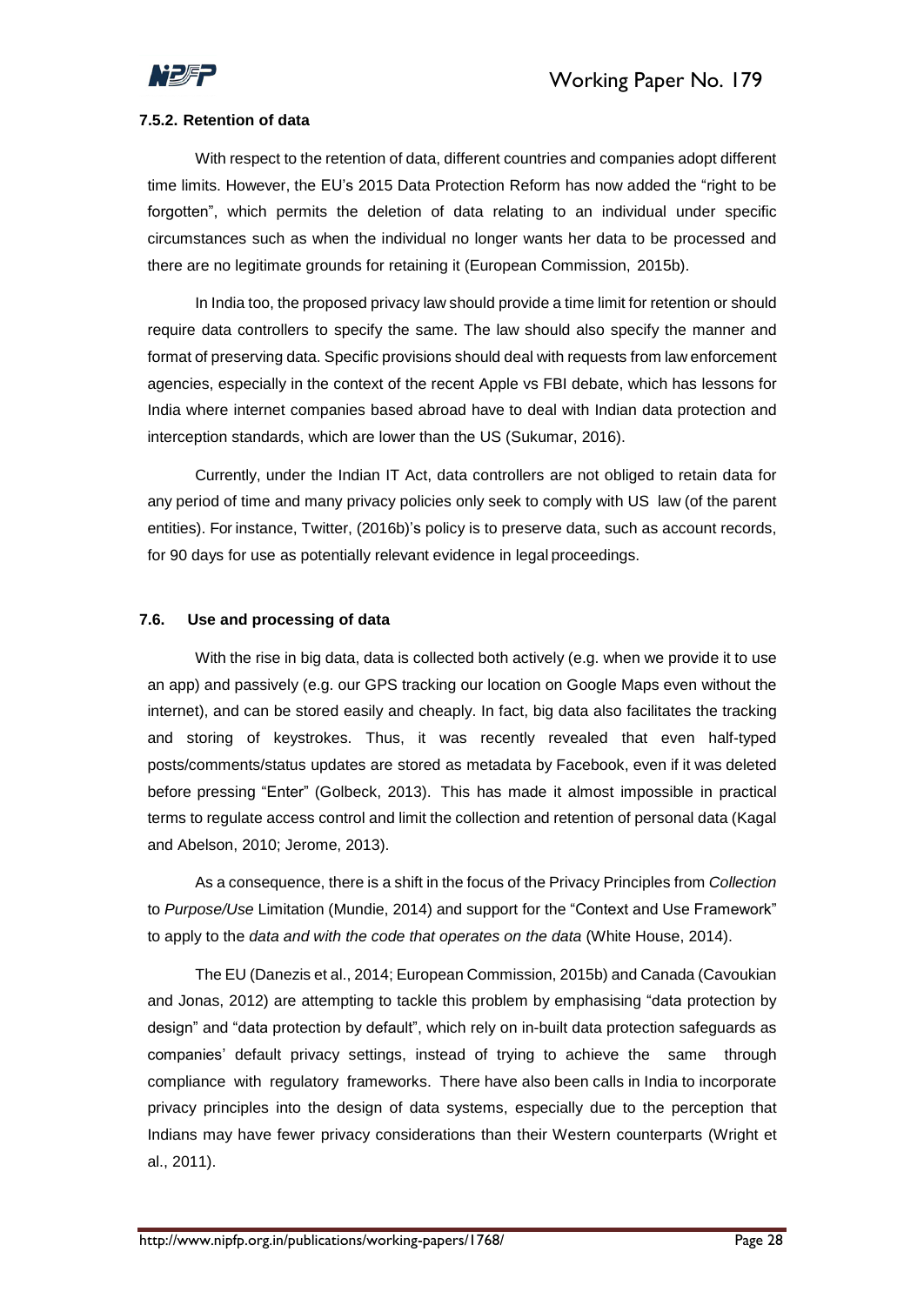

Along with incentivising such design-oriented solutions, the proposed Indian privacy law should incorporate the Privacy Principle of *Purpose Limitation* in favour of its prior focus on the *Collection Limitation* principle. This will help transfer some control with the data subjects, especially when they indicate their desire to delete their account or personal information.

Although different rules may apply to private entities and the government intelligence apparatus, we do not endorse the draft 2014 Privacy Bill and the Aadhaar Act's seemingly complete exemption of the government agencies when they act in the interest of sovereignty, integrity, security or the strategic, scientific oreconomic interest of India (Hickok, 2014). Such a blanket exemption undermines the rightto privacy and precludes a judicial determination of balancing privacy with security concerns based on the facts of the case, which is especially dangerous given the government's extensive surveillance abilities.

### **7.7. Sharing and transferring of data**

Along with regulating the collection, use, and retention of users' data, a national privacy law should also regulate how such data is shared with third parties, including those that are across national borders.

European data protection measures function on the premise that every instance of data transfer to other agencies violates fundamental rights, and thus requires special justification. Article 45 of Regulation (EU) 2016/679 permits cross-border transfer of personal data only if the other country or international organisation *ensures an adequate level of [its] protection* (European Commission, 2016). Conversely, there seems to be largely unrestricted data sharing between law enforcement and intelligence agencies in the US (Boehm, 2015). It was in this background that the "Safe Harbour Agreement" between the EU and US where US companies had to voluntarily undertake to protect EU citizens' personal data whentransferred to the US was declared illegal by the European Court of Justice in October 2015 (*Maximillian Schemes versus Data Protection Commissioner, 2015* ) 10 .

Indian privacy law should follow a similar rule of only permitting transfer of personal or sensitive personal data if the other body corporate or person adheres to the same level of data protection, and if the transfer is necessary or the user has consented to it. This will assure data subjects of the privacy of their personal data, regardless of whether the data controller holds it in India or transfers it to its servers across the world. The 2014 Privacy Bill seems to have a similar provision (H. Subramaniam and A. Subramaniam, 2016), which should be a part of the proposed national privacy law.

 $10$  The ECJ ruled that the Agreement was not valid, focusing on the fact that US public authorities were not subject to its terms and that US undertakings had to disregard the rules under the Safe Agreement on considerations of national security, law enforcement and public interest. The ECJ also relied on the fact that users had no administrative or judicial means of redress enabling access and correction.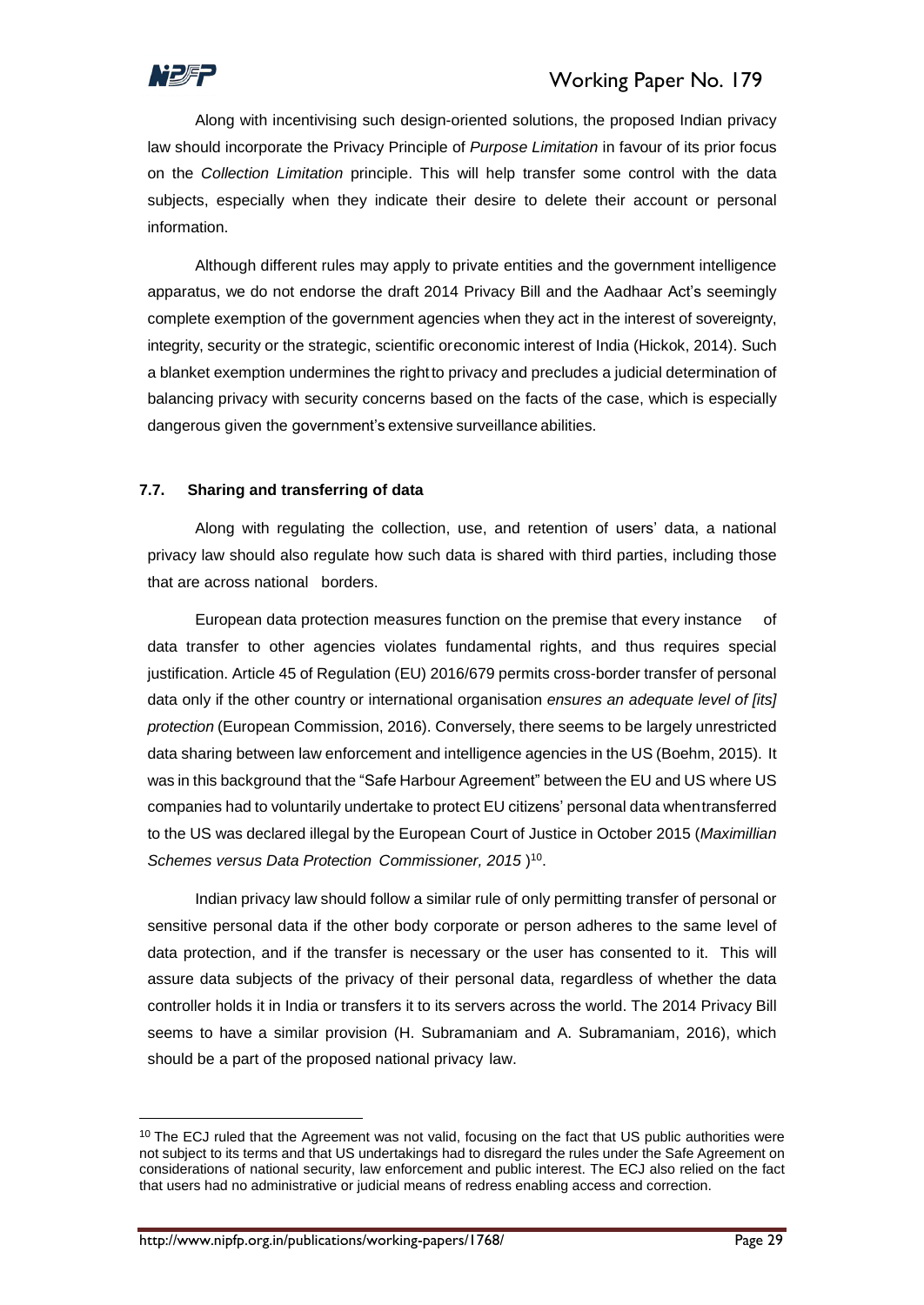

### **7.8. Rights of data subjects?**

The proposed privacy law should also separately cover the rights of the data subjects, who are other important stakeholders in the privacy debate. Rights of data subjects should largely adhere to the Privacy Principles, and apart from those discussed above, should include data quality and integrity (along with concomitant rights of access and correction); data protection (to prevent unauthorised collection or use); and notification principles (of requests for accessing data, or regarding data breach). We specifically focus on three rights that are absent in the Indian context but should be part of our national privacy law.

- i. The first relates idea of "data portability", introduced in the 2015 EC Directive, to allow users to transmit their personal data across various service providers, as part of improving their access and control over their own data (European Commission, 2015b). This has the dual advantage of giving users flexibility and control while encouraging competition amongst service providers to introduce privacy-friendly policies.
- ii. The second right relates to the "data breach notification", also introduced in the 2015 EC Directive. This gives data subjects the right to know when their data has been hacked through notification by the data controller to the user or the national supervisory authority. This allows data subjects to take immediate action to limit the damage and also seeks to prevent data controllers from covering up their mistakes.
- iii. The third right relates to the "right of access to, and correction of, personal data", which is meant to empower data subjects by keeping them informed about where and how their personal data is being used. This is expressly provided in Section 7 of the UK Data Protection Act, which stipulates that after giving a request in writing, users' are entitled to be informed whether their personal data is being processed. If so, they are entitled to the data in question; the reason for the processing; the recipient of the information; the source of the data; and in cases where the processing is to evaluate the users' *performance at work, his creditworthiness, his reliability or his conduct* for taking a decision, the logic involved in such decision taking.

The access and correction right also enables the confirmation of the veracity of the contents of the data and subsequent correction. In fact, access and correction are especially important when we consider that apart from being processed by the particular data controller, the user's data is also being shared with third parties, and will thus enter multiple data systems. There are serious implications of incorrect data of, for e.g. financial records on creditworthiness and ability to secure a loan and the law needs to provide methods of access and correction.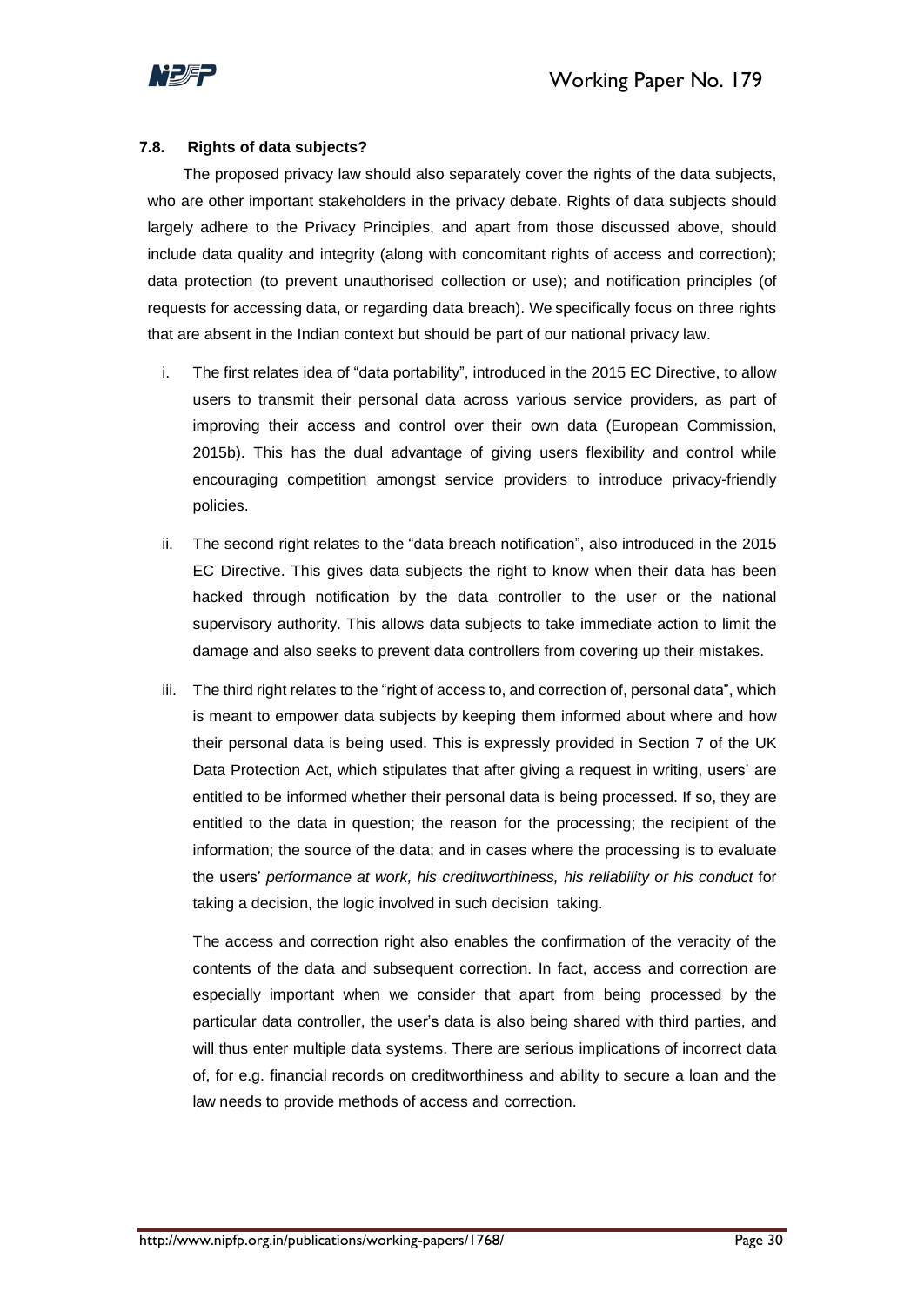

### **7.9. Supervision and redress mechanisms**

The enforcement and impact of a privacy law will depend on having proper safeguards to prevent unauthorised access/misuse/deletion etc. of data and a grievance mechanism to provide adequate remedies. This is part of the *Security* and *Accountability* Principles and should be incorporated into Indian privacy law.

In UK, supervision occurs through the Information Commissioner's Office under Section 17 of the Data Protection Act, which ensures that no personal data is processed without an entry in a register. In America, the Federal Trade Commission regulates industries within its jurisdiction, along with other sector-specific regulators such as the U.S. Department of Health and Human Services, (2016), which examines complaints filed under HIPAA.

In the EU, under the 2015 reforms a single supervisory authority will replace national level Data Protection Commissioners (who monitor the application of EC Directives in their jurisdiction) to facilitate the ease of business across countries. Data protection authorities will be empowered to fine companies for failure to comply with EU rules (European Commission, 2015).

India currently lacks any such strong regulator, privacy or data Commissioner or Ombudsman. Aggrieved users only have the option of approaching the consumer courts (which are usually time consuming and expensive) or proceeding under sector-specific laws such as the IT Act (which have a limited scope and weak enforceability as discussed in the next section).

A strong supervision and enforcement system is necessary to make the guarantees of the national privacy law a reality and to ensure compliance. The 2014 Bill seems to focus on self-regulation and appointment of industry ombudsmen (Hickok, 2014). We believe that such a law needs to be supplemented with a distinct redress mechanism system. The focus should be on strengthening civil remedies in the form of compensation to the data subjects for loss and fines imposed on the data controller for contravention of the law.

At the same time, the role of such Ombudsmen or Information Commissioners should not be monopolised by retired civil servants or judges. There should be cross-sector representation from civil society, academics, industry representatives and experts. The law should also be more narrowly tailored in its exceptions and should remove the complete exemption of government intelligence agencies, since that might only encourage mass surveillance in the ostensible name of security.

Having outlined the privacy principles and the design elements of the proposed law above, it is useful to evaluate the privacy protections in an existing Indian law against such a framework. This will help understand how theoretical principles are translated on the ground in practice.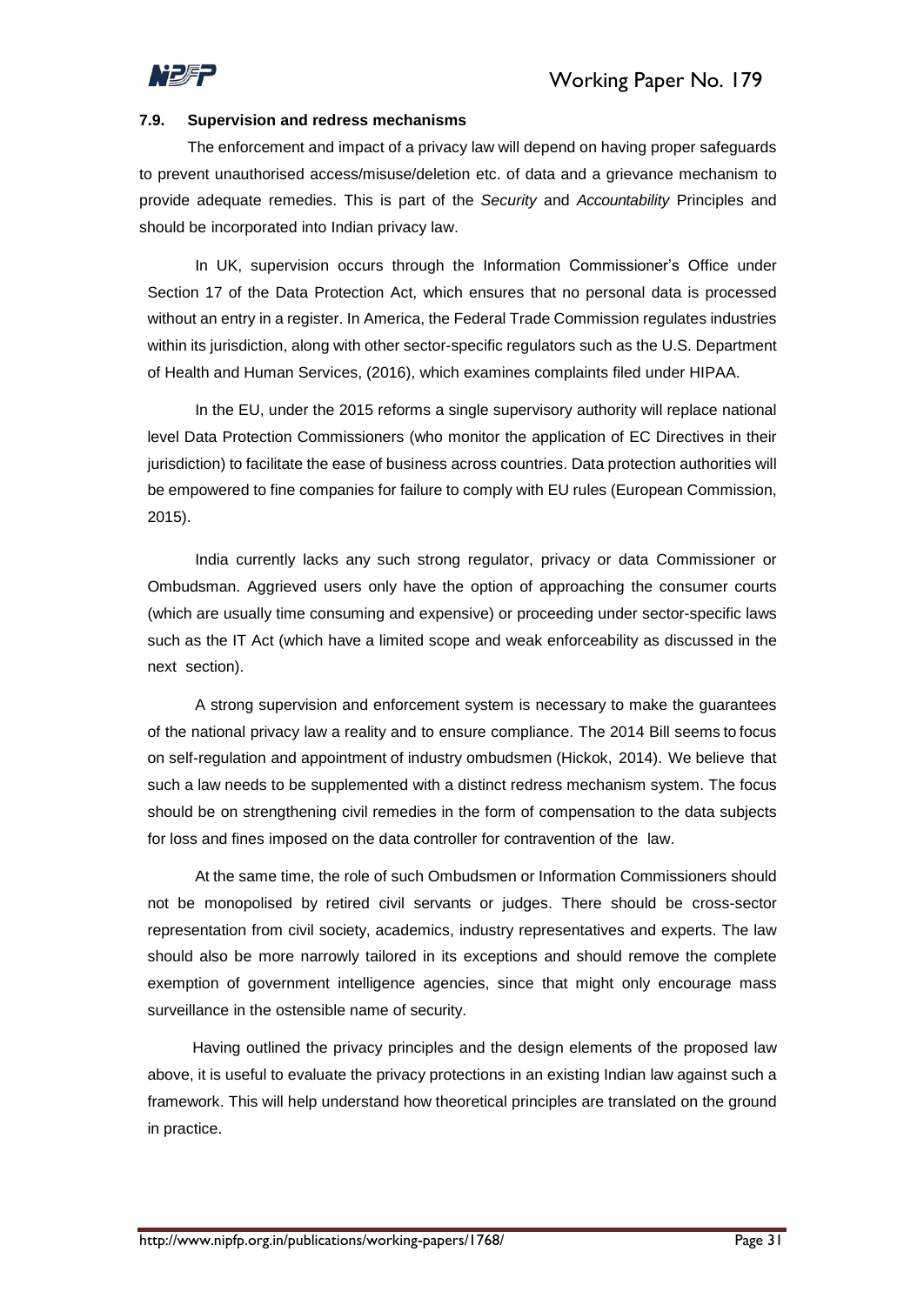

### **8. Evaluating the Indian IT Act**

Currently, the most comprehensive law in India around privacy and data protection are the provisions of the IT Act and the Information Technology (Reasonable security practices and procedures and sensitive personal data or information) Rules 2011 (IT Rules, 2011). The Act applies to the State, to private corporate entities, and to individuals. In this section, we evaluate the IT Act provisions against the design elements sketched out in the section above. Such an evaluation will help us think about the amendments for the Aadhaar Act of 2016, which would strengthen privacy; understand the flaws in the IT Act and Rules which need to be fixed; and help us think about the future legislative journey of the Privacy Bill of 2014.

### **8.1 Objective of the law**

While the IT Act does not exclusively deal with the right to privacy, the 2011 Rules lay out a framework to govern the collection, management, use, and sharing of personal data or sensitive personal data or information (SPDI). Currently, these are the most detailed provisions relating to personal data in India, although, as we will discuss in this chapter, there are many shortfalls.

### **8.2 Value of personal data**

A well-designed privacy law should indicate the value it places on privacy and personal data. The 2011 Rules under the IT Act do not recognise that a right to privacy applies to every individual. They also do not articulate the value of the right itself. What this implies is that when there is a security-privacy conflict, as is inevitable, the government can easily disregard the privacy of individuals by citing public interest or security considerations.

One of the main reasons behind the recent Apple vs FBI standoff in the US is that the FBI's law enforcement arguments are being countered by referring to the importance of the right to privacy in American law and jurisprudence, and how accessing mobile phones is equivalent to accessing an individual's "innermost thoughts and private affairs" (Apple Press Info, 2016). In India, however, it is likely that in such a similar situation, law enforcement priorities would prevail.

### **8.3 Scope and ambit of the law**

Good design principles require a privacy law to properly define personal data and SPDI, and treat them both separately.

Section 43A of the IT Act, introduced in 2009, deals with security practices and procedures relating to possessing, dealing or handling of any SPDI by body corporates. It thus only seems to apply to SPDI, and not personal information more generally. A conjoint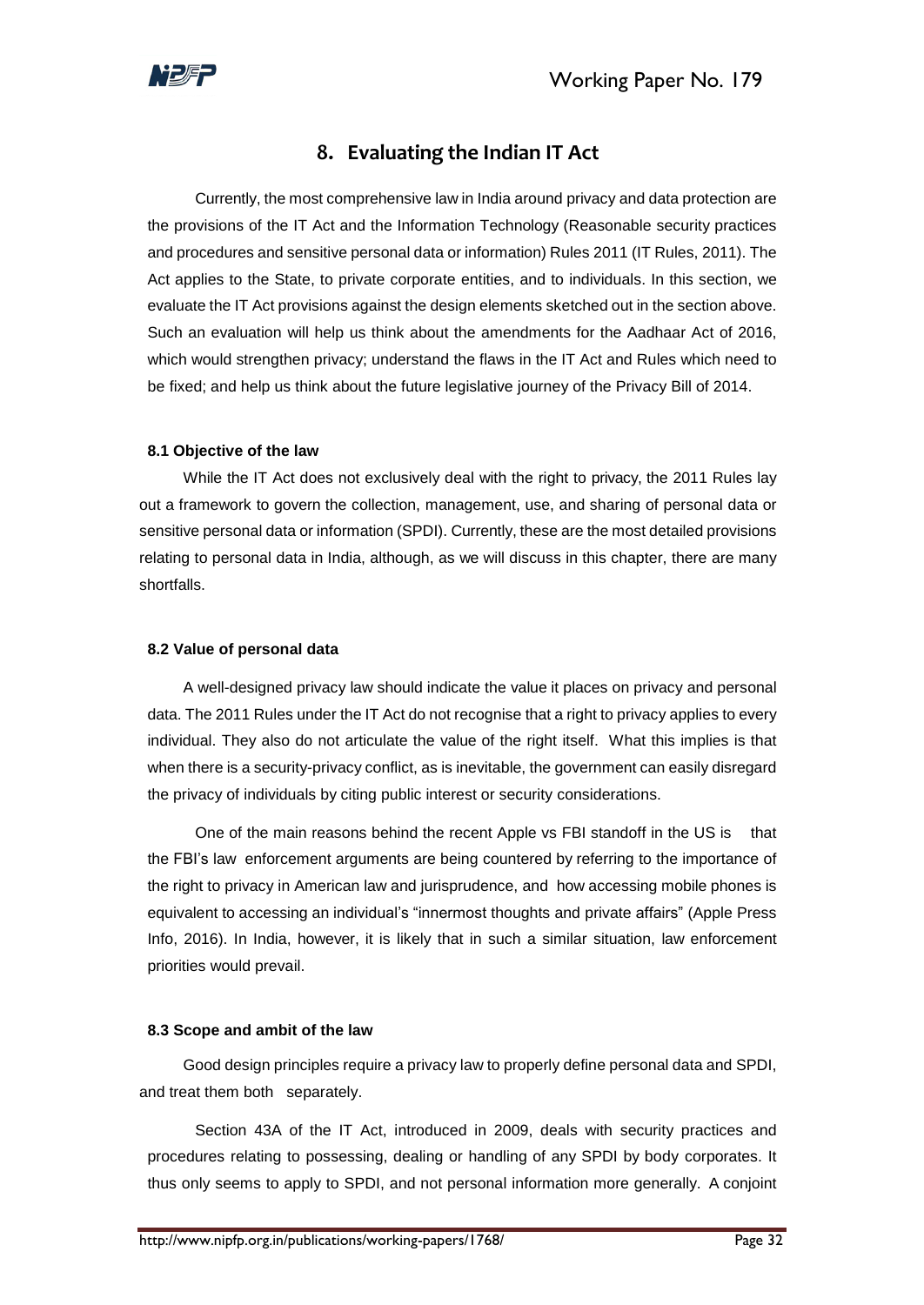

reading of the IT Act and the 2011 IT Rules, however, creates a slight ambiguity.

While Section 43A only mentions sensitive personal data, the Rules drafted there under define both "personal information" (Rule 2(1)(i)) and "sensitive personal data or information" (Rule 3) separately. However, the Rules seem to use these terms interchangeably thus, Rule 4 mandates body corporates to provide a privacy policy for both types of information, whereas Rules 5(1) and (4) on the collection of information and Rule 6 on disclosure only focus on sensitive personal data.

Moreover, clarifications issued by the Government of India in May and August 2011 through a Press Note stipulate that the intent of the Rules is to "protect sensitive personal information" (Press Information Bureau, 2011). Thus, the law does not clearly indicate whether, and if so, how, it treats personal and sensitive personal information separately.

The definition of SPDI is also fairly limited - while extending to passwords, financial and biometric information, medical records etc., it excludes email/home addresses, electronic communication records, political opinion, ethnicity/caste, religious beliefs, and user details (the last was included in a previous draft) (Department of Information Technology, 2011). Even the terms it includes, such as "biometric information" are left undefined. In fact, Rule 2(1)(b) defines "biometrics" in terms of technologies analysing human body characteristics, but is silent on what constitutes biometric information.

### **8.4 Coverage**

A well-designed privacy law should extend to all residents of India and should be enforceable against the public and private sector. Section 43A (and the 2011 IT Rules) apply to "body corporates", requiring them to maintain reasonable security practices and procedures while possessing, dealing or handling any SPDI in a computer resource.

Section 43A defines "body corporate" in a manner that excludes any government agencies or non-profits. Such a blanket exemption is unwelcome, especially in the backdrop of the Aadhaar Act of 2016, whose privacy protections, as discussed below, are inadequate to ensure the accountability of the government, even though it is in charge of the largest personal data collection effort in human history. Governments and charities should also be covered under the ambit of the IT Act.

### **8.5 Collection and retention of personal data**

The proposed privacy law should incorporate principles relating to consent and specify time limits and methods for retention and preservation of data.

Rules 4 and 5 of the 2011 IT Rules incorporate the *Choice* and *Consent* principles, allowing users to opt-in/opt-out and even withdraw consent. However, there is currently no statutory definition or guidance dealing with data minimisation and proportionality (when there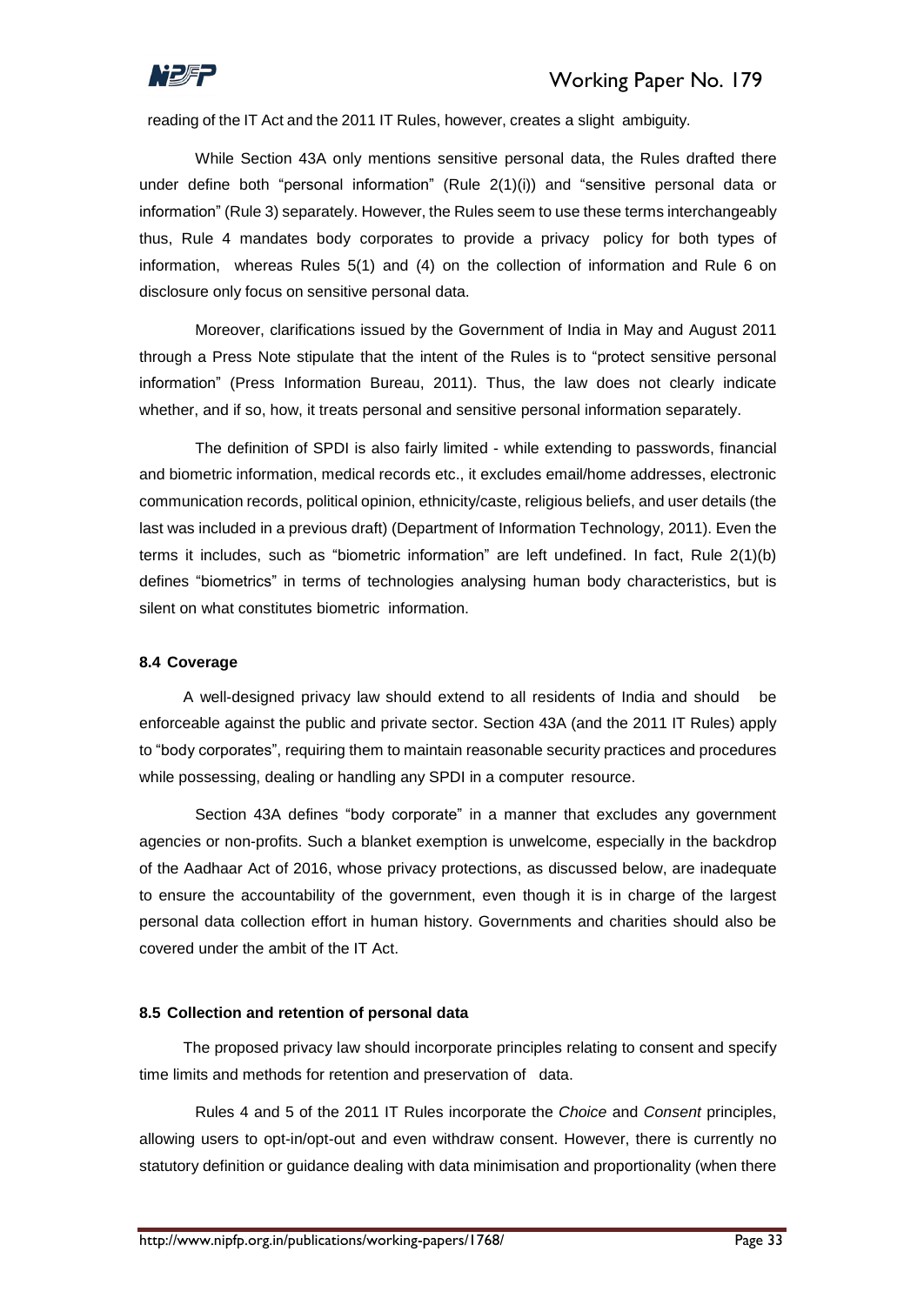

are conflicting rights). Further, since Rule 5 only governs the collection of SPDI, there is seemingly no requirement of consent for the collection of personal information, which is information capable of identifying any individual.

Retention of data is governed under Section 67C of the IT Act, which requires intermediaries (such as Facebook or Twitter) to preserve and retain certain information for certain duration and in a certain manner, as prescribed by the Central Government. Unfortunately, the government has failed to notify any Rules in this regard, and thus time limits for retention of data are currently completely voluntary in India.

Further, Rule 5(4) of the 2011 IT Rules only directs body corporates to not retain sensitive personal data for "longer than is required", and does not extend to the retention of "personal information". Thus, all data controllers are permitted to retain personal information regarding the data subjects for long after the specified purpose for which they were collected end. This undermines the importance of the right to privacy.

### **8.6 Use and processing of data**

A well-designed privacy law should indicate a shift to context and use frameworks and incorporate the idea of privacy by design.

The 2011 IT Rules contain this principle of *Purpose Limitation* through Rule 5(5), which only permits using the information for the purpose for which it was collected. However, Rule 5(5) does not require a company to notify the data subjects if it changes its purpose, nor does it require destruction of data/personal information after the specified purpose is over. On the whole, the Act and the Rules seem to emphasise the importance of collection limitation more than use limitation.

### **8.7 Sharing and transferring of data**

Another important design principle involves the regulation of sharing (disclosure) and transfer of personal and sensitive personal data to third parties and across borders. Like much else, Rule 6 of the 2011 Rules only governs the disclosure of SPDI and requires prior permission from the "provider of information". However, this is an undefined term, which can include either the original data subject, the intermediary, or a third party who is selling the SPDI further, thus introducing ambiguity in the law.

Rule 7 of the 2011 Rules allows transfer of SPDI within or outside India only if that body corporate or person adheres to the same level of data protection, if the transfer is necessary for the performance of a lawful contract or country or the user has consented to such transfer. This is consistent with international privacy principles and iswelcome.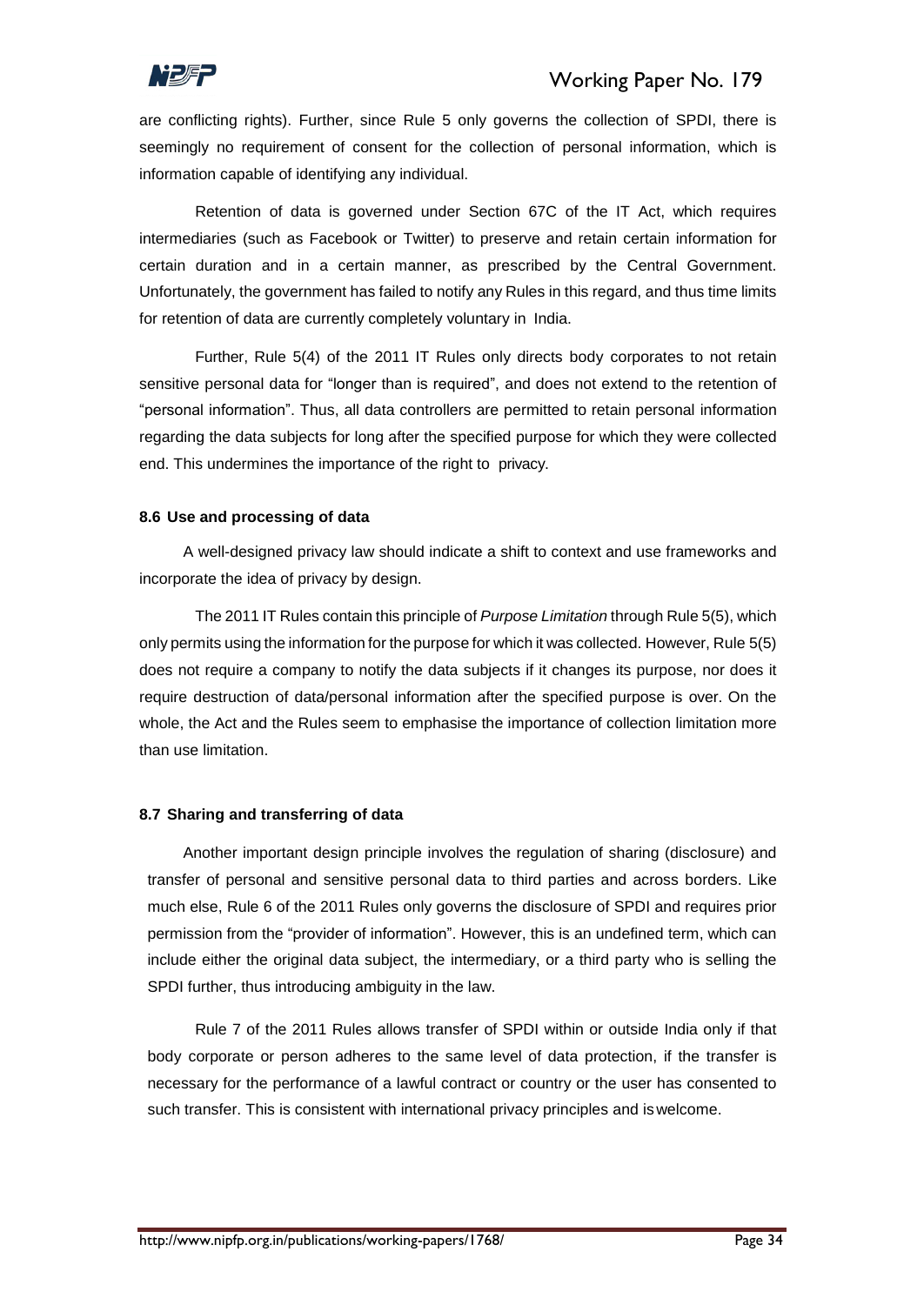

#### **8.8 Rights of data subjects**

The IT Act does not confer data subjects with the rights of data portability and data breach notification. However, Rule 5(6) of the IT Rules permits the (undefined) "providers of information" to review and correct any personal information or SPDI. This lack of definition becomes problematic when one considers that if the phrase is interpreted to include an intermediary or third party, the data subject will be unable to exercise this valuable right of access and correction.

#### **8.9 Supervision and redress mechanisms**

*Security*, *Openness* and *Accountability* principles require a privacy law to have proper supervision and redress mechanisms. India currently lacks any such strong regulator, privacy or data Commissioner or Ombudsman. Aggrieved users only have the option of approaching the consumer courts or proceeding under Section 43A of the IT Act (for negligent security practices causing wrongful loss or gain to a third party) before an Adjudicating Officer. This Officer, under Section 46 of the IT Act, can only hear disputes less than Rs. 5 crore. Rule 5(9) of the 2011 IT Rules also envisage the appointment of a Grievance Officer by body corporates.

However, in reality such an officer is an "invisible man" (Mohanty, 2012), considering that the Rules are silent about his minimum qualifications, duration, tenure, powers, and manner of reaching a decision, and no right of appeal is prescribed. Even the civil remedies prescribed under the IT Act are not easily enforceable. For instance, Section 48 provides for the establishment of multiple Cyber Appellate Tribunals, for appeals against the order of an Adjudicating Officer. Currently, only one Cyber Appellate Tribunal has been set up in Delhi and even that has been defunct since 2011, when the previous Chairperson retired (Soibam Singh, 2014). In fact, the last decided case seems to be of 30th June 2011, bringing to light the stark inefficiencies of the functioning of the IT Act (Tribunal, 2016).

Despite probably being the most comprehensive legislation currently in India regulating personal data and SPDI, the provisions of the IT Act and the IT Rules are seriously inadequate. The only other law, which has direct privacy implications, is the 2016 Aadhaar Act, even though it does not deal with concepts such as SPDI or context and use frameworks. However, in the absence of any development with respect to the 2014 draft Privacy Bill, it is instructive to evaluate the Aadhaar Act to understand where the law relating to privacy is heading.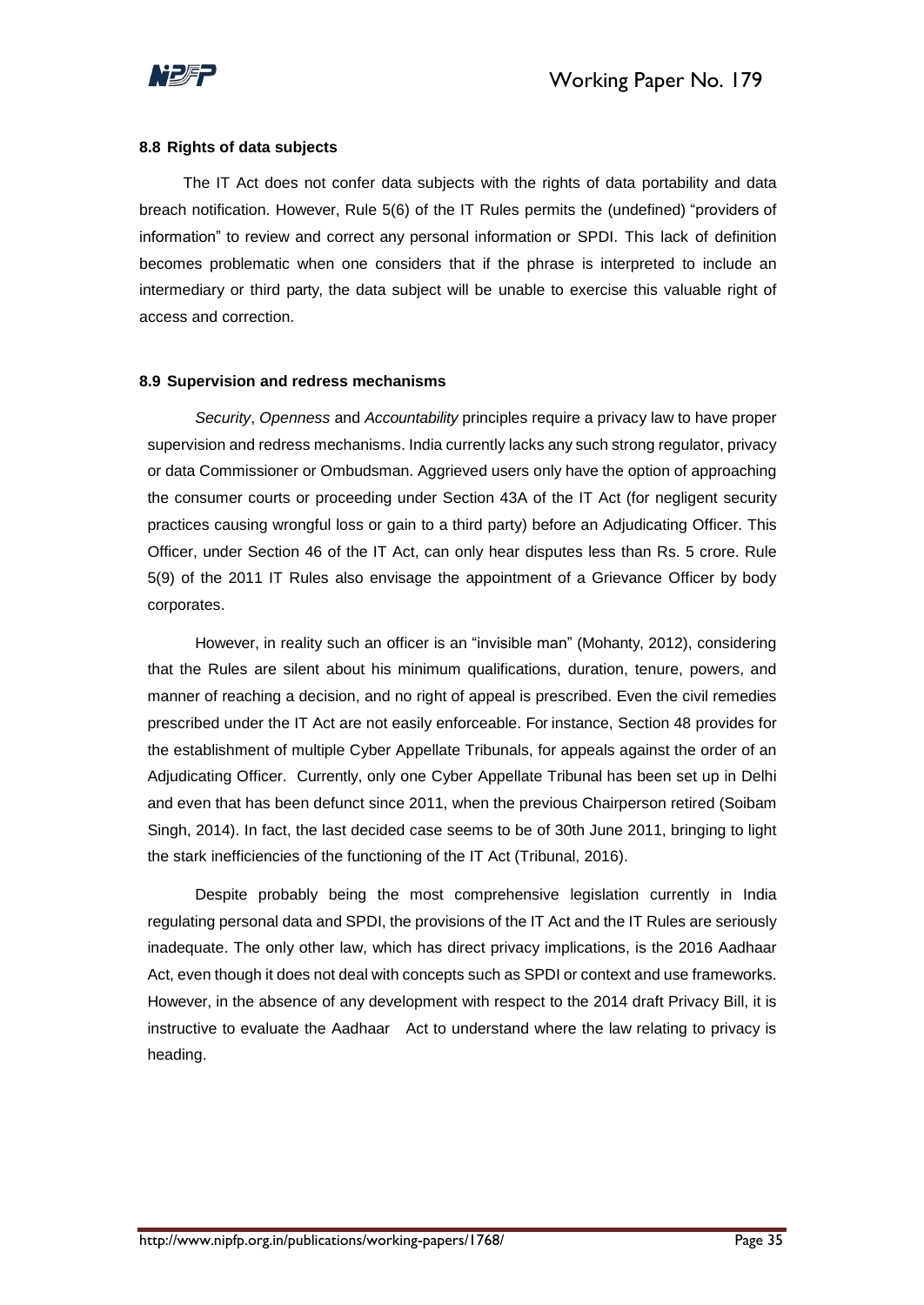

### **9. Evaluating the Aadhaar Act**

On 23rd March 2016, the Government of India enacted the Aadhaar (Targeted Delivery of Financial and Other Subsidies, Benefits and Services) Act, 2016 [Aadhaar Act] touted as India's biggest welfare legislation. The Act, aimed at targeted delivery of subsidies, benefits and services by providing unique identity numbers based on an individual's demographic and biometric information, has been controversial. This section evaluates the Aadhaar Act using the same principles and components of privacy law as described above.

### **9.1 Objective of the law**

By virtue of the large-scale and centralised collection, storage and use of an individual's demographic (e.g. name, date of birth, address) and biometric (e.g. iris scan, fingerprint, photograph etc.) information, the Aadhaar Act has great privacy implications. However, the Act does not consider privacy as one of its objectives. The word privacy does not even find mention in the Act. In fact, even the government's arguments in the Supreme Court during the challenge to Aadhaar, make it clear that it (and therefore, the Aadhaar Act) does not view privacy as a fundamental right (Moglen and Choudhary, 2015). Thus, while the text of this law is better than the UPA's 2010 draft, it is weak on privacy (Firstpost, 2016).

The objective of the law has to be understood in the context of whether the Act is voluntary or mandatory. Although, the government has repeatedly claimed that it is voluntary, this is belied by their practice in requiring Aadhaar numbers in nearly every area of life (Anand, 2016; Srivas, 2016; Yadav and Rao, 2016).

### **9.2 Value of personal data**

While the Aadhaar Act, on first blush, seems to understand the value of the information it collects, it is not underpinned by an understanding of the right to privacy. As discussed before, laws are shaped by the value we place on personal data, and function on an underlying premise of privacy being valuable in and of itself. However, the Act lacks understanding or articulation of the importance of privacy of personal data. Privacy considerations in the Act appear to be a minor afterthought, especially when juxtaposed with the needs of 'national security' which is given prominence in the Act. The government has tried to remedy this by notifying various regulations pertaining to enrolment, authentication, and sharing of information in September 2016, although these only have the status of delegated legislation.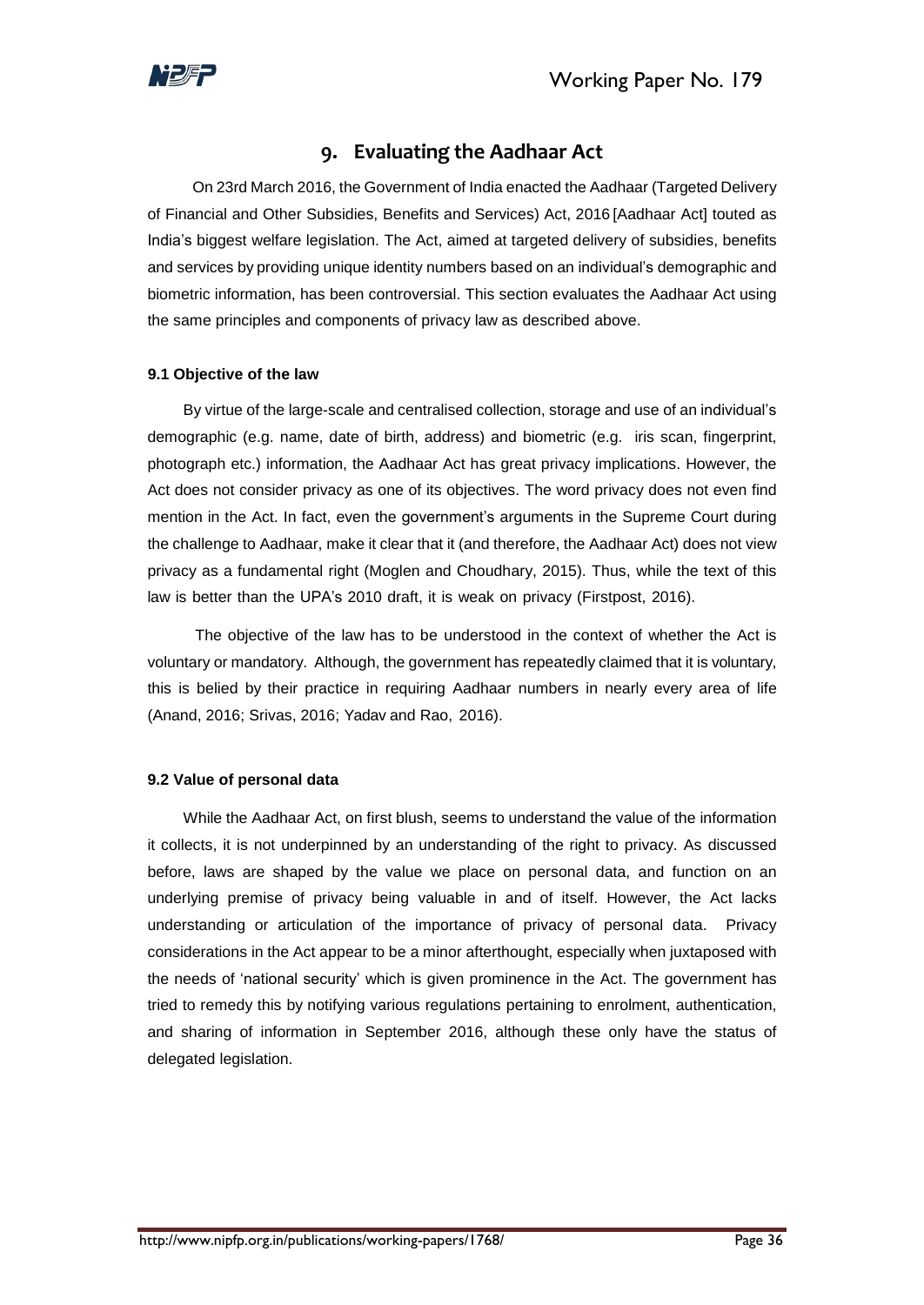

#### **9.3 Scope and ambit of the law**

The scope of the Aadhaar Act is a bit unclear since the working of key provisions have been left to regulations that have only recently been notified in September 2016.

For instance, Section 2(g) of the Act defines 'biometric information' to mean photograph, finger print, Iris scan, or such other biological attributes of an individual as may be specified by regulations. It is thus possible that DNA can be included under this definition, and become part of a centralised government database. The consequences of DNA-based profiling and its potential misuse are terrifying.

Another example of the lack of clarity is found in Section 23(2)(k), which permits the Unique Identification Authority of India ("UIDAI") to share information about individuals in such manner as may be specified by regulations.

Similarly, Section 29(2) permits the sharing of identity information, other than core biometric information, in such manner as may be specified by regulations. Even more worryingly, Section 29(4) permits the publication and display of an individual's core biometric information or Aadhaar number for purposes as may be specified by regulations.

Together, these examples undermine the idea of a watertight database that will be used exclusively by the government for the purposes of giving subsidies, benefits or services. Worse still, the regulations notified by the government continue to remain vague in part for instance, the phrase "as may be specified" by the UIDAI occurs 27 times over the four sets of regulations. Thus, the Aadhaar (Enrolment and Update) Regulations 2016 provide for the standard of demographic information (Regulation 4), the procedure for enrolling residents unable to provide biometric information (Regulation 6), the specification of biometric devices (Regulation 8), the collection of information at enrolment centres (Regulation 11), rectification action (Regulation 31) and the grievance redress mechanism (Regulation 32) to be specified in the future. Even the Code of Conduct for Service Providers requires them to follow confidentiality, privacy, and security protocols that will be specified by UIDAI.

While the government has drafted regulations with a view to improve the scope and coverage of the Act, it is unfortunate that significant changes have been sought to be made by bypassing parliamentary procedure and debate, that would have been necessitated by amendments to the law. Instead, the government has relied on executive notification, that can be changed anytime in the future without parliamentary involvement.

### **9.4 Coverage**

The Aadhaar Act justifies the collection, storage, and use of personal data on the premise that it is a "condition for receipt of a subsidy, benefit or service", as stipulated under Section 7 of the Act. Thus, the Act is projected as covering (or regulating) only the interactions between the State and its residents.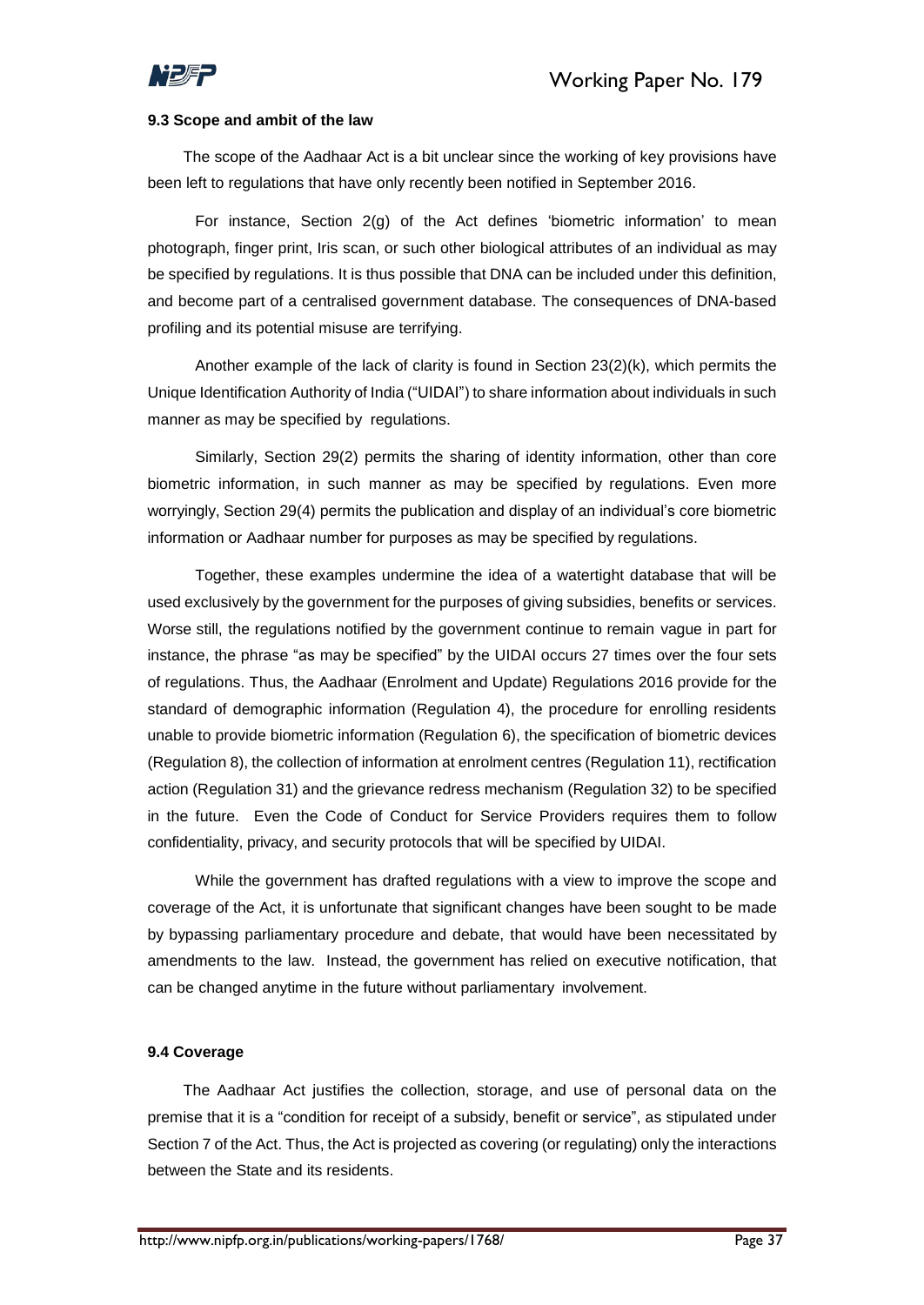

However, a closer look reveals that under Section 57, the Act also facilitates interactions between private parties and residents of India by allowing body corporates to use the Aadhaar number for their own purpose. This raises concerns about violations of privacy when UIDAI shares data with private entities.

For instance, TrustID<sup>11</sup> is an app that allows the user to verify any individual using their Aadhaar number, and offers a range of services including pre-employment, credit background, tenants, business partners, employers, and property owners' verification. It is not clear that the information access by TrustID is taking place in ways that protect the privacy of individuals. As Ramanathan, (2016a) notes, many private companies have begun the process of trying to expand and leverage the uses of Aadhaar. The use of Aadhaar by a large number of private persons has long been touted as a contribution of the Aadhaar system to the Indian economy. There may be many conflicts about privacy in this process of expansion.

These applications suggest that the Aadhaar system will not be narrowly limited to the applications described in Section 7. The Act potentially coverseveryone. It can include all the transactions conducted between an individual and the State in relation to benefits and subsidies; and the transactions between anindividual and a corporate entity, where the private entity uses the Aadhaar number for identification and authentication.

The expanded scope of coverage, along with the absence of protection privacy, implies that this Act has reduced the overall privacy protections enjoyed by residents in India whether in their interactions with the State to access subsidies/benefits or in their interactions with corporate entities.

### **9.5 Collection and retention of personal data?**

With regard to data collection and its retention, it is important to provide an opt-in/optout clause to users, as this is consistent with the Choice and Consent principle. This is particularly important in the Aadhaar Act, given our ownership over our own personal (demographic and biometric) data and the pervasiveness of our biometric data (e.g. we leave our fingerprints wherever we go).

The Aadhaar Act does not provide an opt-out clause, wherein Aadhaar number holders can choose to leave the system (and forego all its benefits) and ensure that their identity information is permanently removed from the Central Identities Data Repository.

In fact, Member of Parliament, Mr. Jairam Ramesh, proposed an amendment to Clause 3 of the Bill in the Rajya Sabha, allowing a person to opt out even if they had already enrolled, with the consequence that their authentication, biometric, and demographic information would be deleted from the system within 15 days. Although passed by the Rajya

<sup>11</sup> www.trustid.in

http://www.nipfp.org.in/publications/working-papers/1768/ Page 38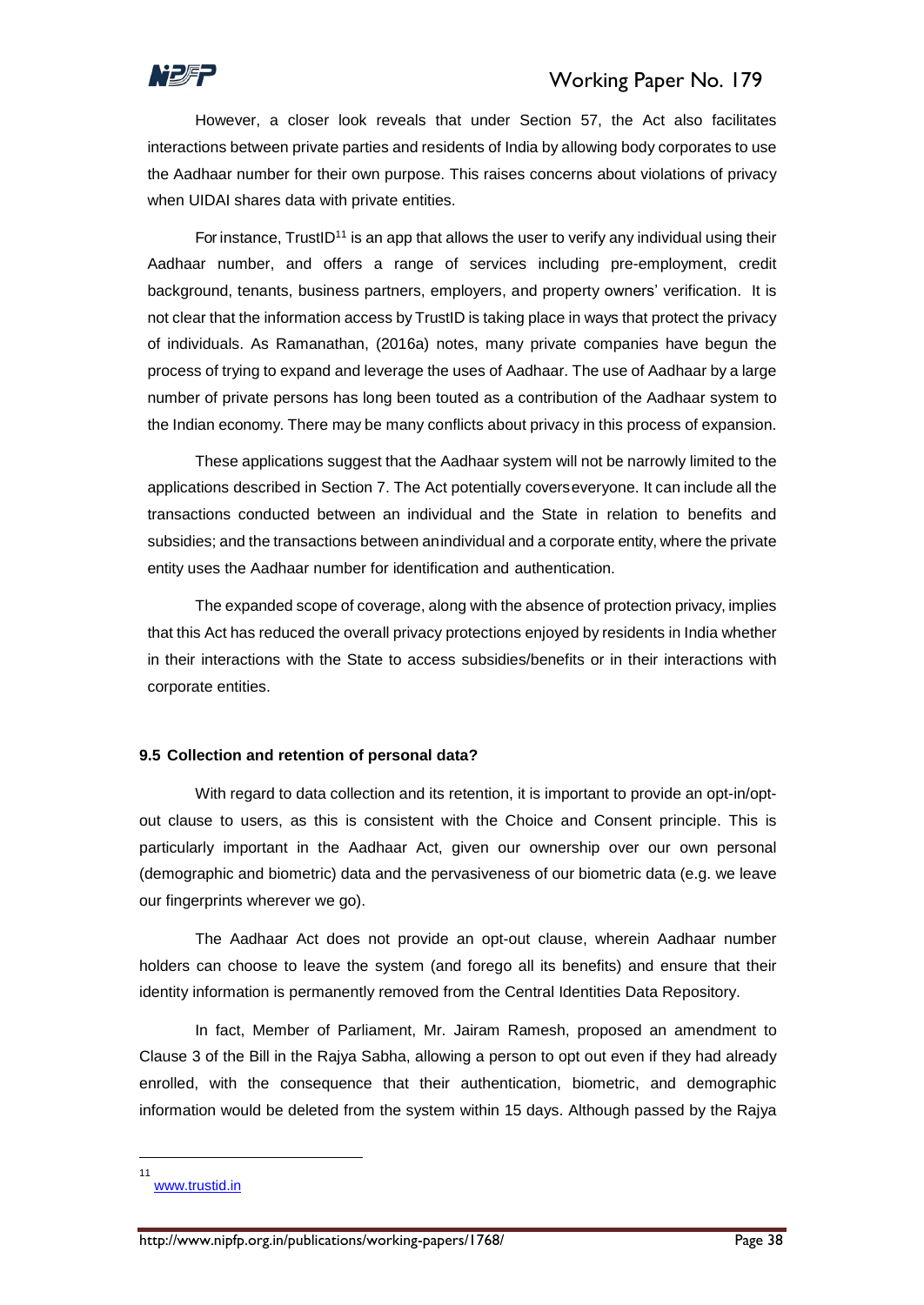

Sabha, the amendment was rejected by the Lok Sabha.

The absence of an opt-out clause is closely related to the issue of retention of personal information in as much as there are no time limits for the retention of data. This is unwelcome in light of the inherent non-revocability of biometric information and the fact that traces of our biometric data, for instance fingerprints, are left everywhere.

#### **9.6 Use and processing of data**

The principle of Purpose/Use Limitation is lacking in the Act. For instance, Section 33(2) carves out an express exception to Section 29(1)(b)'s stipulation of "using" core biometric information for any purpose other than generation of Aadhaar numbers and authentication under this Act if it is in the interest of [undefined] "national security".

Section 3(2) and Sections 8(2) (b) and 8(3) of the Act require the enrolling agencies to inform the individual about the manner in which their information shall be used and shared and ensure that their identity information is only used for submission to the Central Identities Data Repository.

At first blush, thus, the Act seems to incorporate principles of Purpose Limitation, especially since Section 41 imposes a penalty on the requesting entity for non-compliance. However, the lack of an effective enforcement mechanism, as discussed later, undermines these provisions. For instance, the Act does not detail how an Aadhaar number holder can escalate the issue (since only the UIDAI can file a complaint) or what standard will be used to determine whether the requesting entity has provided the information in a clear and suitable manner.

Further, the Aadhaar number holder's identity information can be used both by the State and body corporates, without any further regulation governing the use by third parties.

### **9.7 Sharing and transferring of data**

This component of privacy design focuses on the Disclosure principle, namely the sharing of personal data with third parties. In the case of Aadhaar, this entails the identity information of the Aadhaar number holder. One of the most controversial sections of the Aadhaar Act is Section 33, which provides for the disclosure of information, including identity information or authentication records, under certain circumstances.

Section 33(2) makes an exception to the security, confidentiality and disclosure provisions on the direction of the Joint Secretary in the interest of national security. Such a direction has to be reviewed by a three member Oversight Committee, consisting of the Cabinet Secretary, the Secretary of the Department of Legal Affairs and the Secretary of the Department of Electronics and Information Technology. The second proviso further provides that such a direction shall be valid for three months, after which it can be reviewed and extended every three months. This is problematic for various reasons.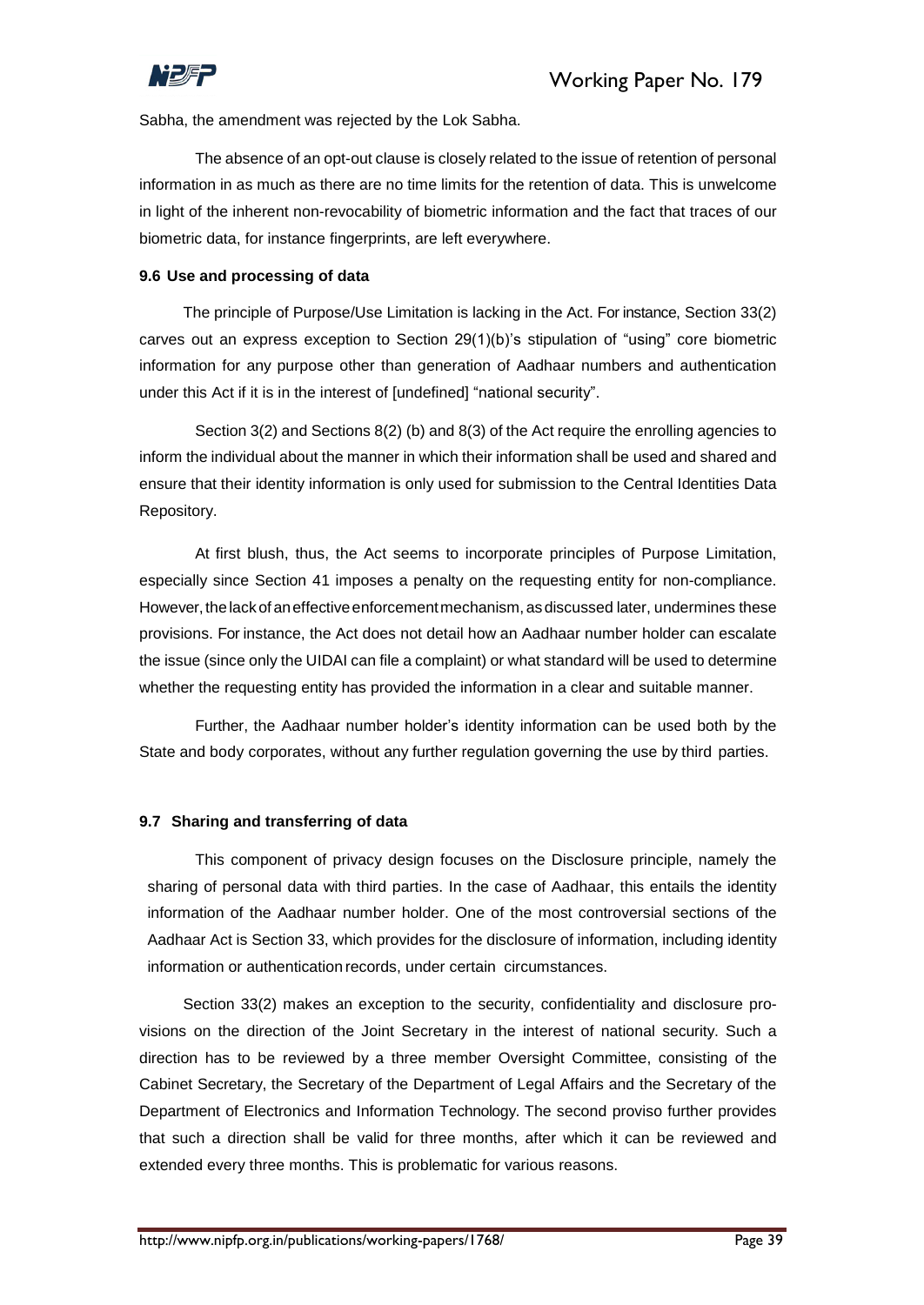

- i. As Members of Parliament, Mr. Jairam Ramesh and Mr. Sitaram Yechury noted while moving an amendment to Section 33(2), "national security" is an undefined term, and thus, there is no transparency concerning covert surveillance. Consequently, the Rajya Sabha passed an amendment to replace the phrase "national security" with "public emergency or in the interest of public safety" (as is present in the Telegraph Act dealing with wiretapping). Unfortunately, this amendment was rejected by the Lok Sabha, and Section 33 remained as is.
- ii. The scope of Section 33 is vague and it seemingly permits, and even facilitates, the furnishing of personal information to any third party, if it is in the interest of national security.
- iii. The Oversight Committee is basically a committee of three Executive nominees. Thus, the possibility of effective oversight remains low.

### **9.8 Rights of users**

The right to access and correct one's own information, the right to data breach notification, and the right to data portability are extremely important from the perspective of the user.

Unfortunately, the Aadhaar Act does not grant these rights to the Aadhaar number holder. With respect to the right of access, it is instructive to examine the proviso to Section 28(5) of the Act, which states that an Aadhaar number holder may "request" (not demand) the UIDAI to provide access to her identity information. Nevertheless, the proviso excludes requests for her core biometric information.

It is unclear what the powers of the UIDAI are to accept or deny such a request or why a carve out has been made to restrict access to one's own finger print/iris scan, especially considering they can be wrongly entered in the system, as has been documented in Rajasthan (where the biometric information of potential food ration beneficiaries did not match the data stored on the Aadhaar servers).

Correction or change of demographic information (e.g. on getting married) or biometric information is governed by Section 31 of the Act, which requires the Aadhaar number holder to "request" (not demand) the UIDAI to alter such information in their records. The section states that the UIDAI, on the receipt of such a request, "may, if it is satisfied" make such changes. It is unclear what the standard for such "satisfaction" is, and the Act does not prescribe any statutory penalty or means for judicial redress for the delay/failure to act. Given the centrality of the Aadhaar number in linking various databases and services, such truncated rights of access and correction are worrying.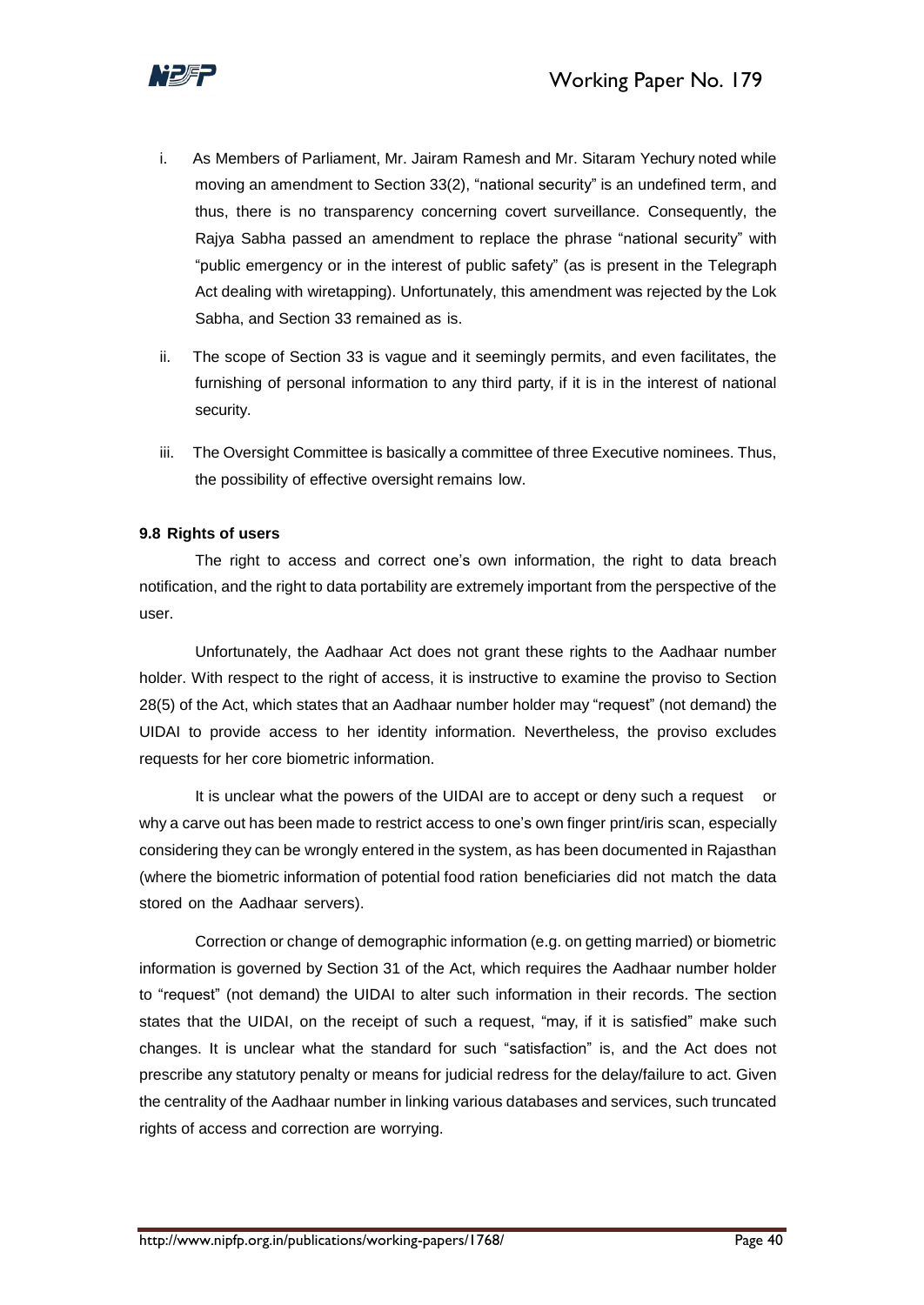

The Aadhaar Act also fails to prescribe 'data breach notification' requirements, mandating the UIDAI to inform an individual, the Aadhaar number holder, that their identity (biometric and demographic) information has been shared or used without their knowledge or consent. Similarly, there is no concept of 'data portability' since information cannot freely be transferred amongst different service providers, since there are no alternatives to the UIDAI.

### **9.9 Supervision and redress mechanisms**

Effective supervision and redress mechanisms require individuals to be informed when there is a breach of confidentiality or disclosure of their personal information.

Section 47 of the Act prescribes that only the UIDAI or its authorised officer can file a criminal complaint under the Act. Thus, all the criminal penalties prescribed under the Act (e.g. for disclosing identity information under Section 37 or for unauthorised access to the Central Identities Data Repository under Section 38) can only be initiated by the UIDAI, and not the aggrieved Aadhaar number holder.

Consequently, even though the Act prescribes civil and criminal remedies for unauthorised access, use, or disclosure by the prescribed authority, the criminal remedy is not available to the aggrieved Aadhaar number holder. Such a person only has recourse to civil law, and the fines prescribed under the Act.

Unfortunately, a conjoint reading of Sections 28 and 47 of the Act disclose the possibility of conflict of interest since it may be in UIDAI's interest to cover up breaches of privacy. Without the UIDAI's proactive action, an individual Aadhaar number holder is left without remedy.

Regulation 32 of the Aadhaar (Enrolment and Update) Regulations 2016 envisage a contact centre to serve as a grievance redress mechanism for the resolution of queries through calls and emails, although its procedures and processes, and even its binding nature, have been left unspecified. Given that the Regulations aim to bring about substantive changes in the working of the Act, such lack of enforceability is unfortunate. For instance, the Aadhaar (Sharing of Information) Regulations, 2016, states that if the identity information of the Aadhaar number holder is published or shared contrary to the Act or the regulations, the person has recourse to the grievance redress mechanism above.

Section 30 of the Act treats biometric information as "sensitive personal data or information", as understood in Section 43A of the Information Technology Act. The treatment of such information under the IT Act has been dealt with in detail in our previous post. The IT Act itself fails to handle sensitive personal data or information in ways that embed privacy concerns.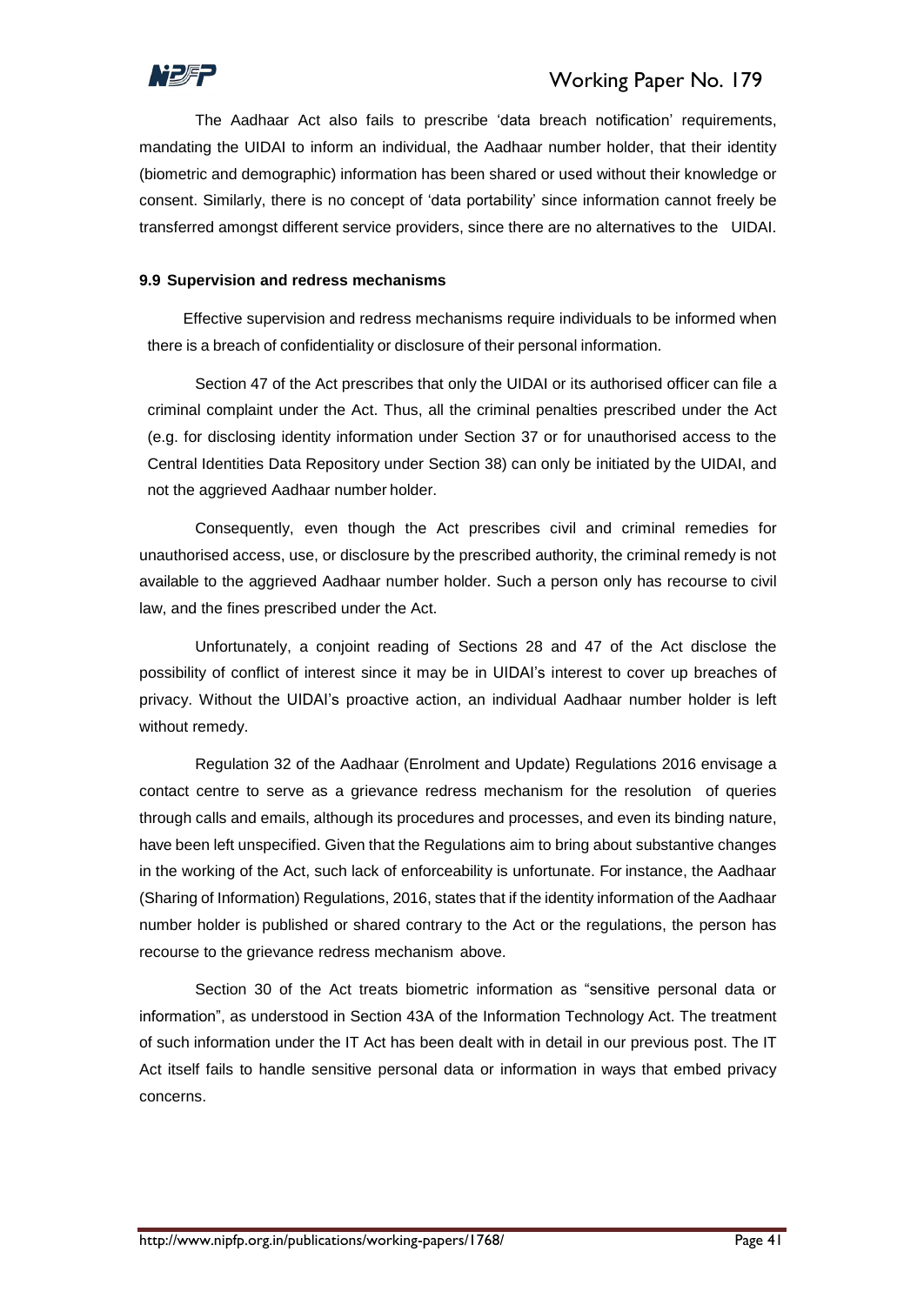

### Working Paper No. 179

Finally, as discussed in the sections above, the supervision mechanism for one of the Aadhaar Act's most controversial sections (Section 33), is the constitution of an Oversight Committee. This Committee is tasked with reviewing the disclosures made in the interest of national security, and thus serves to fulfill the Accountability and Security principles of privacy law. However, this three member Committee comprises of three government bureaucrats, especially after the Lok Sabha rejected the Rajya Sabha amendment to include either the CVC or the CAG as part of the Committee.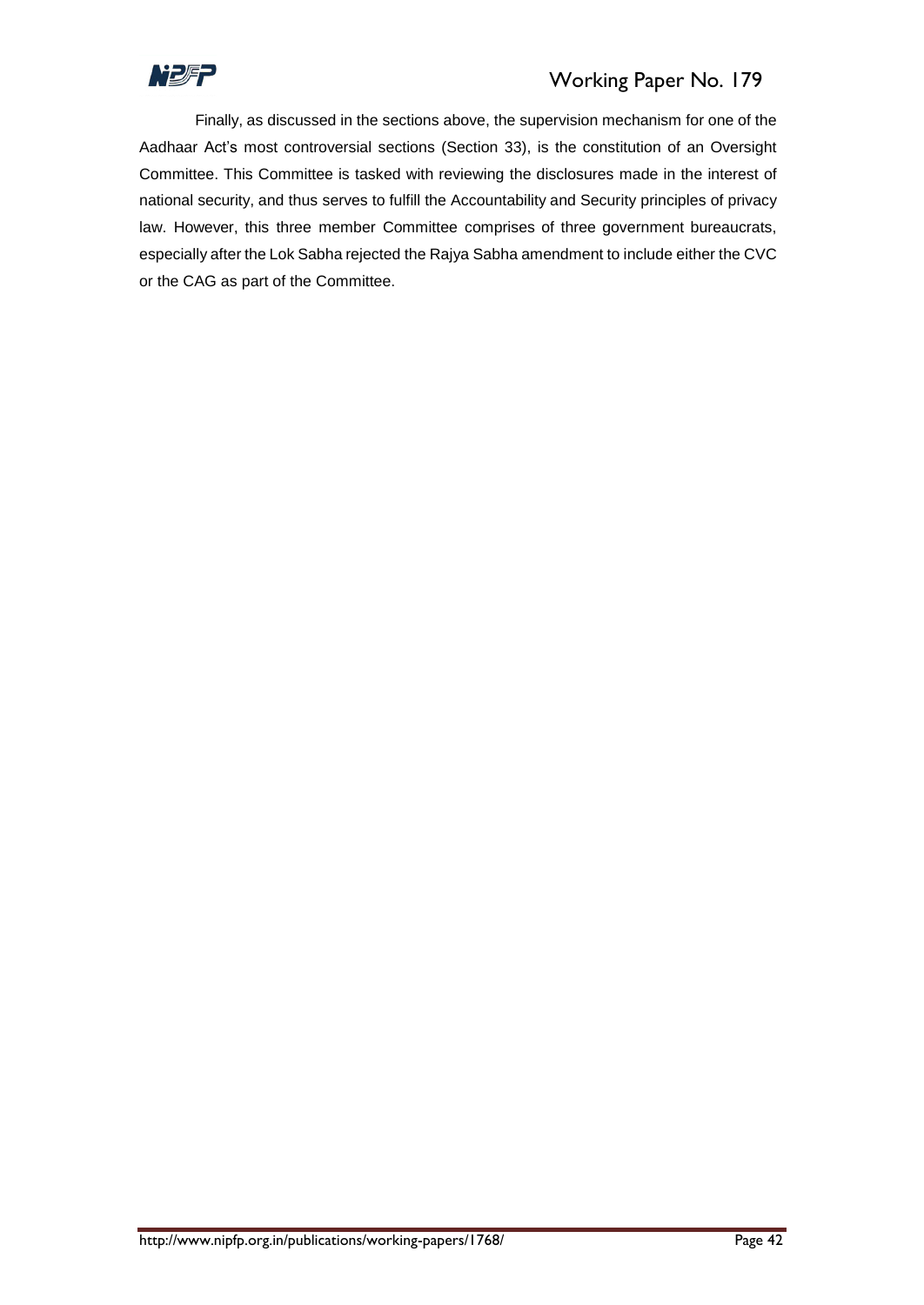

### **10. Conclusion**

Consider the new world of electronic communications. It is impossible for us to even know that our privacy is being infringed, or to know what information is being held about us. The Snowden revelations have proved that data collection, retention and analysis by the State is an immutable reality and that we have literally sleepwalked into a surveillance society. This has compelled governments in the US, UK and Europe, which have a far greater recognition of the right to privacy than India, to evaluate and revise their legal framework.

In India, in the absence of an over-arching law, our regulatory surveillance architecture is heavily weighted in favour of the State. This is extremely problematic as mass surveillance is being carried out in a legal vacuum, with little regard for the effect on individuals' rights to privacy. In such a situation, regardless of whether the Supreme Court of India considers privacy as a fundamental right, the State must define the circumstances in which it may intervene with an individual's rights. Similarly, law must define how private sector entities deal with user data.

In this paper, we make a case for India to enact a privacy law. Such a law would define key terms, govern the rights of users, detail the obligations of the State, lay down privacy principles and exceptions, provide guidance on resolving privacy security conflicts (for instance, by applying a European proportionality test) and would delineate various redress and compensation mechanisms.

India is a fledgling democracy. In the best of countries, there is an under-supply of criticism. In India, our ability to improve the working of the Republic requires more fearless people who will criticise the status quo. Privacy law should be a priority. Once greater privacy is secured, the processes of democracy in all other areas would work better.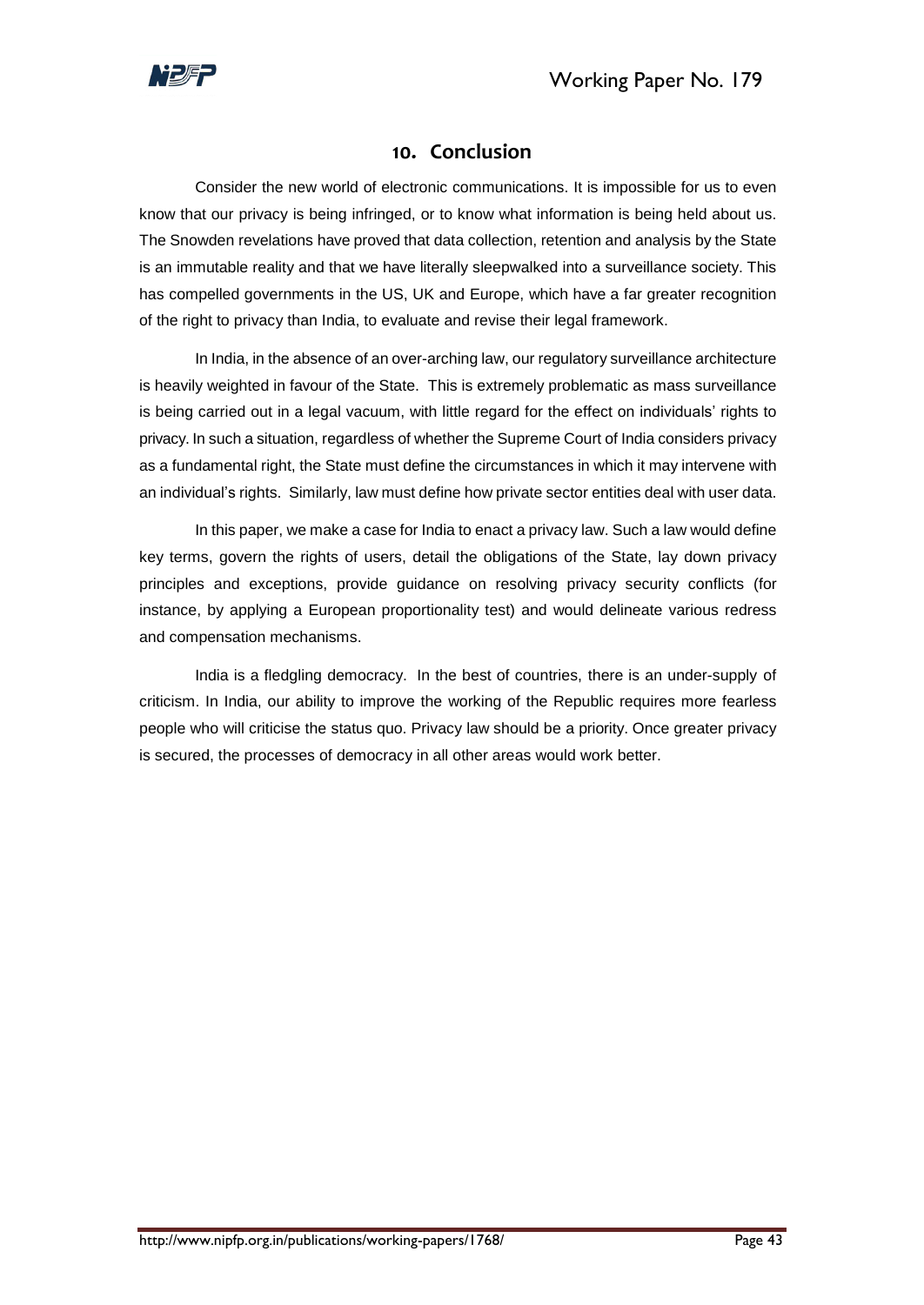

### **References**

Abraham, Sunil. (2015). Surveillance Project. *Frontline.* Accessed on 10 October 2016.

- Acharya, Bhairav. (2015). The Four Parts of Privacy in India, *Economic and Political Weekly,* 50(22), 32–38.
- Acquisti, Alessandro and Jens Grossklags (2007). What Can Behavioral Economics Teach Us About Privacy. In (eds.) Alessandro Acquisti and Sabrina De Capitani di Vimercati, *Digital Privacy: Theory, Technologies and Practices*, Auerbach Publications (Taylor and Francis Group). 363–377.
- Alawadhi, Neha (2015). Ruling on Data Flow between EU and US may Impact India's IT sector. *The Economic Times.* Retrieved from: **<https://goo.gl/xkvx0Y>**.
- Altman, Irwin. (1977). Privacy Regulation: Culturally Universal or Culturally Specific? *Journal of Social Science,* 33(3), 66–84.
- Altman, Micah et al. (2016). Towards a Modern Approach to Privacy-Aware Government Data Releases. Research Publication 2016-9. Berkman Center.
- Anand, Utkarsh (2016). Supreme Court reminds Govt.: Aadhaar cannot be Mandatory. *Indian Express.* Retrieved from: **https://goo.gl/BZy0Hx**.
- APEC (2005). The APEC Privacy Framework. Tech. rep. *The Asia-Pacific Economic Cooperation.*
- Apple Press Info (2016). Amicus Briefs in Support of Apple. Retrieved from: **<https://goo.gl/omQLxL.>** Accessed on 12 July 2016.
- Artavia Murillo et al. (2012). ("In Vitro Fertilization") v Costa Rica (2012). Judgment of November 28. Preliminary Objections, Merits, Reparations and Costs, Inter American Court of Human Rights.
- Barocas, Solon and Andrew Selbst (2016). Big Data's Disparate Impact. In Calif. L. Rev. 104, 671–732.
- Bhargava, Yuthika (2015). India Tops Facebook's List of Content Restriction Requests. *The Hindu*. Retrieved from: **<https://goo.gl/JIyzB8>**.
- Blank, Grant, Gillian Bolsover, and Elizabeth Dubois (2014). A New Privacy Para- dox: Young People and Privacy on Social Network Sites. Global Cyber Security Capacity Centre: Draft Working Paper. Retrieved from: <https://goo.gl/jR80QK:> Oxford Internet Institute.
- Boehm, Dr. Franziska (2015). A Comparison between US and EU Data Protection Legislation for Law Enforcement: Study for the LIBE Committee. Tech. rep. Policy Department C, Citizens' Rights and Constitutional Affairs, Directorate General for Internal Policies, European Parliament.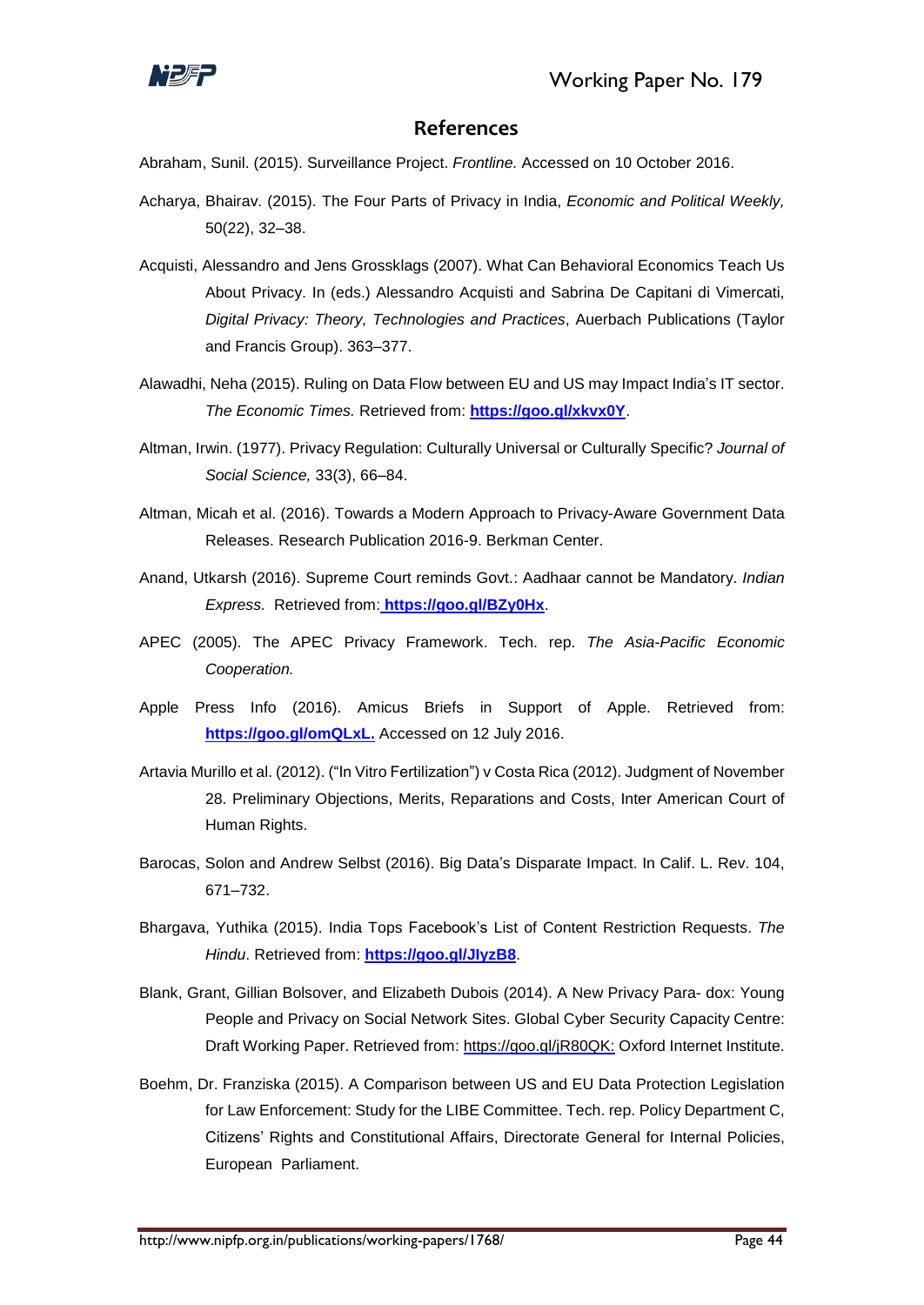

- Boillat, Philippe and Morten Kjaerum (2014). Handbook on European Data Protection Law. Tech. rep. European Union Agency for Fundamental Rights and Council of Europe.
- Booth, Jenny (2004). UK 'Sleepwalking into Stasi State'. *The Guardian*. Accessed on 17 July 2016.
- Brandimarte, Laura, Alessandro Acquisti, and George Loewenstein (2010). "Misplaced Confidences: Privacy and the Control Paradox". In *Ninth Annual Workshop on the Economics of Information Security (WEIS)*. Harvard University. 1–43.
- Cavoukian, Ann and Jeff Jonas (2012). *Privacy by Design in the Age of Big Data*. Tech. rep. Privacy by Design, Canada.
- CFR (2000). Charter of Fundamental Rights of the European Union, 2000/C 364/01. Tech. rep. *Official Journal of the European Communities*, C 364/1, 18.12.2000.
- Chernichaw, Adam and Brandon Freeman (2015). *White House Re-introduces Consumer Privacy Bill of Rights*. White and Case, Retrieved from: [http://goo.gl/yVVGGY.](http://goo.gl/yVVGGY) Accessed on 19 July 2016.
- CIPPIC (2007). *Identity Theft: Introduction and Background*. Tech. rep. Canadian Internet Policy and Public Interest Clinic (CIPPIC) Working Paper No. 1 (ID Theft Series), Ottawa.
- CIS (2011). *Privacy in India - Country Report*. Tech. rep. Centre for Internet Society, Privacy India, Privacy International, Society in Action Group.
- \_\_\_\_\_\_, (2013). *Privacy (Protection) Bill, 2013: Updated Third Draft*. Centre for Internet and Society. Retrieved from: <https://goo.gl/gUhonR.> Accessed on 12 October 2016.
- Citron, Danielle Keats and Frank Pasquale (2014). The Scored Society: Due Process for Automated Predictions. In *Wash. L. Rev.* 89, 1–33.
- Clarke, Richard et al. (2013). *Report and Recommendations of The President s Review Group on Intelligence and Communications Technologies*. Tech. rep. White House. White House.
- Cohen, Julie (2012). What Privacy is For. In *Harv. L. Rev.* 126, pp. 1904–1933. Congress.gov (2015). *Data Security and Breach Notification Act of 2015*. S. 177 - 114th Congress (2015-2016), Retrieved from: [https://goo.gl/hKUQyP.](https://goo.gl/hKUQyP) Accessed on 22 July 2016.
- Cooley, Thomas (1871). A Treatise on the Constitutional Limitations Which Rest Upon the Legislative Power of the States of the American Union. Little, Brown and Co.
- CRID, University of Namur (2006). First Analysis of the Personal Data protection Law in India. Tech. rep. Report delivered in the framework of contract JLS/C4/2005/15 between CRID, the EU Directorate General Justice, Freedom, and Security.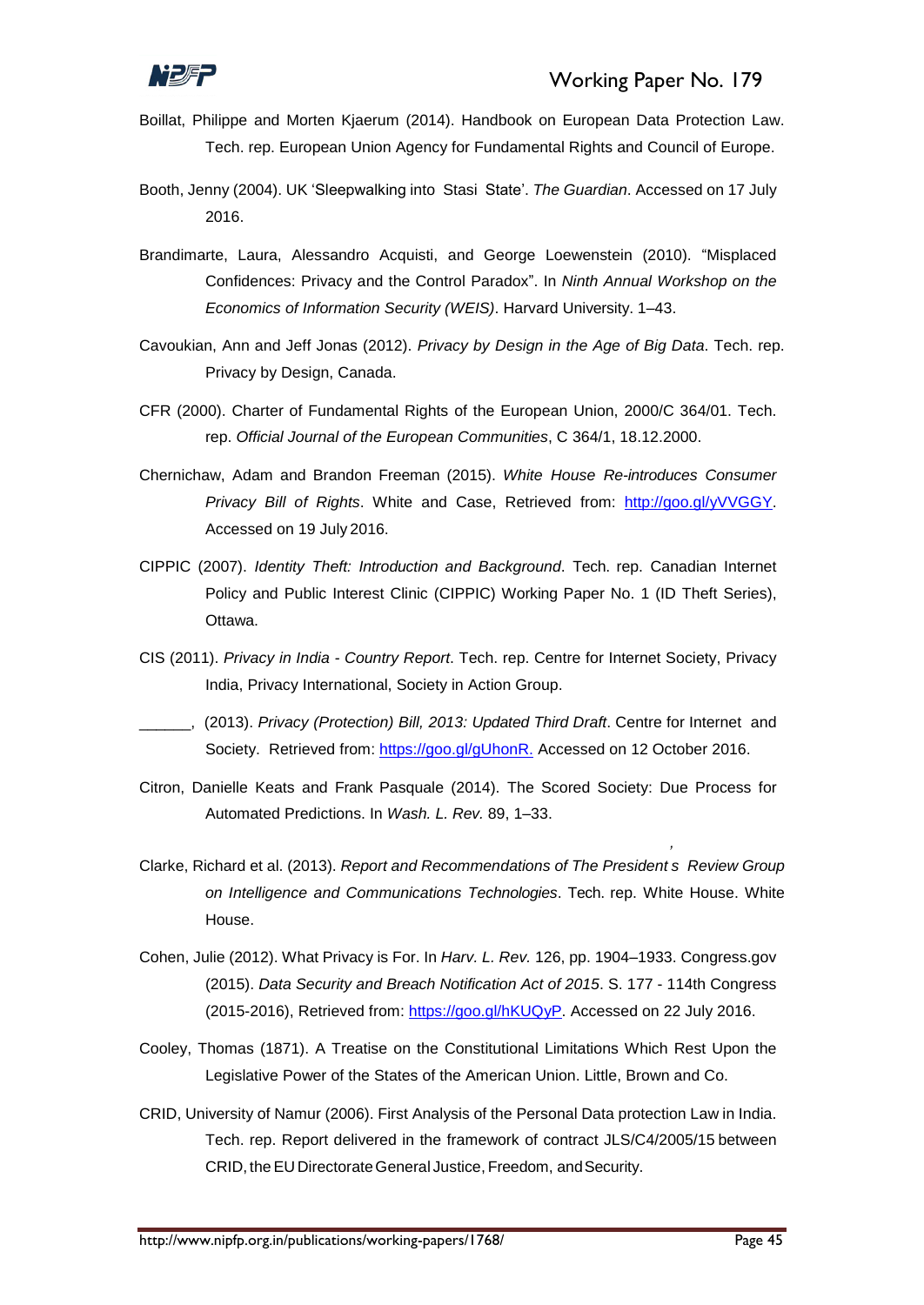

- Danezis, George et al. (2014). Privacy and Data Protection by Design: From Policy to Engineering. Tech. rep. European Union Agency for Network and Information Security (ENISA).
- Department of Information Technology (2011). Draft Rules Reasonable Security Practices and Procedures and Sensitive Personal Information. Ministry of Communications and Information Technology, Government of India. Retrieved from: [http://goo.gl/kiJPg1.](http://goo.gl/kiJPg1) Accessed on 12 July 2016.
- Dreze, Jean (2016). The Aadhaar Coup. *The Hindu.* Retrieved from: <https://goo.gl/gbLqY3.> Accessed on 11 October 2016.
- European Commission (2015a). Press Release: Agreement on Commission's EU data Protection Reform will Boost Digital Single Market. Retrieved from: [http://goo.gl/KvbKRZ.](http://goo.gl/KvbKRZ.%2520Accessed%252010%2520July%25202016) Accessed 10 July 2016.
- \_\_\_\_\_\_, (2015b). Fact Sheet, Questions and Answers Data Protection Reform. Accessed on 10 July 2016.
- \_\_\_\_\_\_, (1996). Directive 95/46/EC of the European Parliament and of the Council of 24 October 1995 on the Protection of Individuals With Regard to the Processing of Personal Data and on the Free Movement of Such Data. *Tech. rep. Official Journal* L(281/31); 23.11.1995.
- \_\_\_\_\_\_, (2012). Proposal for a Directive of the European Parliament and of the Council on the Protection of Individuals with regard to the Processing of Personal Data by Competent Authorities for the Purposes of Prevention, Investigation, Detection or Prosecution of Criminal Offences or the Execution of Criminal Penalties, and the Free Movement of such Data. Tech. rep. Brussels, COM (2012) 10 final, 2012/0010 (COD).
- \_\_\_\_\_\_, (2016). Regulation (EU) 2016/679 on the Protection of Natural Persons With Regard to the Processing of Personal Data and on the Free Movement of Such Data, and Repealing Directive 95/46/EC (General Data Protection Regulation). *Tech. rep. Official Journal* L(119/1): 27.04.2016.
- Firstpost (2016). UPA vs NDA: Check Out How Aadhaar Act 2016 Differs from the 2010 Bill. Retrieved from: <http://goo.gl/qE2rcR.> Accessed on 08 August 2016.
- French, Sally (2015). Snapchat's New 'Scary Privacy Policy has Left Users Outraged. MarketWatch. Retrieved from: [http://goo.gl/bLLA1a.](http://goo.gl/bLLA1a) Accessed 12 July 2016.
- Gartner (2001). IT Glossary. Retrieved from: [http://www.gartner.com/it-glossary/big-data/.](http://www.gartner.com/it-glossary/big-data/) Accessed on 28 December 2015.

Gobind v State of Madhya Pradesh (1975). SCR (3) 946.

Golbeck, Jennifer (2013). On Second Thought...: Facebook Wants to Know Why You Didn't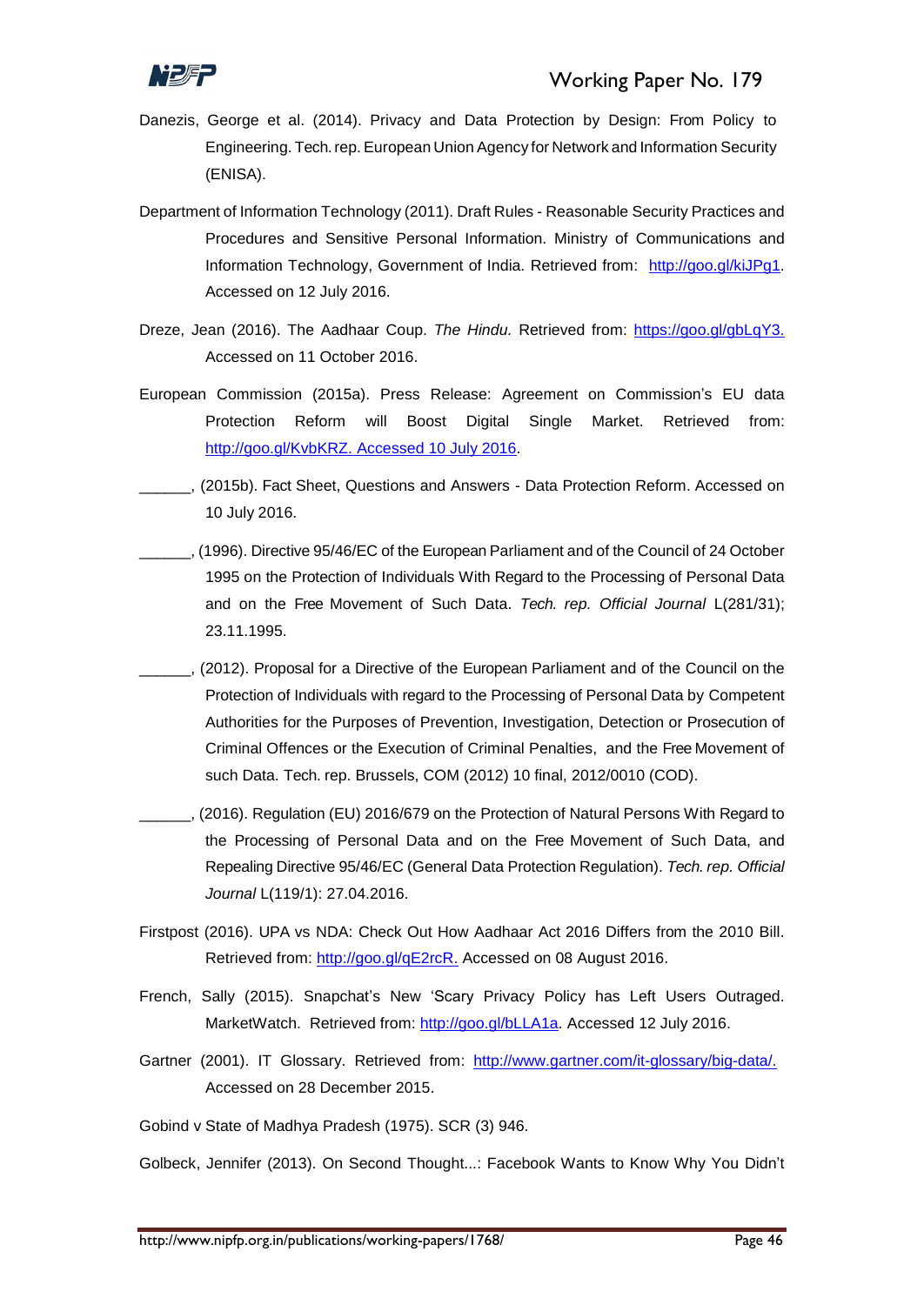

Publish that Status Update You Started. The Slate. Accessed on 10 July 2016.

- Google (2015). Google Transparency Report: India. Retrieved from: [http://tinyurl.com/zsgajqu.](http://tinyurl.com/zsgajqu) Accessed on 10 April 2016.
- Google Spain SL, Google Inc. v Agencie Espanola de Protection de Datos (AEPD) (2014). Case No. C-131/12, European Court of Justice.
- Government of Australia (2015). Australian Public Service Better Practice Guide for Big Data. Tech. rep. Data Analytics Centre of Excellence and the Big Data Working Group.
- Green, Leon (1934). "Relational Interests". In: *Illinois* L.R. 29; 460–490.
- Hafetz, Jonathan (2002). A Man's Home is His Castle?: Reflections on the Home, the Family, and Privacy During the Late Nineteenth and Early Twentieth Centuries. In: William and Mary J. of Women and L. 8.2; 175–242.
- Halper, Jim, Jennider Kashatus, and Kate Lucente (2016). Data Protection Laws of the World: United States. Tech. rep. DLA Piper.
- Hetcher, Steven (2001). Changing the Social Meaning of Privacy in Cyberspace. In *Harvard J. of L. and Tech.* 15.1, 149–209.
- Hickok, Elonnai (2014). Leaked Privacy Bill: 2014 vs. 2011. The Centre for Internet and Society. Retrieved from: [http://goo.gl/kPAGnS.](http://goo.gl/kPAGnS.%2520) Accessed on 12 July 2016.
- Human Rights Council (2011). Report of the Special Rapporteur on the Promotion and Protection of the Right to Freedom of Opinion and Expression, Frank La Rue. Tech. rep. United Nations General Assembly, A/HRC/17/27.
- Introna, Lucal (1974). Privacy and the Computer: Why we need Privacy in the Information Society. In *Metaphilosophy.* 28.3, 259–275.
- Jerome, Joseph (2013). Buying and Selling Privacy: Big Data's Different Burdens and Benefits. In Stan. L. Rev. Online. 66, 47–53.
- Justice K.S. Puttaswamy (Retd.) v UOI and Ors (2015). W.P. (Civil) No. 494 of 2012,Supreme Court of India.
- Justice Shah Report (2012). Report of the Group of Experts on Privacy. Tech. rep. Government of India, Planning Commission.
- Kagal, Lalana and Hal Abelson (2010). Access Control is an Inadequate Framework for Privacy Protection". In W3C Privacy Workshop.

Karmanya Sareen v UOI and Ors (2016). W.P. (Civil) No. 7663 of 2016, High Court of Delhi.

Kharak Singh v State of Uttar Pradesh (1964). SCR 1 332.

Khedekar, Naina (2013). India second in Government Requests for User Data: Google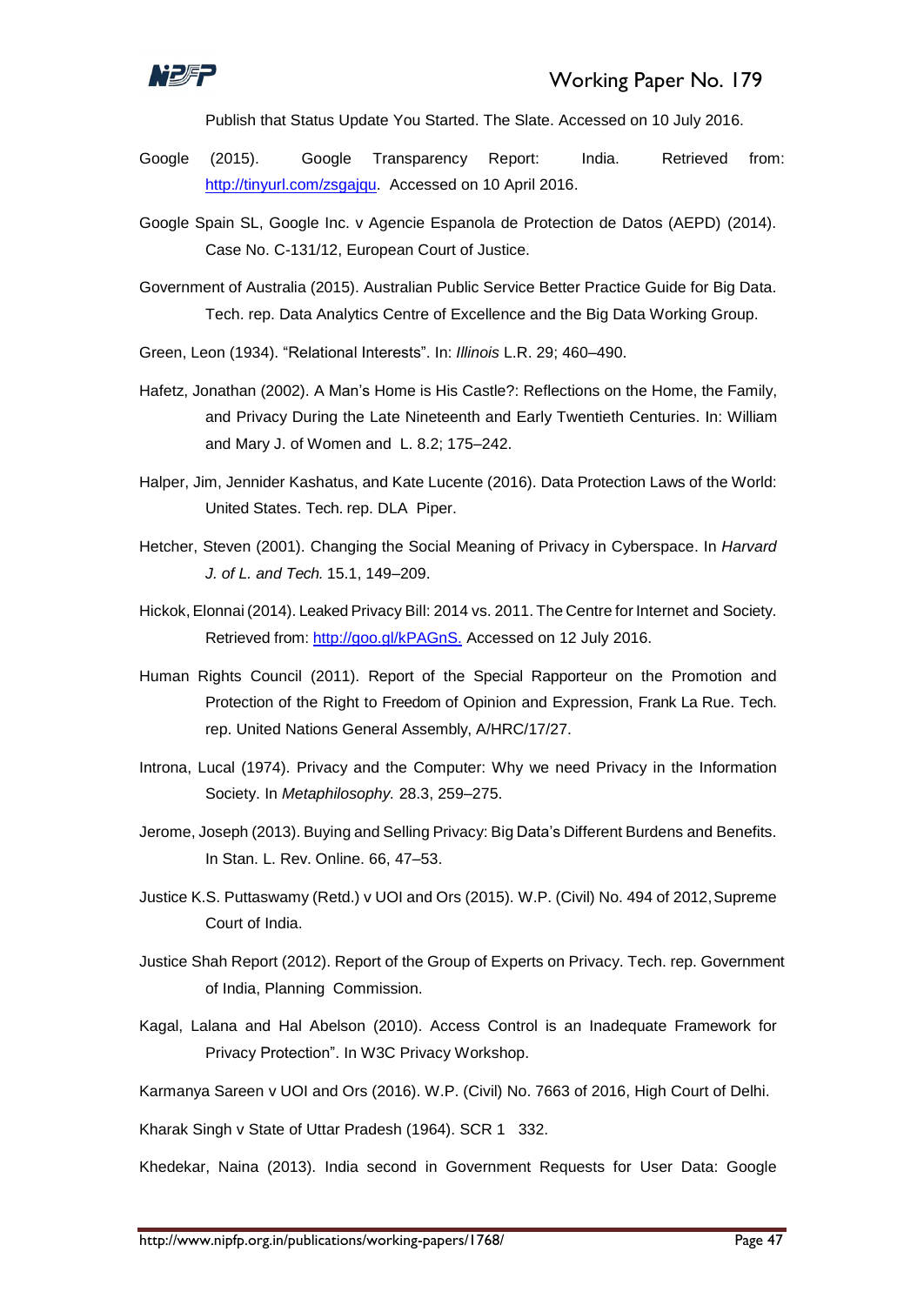

Transparency Report. First Post. Retrieved from: <http://tinyurl.com/hfw4ncc.>

- Kosinski, Michal, David Stillwell, and Thore Graepel (2013). Private Traits and Attributes are Predictable from Digital Records of Human Behavior. In Proc. of the Nat. Acad. of Sciences 110.15; 5802–5806.
- Laksh Vir Yadav v UOI and Ors (2016). W.P. (Civil) No. 1021 of 2016, High Court of Delhi.
- Moglen, Eben and Mishi Choudhary (2015). Aadhaar and the Right to Privacy. *The Hindu.* Retrieved from: <http://goo.gl/9nb420.> Accessed on 08 August 2016.
- Mohanty, Amlan (2012). Grievance Officer in the IT Rules An Invisible Man? Spicy IP, Retrieved from: <http://goo.gl/NaarbQ.> Accessed on 11 July, 2016.
- Montjoye, Yves-Alexandre de et al. (2015). Unique in the Shopping Mall: On the Reidentifiability of Credit Card Metadata. In *Science* 347.6221; 536–539.
- Moore, Adam (2008). Defining Privacy. In *J. of Soc. Phil.* 39.3; 411–428.
- M.P. Sharma v Satish Chandra (1954). SCR 1077.
- Mundie, Craig (2014). Privacy Pragmatism: Focus on Data Use, Not Data Collection. Foreign Affairs. Retrieved from: [https://goo.gl/X1zv2Z.](https://goo.gl/X1zv2Z.%2520) Accessed on 10 March 2016.
- Narayanan, Arvind and Vitaly Shmatikov (2008). Robust De-anonymization of Large Sparse Datasets. In Proceedings of the 2008 IEEE Symposium on Security and Privacy; 111– 125.
- Nasscom (2013). NASSCOM Update on EU Data Protection Regime.
- Newman, Nathan (2014). Search, Antitrust and the Economics of the Control of User Data. In Yale J. of Reg. 31(2); 401–454.
- Routray, Bibhu (2012). Making a Case for Futuristic Predictive Policing in India. New Indian Express. Retrieved from: <http://goo.gl/cYjasQ.> Accessed on 10 July 2016.
- OECD (2013). The OECD Guidelines on the Protection of Privacy and Transborder Flows of Personal Data. Tech. rep. The Organisation for Economic Cooperation and Development.
- Ohm, Paul (2010). Broken Promises of Privacy: Responding to the Surprising Failure of Anonymization. In UCLA L. Rev. 57; 1701–1777.
- Parent, William (1983). Privacy, Morality and the Law. In Phil. and Pub. Affairs 12.4; 269–288.
- Parker, Richard (1974). A Definition of Privacy. In Rutgers L.R. 27; 275– 296.
- Patel, Nipun and Susan Conners (2008). Outsourcing: Data Security and Privacy Issues in India. In *Issues in Info. Sys. J.* 9.2; 14–20.
- Perry, Walter et al. (2013). Predictive Policing: The Role of Crime Forecasting in Law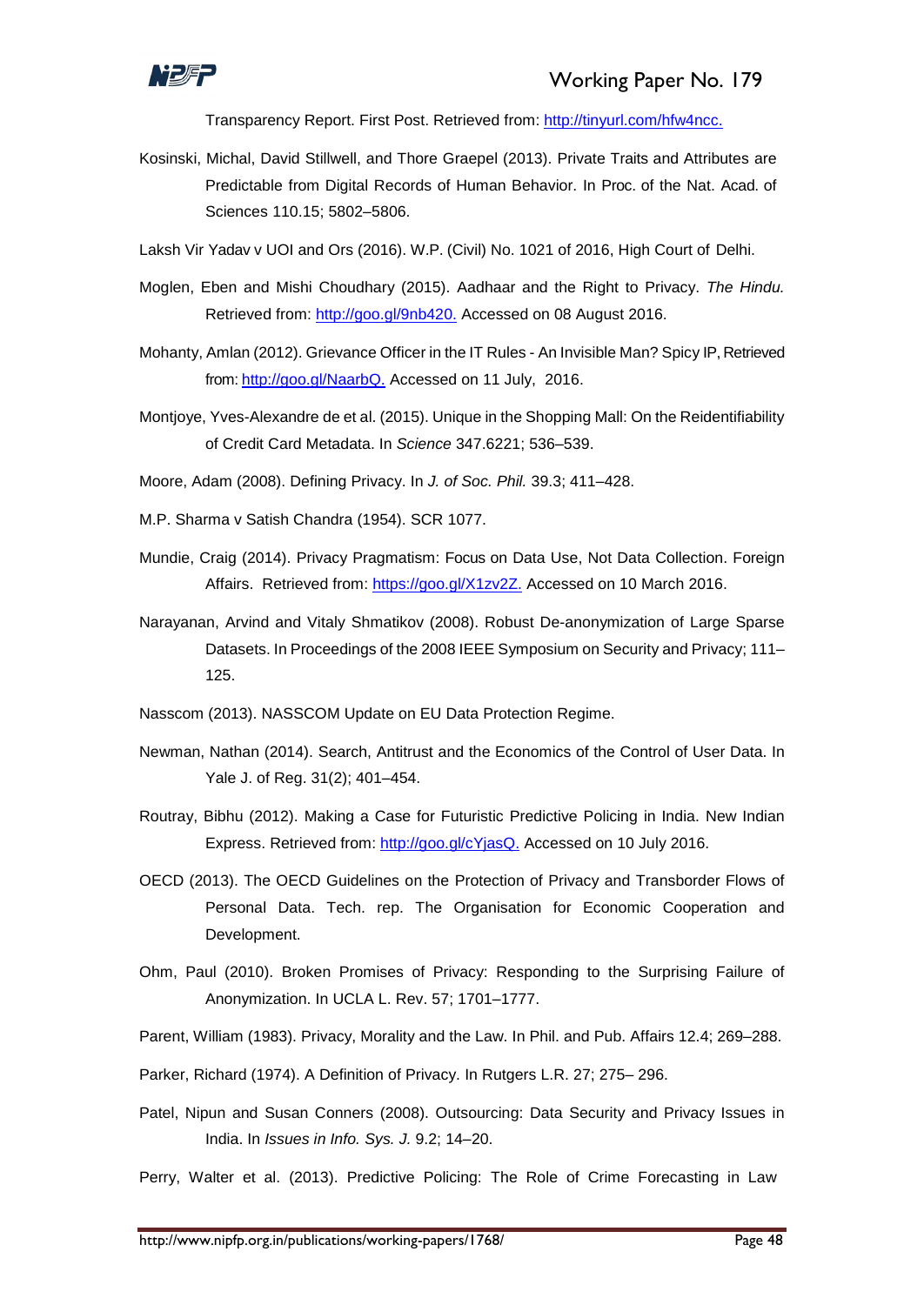

Enforcement Operations. Tech. rep. RAND Corporation.

- Podesta, John et al. (2014). Big Data: Seizing Opportunities, Preserving Values Tech. rep. Executive Office of the President, White House.
- Press Information Bureau (2011). Clarification on Information Technology (Reasonable Security Practices and Procedures and Sensitive Personal Data or Information) Rules, 2011 under Section 43A of the Information Technology Act, 2000. Ministry of Communications and Information Technology, Government of India, Retrieved from: [http://goo.gl/4lf8qq.](http://goo.gl/4lf8qq) Accessed on 12 July 2016.
- \_\_\_\_\_\_, (2015). Status of NATGRID. Ministry of Home Affairs, Government of India. Retrieved from: <http://goo.gl/lTg2O8.> Accessed on 12 July 2016.
- PTI (2014), Government to Launch Internet Spy System 'Netra' Soon. Times of India, Retrieved from: <http://goo.gl/ti6rsM.> Accessed on 12 July 2016.
- PUCL v Union of India (1997). 1 SCC 301.
- Rachels, James (1975). Why Privacy is Important. In *Phil. and Public Affairs* 4.4, 323–333.
- Ramanathan, Usha (2016a). The Future is Here: A Private Company Claims it can Use Aadhaar to Profile People. Scroll Retrieved from: [http://goo.gl/Fru5Z1.](http://goo.gl/Fru5Z1.%2520Accessed%252011%2520July%25202016) Accessed 11 July [2016.](http://goo.gl/Fru5Z1.%2520Accessed%252011%2520July%25202016)
- \_\_\_\_\_\_, (2016b). The Law Needs to Catch Up With Aadhaar, But Not in the Way Jaitley is Promising. *The Wire*. Retrieved from: <http://goo.gl/3E8CLC.> Accessed on 17 July 2016.
- Rockelmann, Andreas, Joshua Budd, and Michael Vorisek (2011). Data Breach Notifications in the EU. Tech. rep. European Union Agency for Network and Information Security (ENISA).
- Rossler, Beate (2005). The Value of Privacy. Polity Press.
- Sacharoff, Laurent (2012). The Relational Nature of Privacy. In: Lewis and Clark L. Rev. 16.4; 1249–1303.
- Scanlon, Thomas (1975). Thomson on Privacy. In *Phil. and Pub. Affairs* 4.4; 315–322.
- Scott, Mark (2015). Europe Approves Tough New Data Protection Rules. New York Times, Retrieved from: <http://goo.gl/3E5u5r.> Accessed on 18 July 2016.
- SFLC (2014). India's Surveillance State: Communications Surveillance in India. Tech. rep. SLFC.in, Software Freedom Law Centre.
- Shekhar, Raj (2015). Police Plan Tech to Predict Crime. Times of India. Accessed on 12 July 2016.
- Shontell, Alyson (2013). Actually, Snapchat Doesn't Delete Your Private Pictures And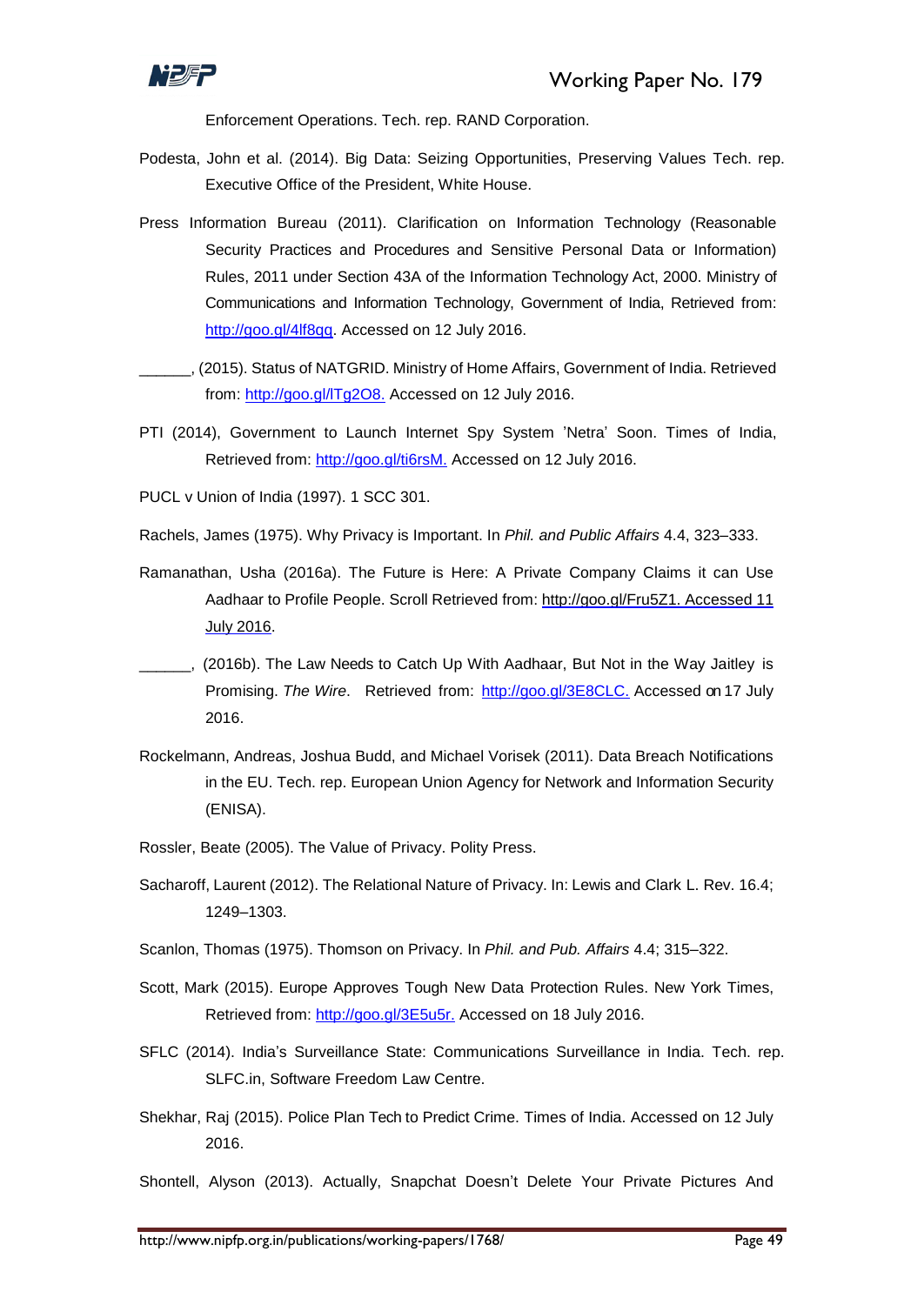

Someone Found A Way To Resurface Them. Business Insider. Accessed on 11 July 2016.

- Singh, Soibam (2014). India's Only Cyber Appellate Tribunal Defunct Since 2011. Hindustan Times. Accessed on 11 July 2016.
- Singh, Sumit (2015). Delhi Police Launches into Space. New Indian Express. Accessed on 10 July 2016.
- Snapchat (2016). Terms of Service. Retrieved from: <https://www.snapchat.com/terms.> Accessed on 12 July 2016.
- Solove, Daniel (2008). Understanding Privacy. Harvard University Press.
- Srivas, Anuj (2016). Aadhaar Moves Forward As Ministries Navigate SC Order and Public Backlash.*TheWire*, Retrieved from: <https://goo.gl/ZFxW1X.>
- Subramaniam, Hari and Aditi Subramaniam (2016). India: Data Protection 2016. International Comparative Legal Guide, Retrieved from: <http://goo.gl/vYd7uJ.> Accessed on 10 July 2016.
- Sukumar, Arun Mohan (2016). What Apple versus FBI Means for India. The Hindu, Retrieved from: <http://goo.gl/Lv14Ih.> Accessed on 11 July 2016.
- Sweeney, Latanya (2000). Simple Demographics Often Identify People Uniquely. In Data Privacy Working Paper 3. Carnegie Mellon University, 1–34.
- Tene, Omer and Jules Polonetsky (2012). Privacy in the Age of Big Data: ATime for Big Decisions. In Stan. L. Rev. Online 64; 63–69.
- \_\_\_\_\_\_, (2013). Big Data for All: Privacy and User Control in the Age of Analytics. In:*Northwestern J. of Tech. and Intell. Prop.* 11.5; 239–273.
- TFEU (2012). Consolidated Version of the Treaty on the Functioning of the European Union. Tech. rep. *Official Journal* C(326), 26.10.2012.
- Times, Economic (2011). India Ranks Third in Snooping through Google. Tribunal, Cyber Appellate (2016). Judgment. Government of India. Accessed on 12 July 2016.
- Turow, Joseph et al. (2007). The Federal Trade Commission and Consumer Privacy in the Coming Decade. In *J. of L. and Policy for the Information Soc.* 3.3, 723–749.
- Twitter (2016a). Privacy Policy. [https://twitter.com/privacy?lang=en.](https://twitter.com/privacy?lang=en) Accessed on 17 July 2016.
- \_\_\_\_\_\_, (2016b). Guidelines for Law Enforcement. Accessed on 10 July 2016.
- U.S. Department of Health and Human Services (2016). Health Information Privacy: Filing a Complaint. HIPAA, Retrieved from: <http://goo.gl/yzaw5M.> Accessed on 12 July 2016.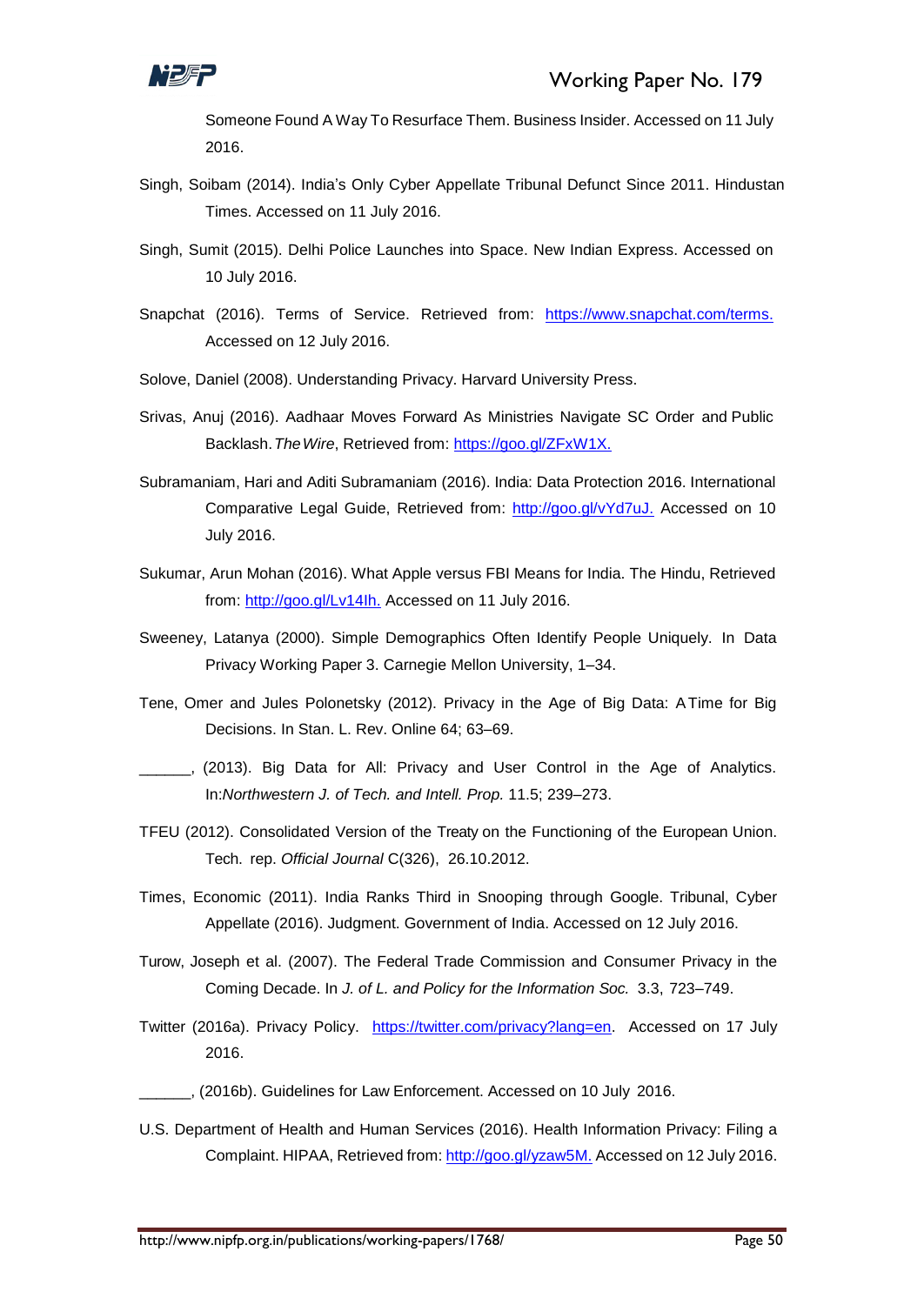

- Volker and Markus Schecke GbR and Hartmut Eifert v Land Hessen (2010). Joined Case, Case No. C-92/09 and C-93/09, European Court of Justice.
- Von Hannover v Germany (No. 2) (2012). 55 EHRR 15, European Court of Human Rights.
- Warren, Samuel and Louis Brandeis (1890). "The Right to Privacy". In: Harv. L. Rev. 4; 193– 220.
- Westin, A. (1967). Privacy and Freedom. Atheneum Publishers.
- White House (2014). Big Data and Privacy: A Technological Perspective. Tech. rep. President's Council of Advisors on Science and Technology (PCAST), Executive Office of the President, White House.
- \_\_\_\_\_\_, (2015). Administrative Discussion Draft: Consumer Privacy Bill of Rights Act of 2015. Tech. rep. The Office of the President of the United States of America. Wright, Glover et al. (2011). Report on Open Government Data in India. Tech. rep. Centre for Internet and Society, Bangalore.
- Walker, Joseph (2013). Data Mining to Recruit Sick People. *Wall Street Journal,* Retrieved from: <http://goo.gl/s0JvBD.> Accessed on 10 July 2016.
- Yadav, Anumeha and Menaka Rao (2016). Despite Glitches, Government Plans to Introduce Aadhaar authentication at Health Centers. Scroll.in, Retrieved from: <https://goo.gl/o1i5Rv.>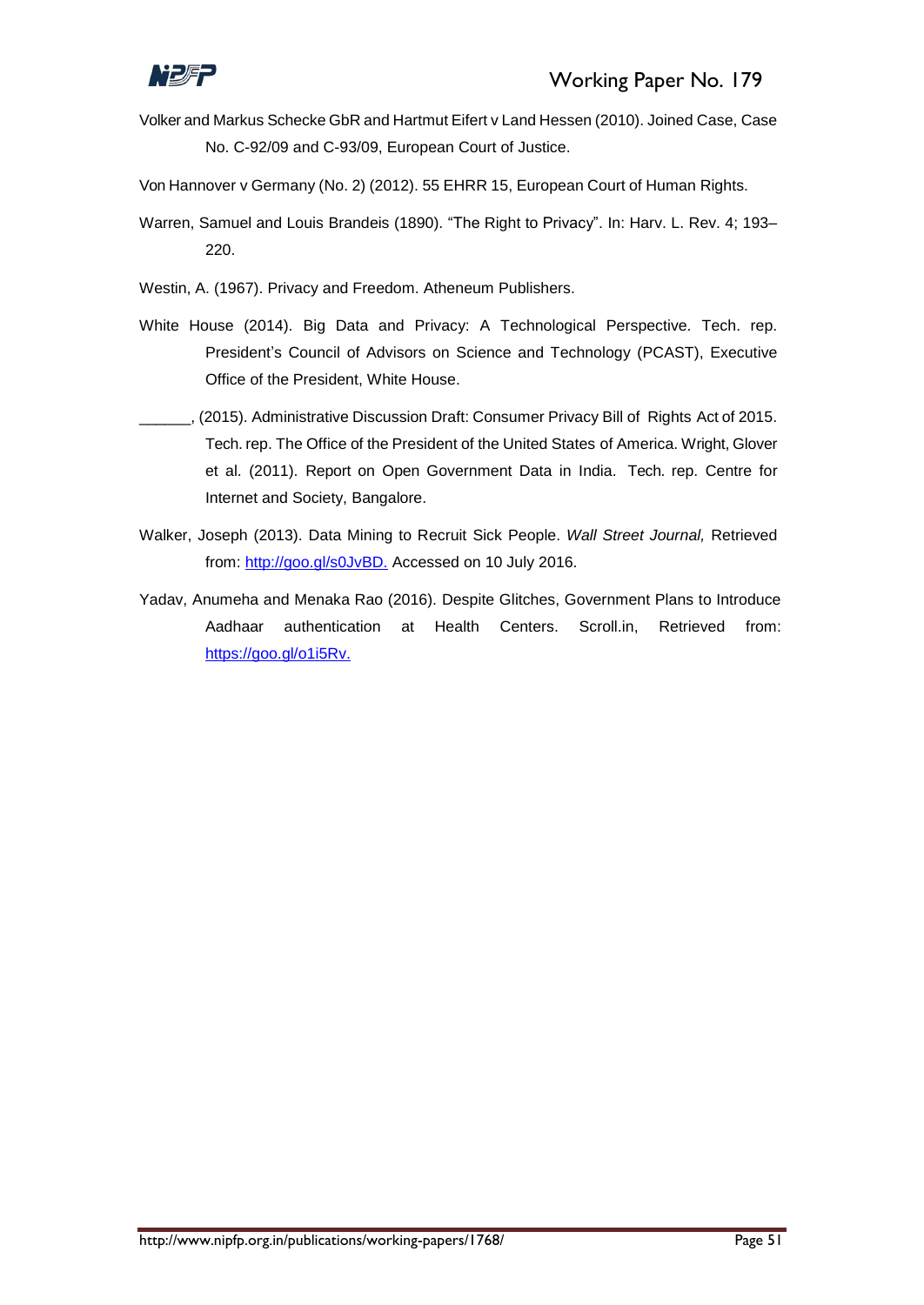

### **Appendix**

### **1. European Union**

The EU has one of the most progressive privacy protection norms in place, starting with the value it places on privacy and personal data by treating privacy as a fundamental right.

Article 1(1) of the European Commission, (1996) Data Protection Directive, 95/46/EC, directs Member States to *"*protect the fundamental rights and freedoms of natu*ral* persons, and in particular their right to privacy, with *respect* to the *processing* of personal data.*"* This Directive has recently been repealed by European Commission, (2016) Regulation (EU) 2016/679, which came into force in May 2016, and "protects fundamental rights and freedoms of natural persons and in particular their right to the protection of personal data.*"*

*A*rticle 7 of the Charter of Fundamental Rights of the European Union (CFR), 2000/C/364/01, guarantees the right to respect for private and family life, just as Article 8 of the ECHR. Additionally, Article 8 of the CFR guarantees protection of personal data for everyone (CFR, 2000). This is further guaranteed by Article 16 of the Treaty on the Functioning of the European Union (TFEU), which recognises the right of everyone to the protection of personal data concerning them (TFEU, 2012).

These rights are, however, not absolute and the restrictions on the right to privacy and personal data are subject to principles of proportionality (Boillat and Kjaerum, 2014). This has also been recognised by the European Court of Justice in many cases such as *Volker and Markus Schecke GbR and Hartmut Eifert v Land Hessen, (2010)* and by the European Court of Human Rights in *Von Hannover v Germany (No. 2), (2012)*.

Apart from giving pre-eminence to the right to privacy and personal data, the various EU directives also guarantee substantive privacy protections, consistent with internationally accepted principles. Article 8 of the CFR further recognises the principles of Purpose Limitation, Consent and Choice and Access and Correction, which will be discussed in detail later.

Article 12 of the EC Data Protection Directive of 1996 grants the right of access and rectification, erasure, and blocking of one's own personal data. Interestingly, Article 14 of the Directive provides data subjects with the "right to object" in certain situations to the processing of personal data related to them. It also grants them the right to be informed about the disclosure of their personal data for the first time to third parties.

The other principles of data protection found in the 1996 Directive includes the principles relating to "data quality", which comprises of data relevancy (a form of Collection and Purpose Limitation and data minimisation) and "data accuracy".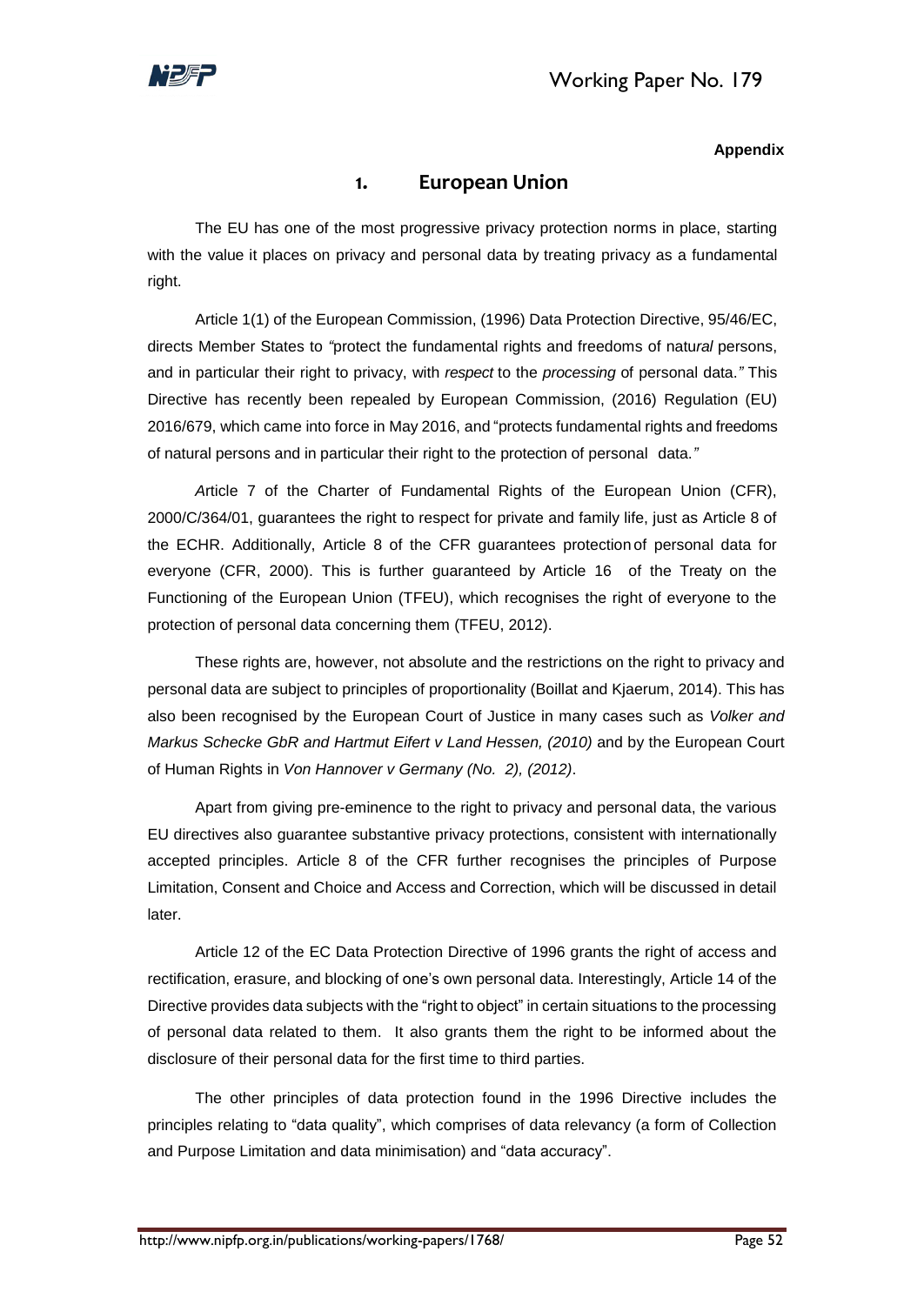

Finally, Article 28 of the 1996 Directive further requires each Member State to appoint a public authority responsible for monitoring the application of the Directive to enable in proper supervision of the application of the privacy principles.

The data protection regime in Europe has only been strengthened after the General Data Protection Regulation and the Data Protection Directive of 2015 were adopted by the European Parliament and Council (European Commission, 2015a; European Commission, 2015b) through Regulation (EU) 2016/679 and Directive (EU) 2016/680 respectively. Apart from repealing Directive 95/46/EC, Regulation (EU) 2016/679 of the European Commission, (2016) made four broad changes through the addition of new rights and the strengthening of existing rights. These changes, now part of the privacy-regulatory framework in the EU are enumerated below:

- 1. A right to "data portability", which is connected to the idea of easier access and control of one's own data and is included in Article 20 of Regulation (EU) 2016/679. The right makes it easier for data subjects to transfer personal data between different service providers in an interoperable format, and gives them greater control over how their data is processed and made available. By empowering data subjects and giving them greater control over their personal data, this reform is aimed at reducing problems of monopolies by enabling startups/small firms to attract customers by offering more privacy-friendly solutions.
- 2. The right to erasure or the right to be forgotten has been included in Article 17 of Regulation (EU) 2016/679, in line with the decision of the European Court of Justice in 2014 in *Google Spain SL, Google Inc. v Agencie Espanola de Proteccion de Datos (AEPD), (2014)* on the point. This right requires the data controller to delete the personal data of an individual or data subject when she no longer wants her data to be processed, the data is no longer necessary for the purpose for which it was collected or processed, and there are no overriding legitimate grounds for retaining it. Article 17(3), however, delineates certain considerations, such as the exercise of free speech or public interest in public health, that limit the exercise of the right to erasure.
- 3. The right to know when one's data has been compromised, through "data breach notifications" has now been included in Article 33 of Regulation (EU) 2016/679, after being part of the 2015 Directive. The said Article firmly places the burden on the controller to notify the supervisory authority of any personal data breaches as soon as possible, and within 72 hours. Such a notification has to include a description of the likely consequences of the breach and steps taken by the controller in controlling or mitigating the effects of such breach. Article 34 then requires the controller to communicate the personal data breach to the data subject "without undue delay" if such breach is likely to result in a high risk to the rights and freedoms of natural persons. Data breach notifications thus are meant to control the consequences of a data breach, while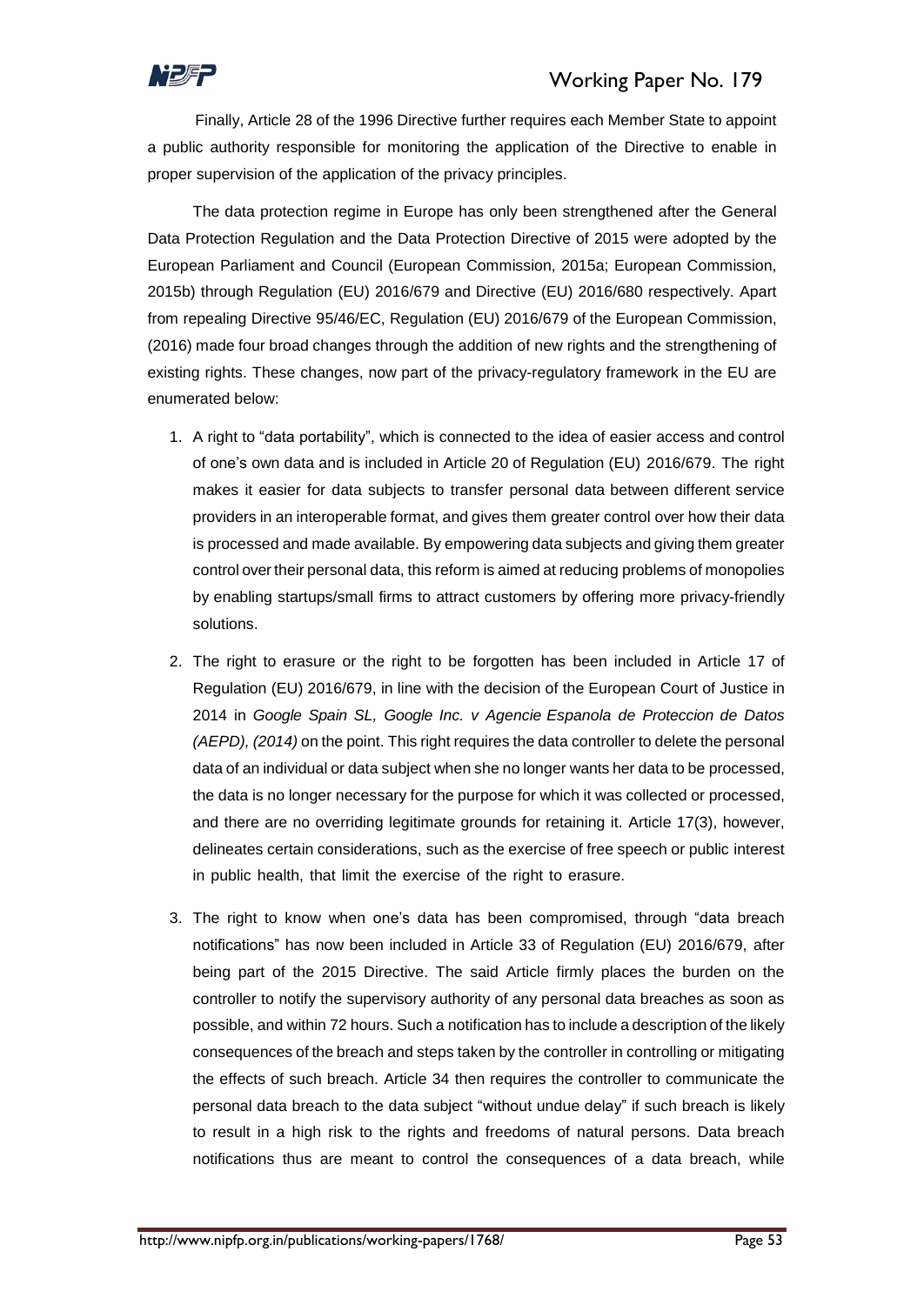

informing the data subjects of the breach.

4. Stronger enforcement and supervision have taken priority in the new reforms and find place in Article 83 of the Regulation (EU) 2016/679. Enforcement is sought to be achieved through improved coordination amongst law enforcement authorities across Europe and by imposing fines of up to 4% of worldwide annual turnover on those companies that fail to comply with certain specified EU rules. In view of this provision and the reporting requirement of a data breach notification within 72 hours, some commentators believe that the combined deterrent effects moved far away from the American standard (Scott, 2015).

These rights are accompanied by proposals to boost the Digital Single Market such as "one continent, one law" to facilitate the replacement of a patchy network of inconsistent national laws with a single pan-European law and rules for innovation such as "data protection by design" and "data protection by default" (European Commission, 2015b). These rules envisage that data protection safeguards and improved privacy settings will be inbuilt into various products and services offered online and privacy-friendly techniques such as pseudonomysation will be encouraged, to protect users even if they have not given informed consent.

### **2. UnitedKingdom**

Pursuant to the passage of the European Commission, (1996) Data Protection Directive, 95/46/EC, the United Kingdom passed the Data Protection Act of 1998 to regulate the *"*processing of information relating to individuals, including the obtaining, holding, use or disclosure of such information*."*

This Act thus governs a large part of the data protection and privacy framework in the United Kingdom. Schedule 1 of the Act define and elaborate on eight "Data Protection Principles", which focus on the lawful and fair processing of data, collection and use limitation, the relevancy, accuracy and regular updating of data, and principles governing transfer of personal data to a country outside the European Economic Area. Schedule 2 expands on some of these principles and require data subjects to give their "consent" to the processing of their personal data, which has to take place in accordance with certain specified stipulations. The Act defines "personal data" and "sensitive personal data" separately, and the Third Schedule lays down the conditions relevant for the processing of sensitive personal data, such as requiring "explicit consent" from the data subject. The Act also lays down the rights of data subjects and the importance of notification by data controllers in detail.

The Information Commissioner's Office is tasked with supervising the implementation of the Act and ensuring that no personal data is processed without an entry in the Register.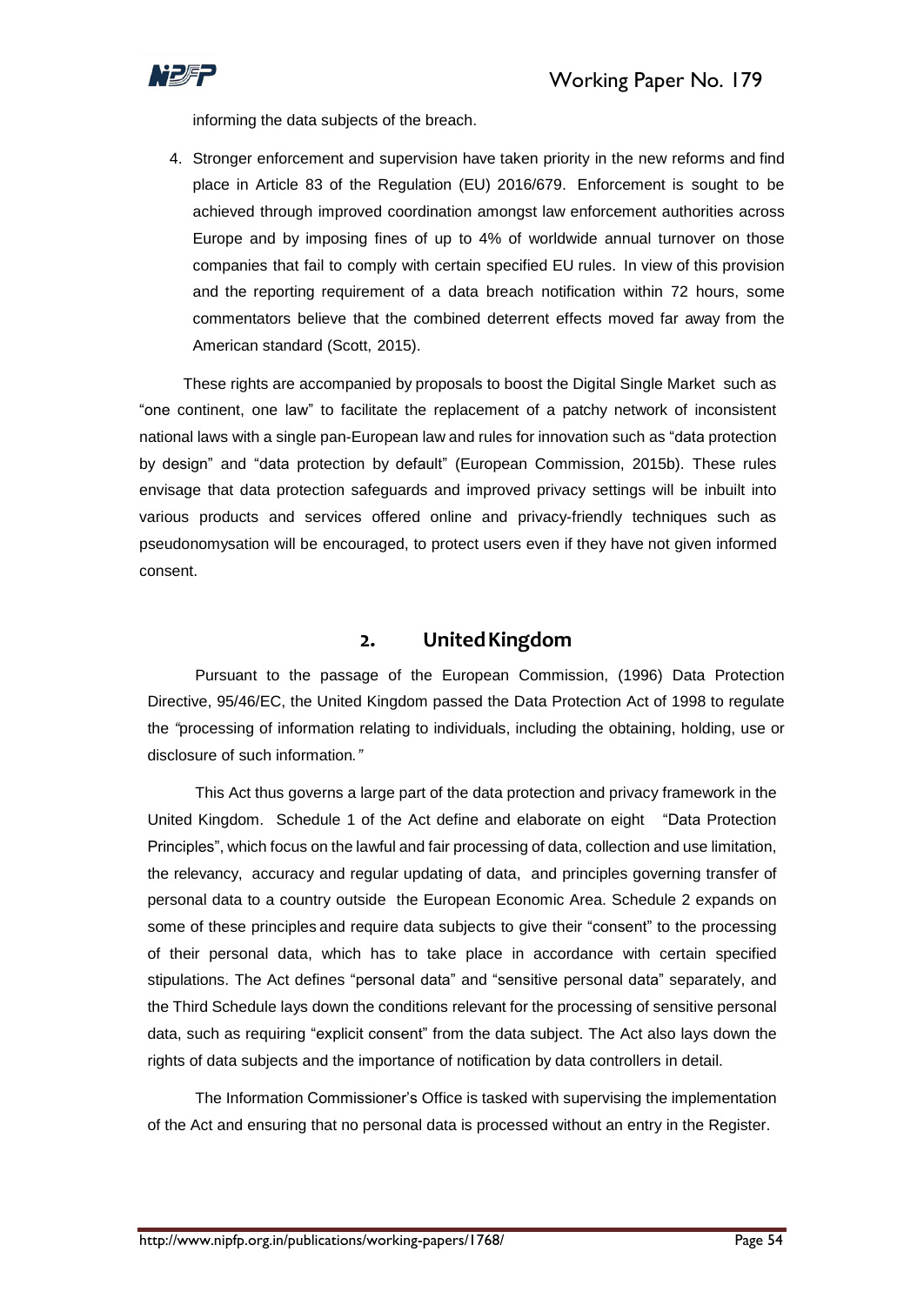

### **3. United States of America**

Unlike the EU or the UK, the United States does not have a single comprehensive law dealing with all aspects of privacy and data protection. Instead, it has a combination of federal laws such as the Privacy Act of 1974, the Electronic Communications Privacy Act and sectorspecific regulations such as the Health Insurance Portability and Accountability Act of 1996 (HIPAA), the Financial Modernization Act of 1999 (enforced by eight Federal Agencies including the FTC) and the Children's Online Privacy Protection Act (COPPA). Further, as Boehm, (2015) points out, unlike the EU, standards such as effective access, rules limiting exchange with third parties, proportionality considerations, data breach notifications, or independent oversight do not play a role while considering restrictions on data protection in the US.

Of interest, however, is the recent Consumer Privacy Bill of Rights Act of 2015 (CPBR) unveiled by President Obama as an Administrative Discussion Draft on 27th February 2015. This draft bill is intended to "establish baseline protections for individual privacy in the commercial arena" and to foster their timely implementation through "enforceable codes of conduct developed bydiverse stakeholders" (White House, 2015). Its focus therefore, is clearly on commercial, and not public, use of personal data. The Report of the President's Council of Advisors on Science and Technology (PCAST) categorised the principles of the (CPBR) into two categories for ease of reference the principles underlying consumer empowerment and the principles underlying the obligations of data holders or commercial users (White House, 2014).

The first category of consumer empowerment focuses on the rights and responsibilities of the data subjects and the application of privacy principles to them. It includes three principles, namely 'Individual Control' (Section 102, CPBR); 'Transparency' (Section 101, CPBR); and 'Access and Accuracy' (Section 106, CPBR).

Under the obligations of data holders and commercial users and analysers, the focus shifts away from the data subject to the data holder. It is meant to function regardless of the user's understanding of the privacy policy or the 'informed' nature of their consent. Under this category, the PCAST Report grouped four principles of the CPBR Draft, namely 'Respect for Context' (Section 103, CPBR); 'Focused Collection and Responsible Use' (Section 104, CPBR); 'Security' (Section 105, CPBR); and 'Accountability' (Section 107, CPBR).

While the PCAST Report endorses these underlying principles of the CPBR, its primary criticism of the CPBR Draft was that it did not account for the complexities of big data and thats instead of focusing on consent and collection limitation, the CPBR should have regulated data use better (White House, 2014). The CPBR Draft of 2015 has also been criticised for its weak enforcement provisions (Chernichaw and Freeman, 2015). Of specific interest is Section 203 dealing with Civil Penalties, which stipulates that these penalties are to be computed by *multiplying the number of days that the covered entity violates the Act by an*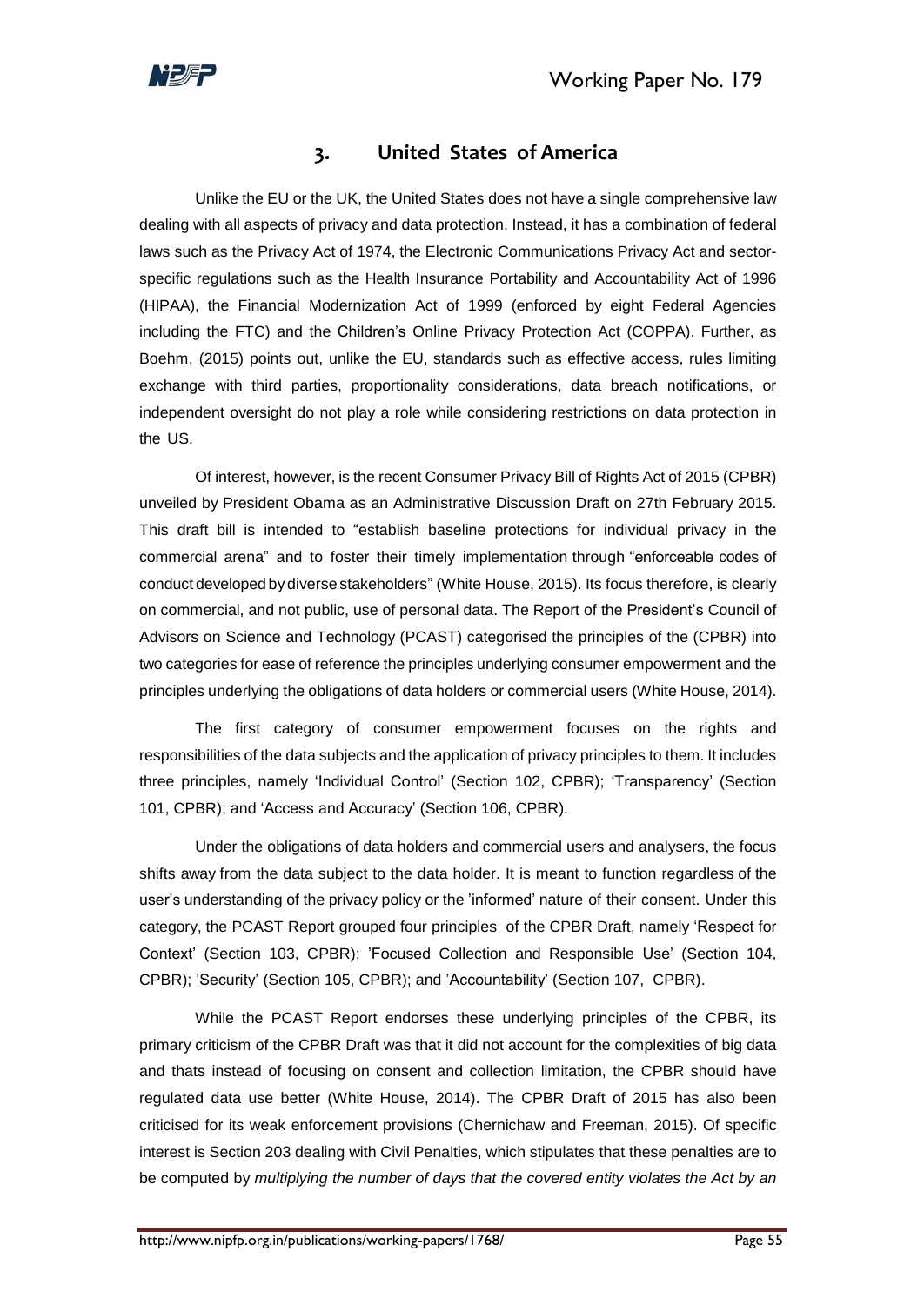



*amount not to exceed \$35,000*. Such a provision is aimed at deterring violations spread out over time but does little to deter large scale violations carried out by data holders in a single day (since the penalty is capped at \$35,000).

It is also worthwhile to note that in January 2015, the Data Security and Breach Notification Act of 2015 was introduced in the US Senate in an attempt to reduce instances of identity theft. The Act is aimed at protecting consumers by *"*requiring reasonable security policies and procedures to protect data containing personal information, and to provide for nationwide notice in the event of a breach of security*."* It has currently been referred to the Committee on Commerce, Science and Transportation (Congress.gov, 2015).